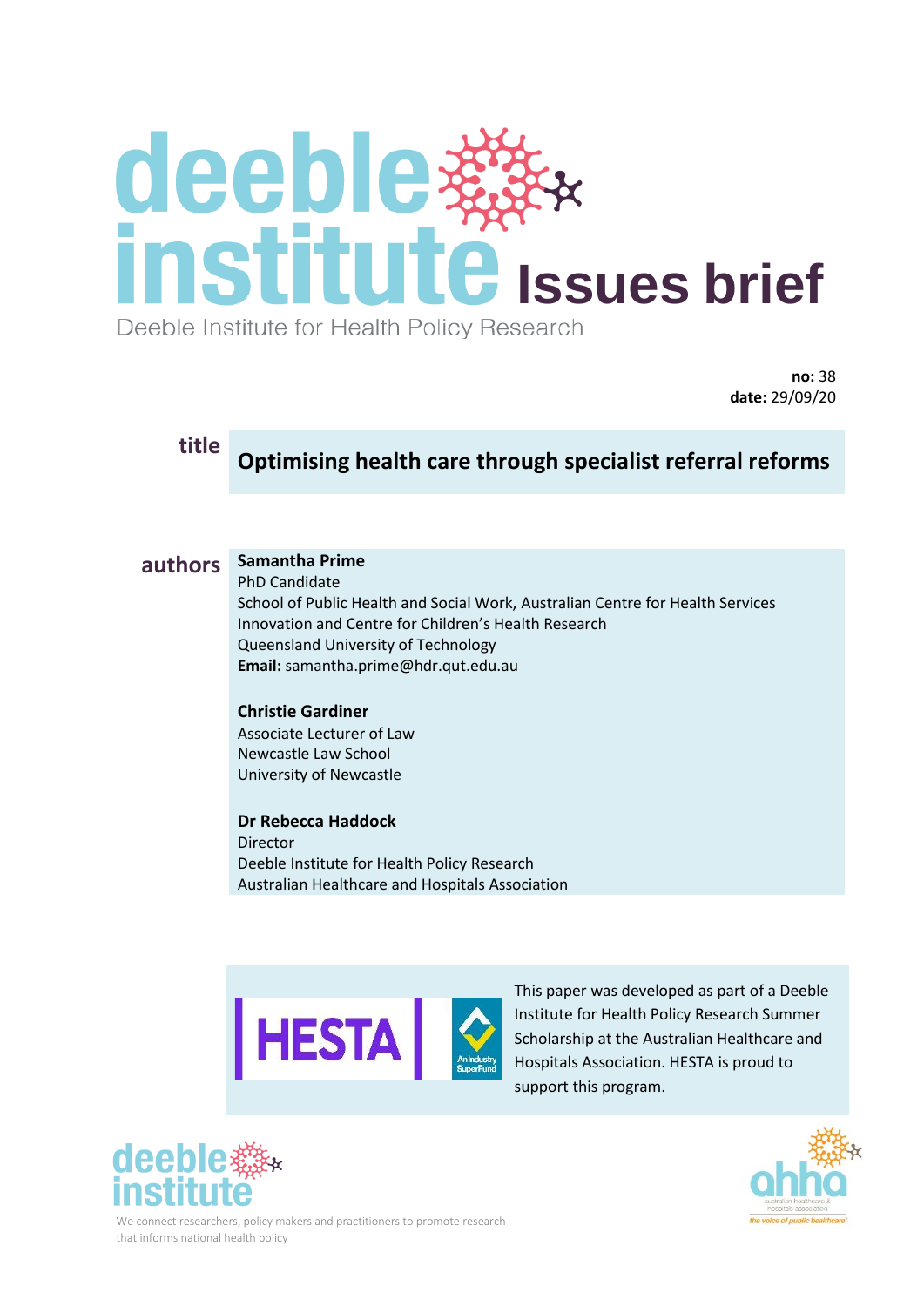

# **Acknowledgements**

This Issues Brief was developed as part of the HESTA Scholarship awarded to Samantha Prime at the Deeble Institute for Health Policy Research, Australian Healthcare and Hospitals Association (AHHA). Samantha acknowledges with thanks the invaluable support of the expert staff at the AHHA and the Deeble Institute for Health Policy Research and the input of the numerous stakeholder organisations consulted during the formation of this brief. In addition, Samantha wishes to thank the Australian Centre for Health Service Innovation (AusHSI) for their support to undertake this program.

Christie Gardiner thanks the Newcastle Law School, University of Newcastle for the time and opportunity to contribute to this work.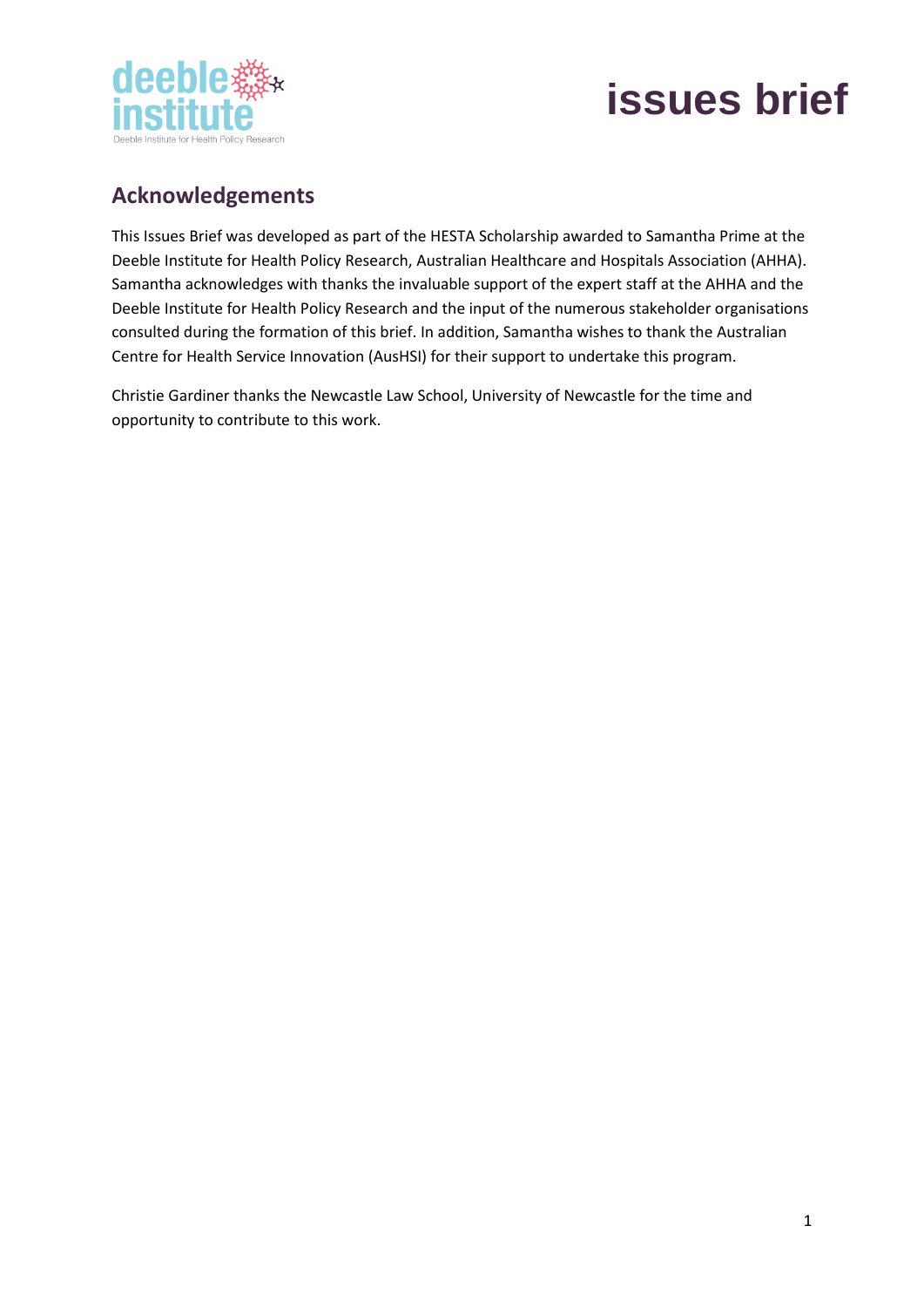

# **Table of Contents**

| 1              |       |       |  |                                                                           |  |
|----------------|-------|-------|--|---------------------------------------------------------------------------|--|
|                |       | 1.1   |  |                                                                           |  |
|                |       | 1.2   |  |                                                                           |  |
|                |       | 1.3   |  |                                                                           |  |
|                |       | 1.3.1 |  |                                                                           |  |
|                | 1.4   |       |  |                                                                           |  |
| $\overline{2}$ |       |       |  |                                                                           |  |
|                | 2.1   |       |  |                                                                           |  |
|                | 2.2   |       |  |                                                                           |  |
|                | 2.2.1 |       |  |                                                                           |  |
|                | 2.2.2 |       |  |                                                                           |  |
| 3              |       |       |  |                                                                           |  |
|                | 3.1   |       |  | Referral validity status, unexpected specialist costs and delayed care 14 |  |
|                |       |       |  |                                                                           |  |
|                | 3.2   |       |  |                                                                           |  |
|                |       | 3.2.1 |  |                                                                           |  |
|                |       | 3.2.2 |  |                                                                           |  |
|                |       | 3.2.3 |  |                                                                           |  |
| 4              |       |       |  |                                                                           |  |
|                | 4.1   |       |  |                                                                           |  |
|                | 4.2   |       |  |                                                                           |  |
|                |       | 4.2.1 |  |                                                                           |  |
|                |       | 4.2.2 |  |                                                                           |  |
|                |       | 4.2.3 |  |                                                                           |  |
| 5              |       |       |  |                                                                           |  |
| 6              |       |       |  |                                                                           |  |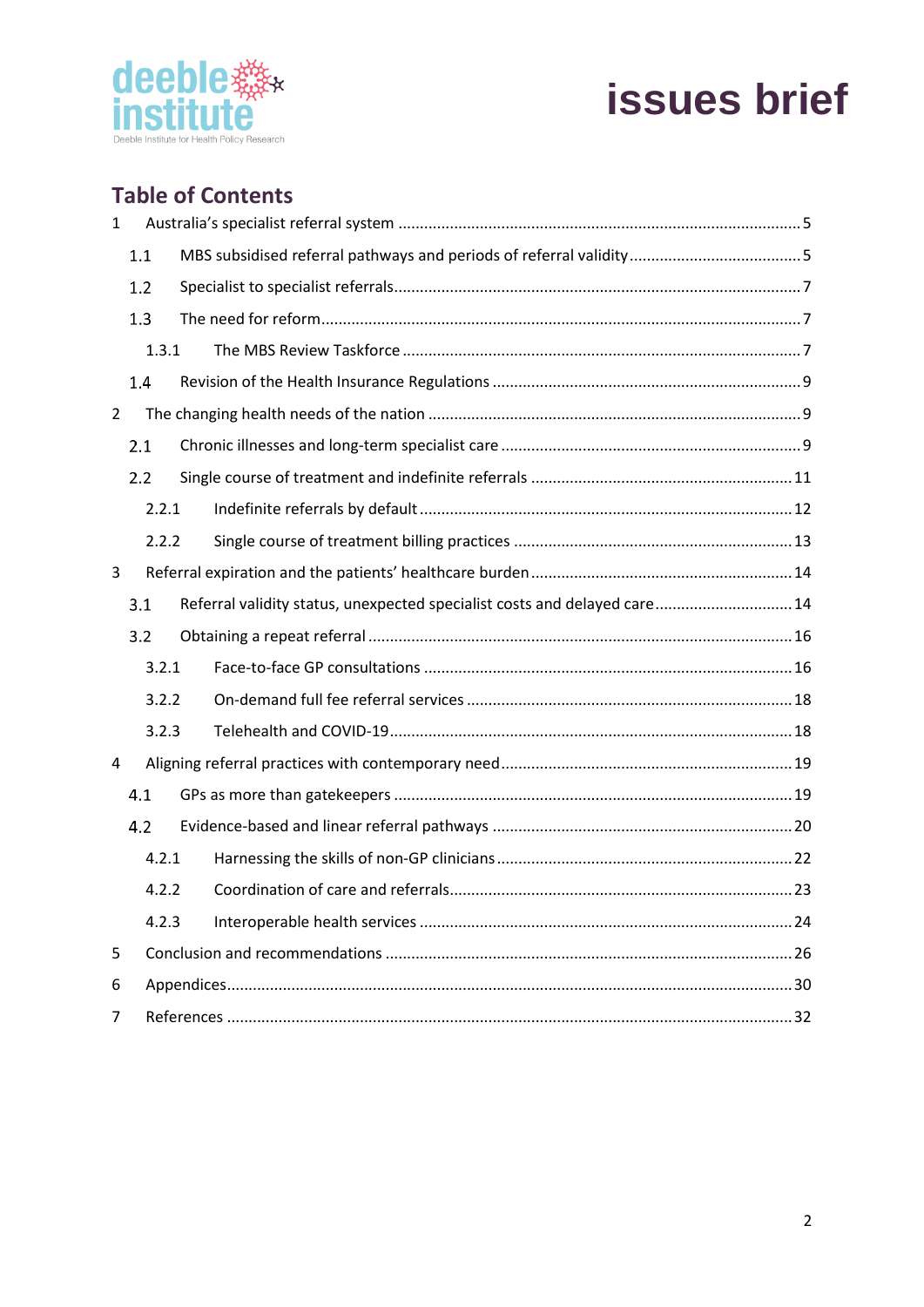

- **Key messages** The specialist referral system is a key operational component of the Australian health system. It is designed to manage access to subsidised specialist services and remunerate MBS Providers at referred service rates. It is also designed to affirm the central role of primary healthcare services. The regulatory requirement for patients to obtain repeat referrals when already under the care of a specialist has received limited scrutiny since the 1970s.
	- Using referral expiration as a means of triggering GP involvement fails to optimise the skills of the health workforce and burdens patients and the health system with regulatory-led GP engagement that offers limited clinical benefit to patients.
	- Moving towards a health service model that places a greater emphasis on the appropriateness of the referral above the profession of the referrer is necessary to bring the referral rules in line with contemporary health needs and service structures.
	- To achieve this will require a well-co-ordinated, effective and efficient referral system that facilitates the evidence-based and linear transfer of care from one clinician to another within a highly interoperable and collaborative healthcare system.
	- The following recommendations are made to support improvements in the Australian referral framework:
		- o Implement a national strategy for capturing and reporting standardised referral-related metrics.
		- o Conduct an independent, evidence-based review of the referral system.
		- o Decouple specialist billing from referral status and introduce protections against increased costs for patients under longterm specialist care.
		- o Optimise the health workforce by expanding referral rights and adopting a linear evidence-based model of patient transfer through the health system.
		- o Establish a dedicated principle and rules function within the Department of Health to support the interpretation, implementation and routine revision of referral rules.
		- o Invest in health system interoperability and mandate real-time health information exchange between multidisciplinary care teams to facilitate high quality, coordinated and continuous care.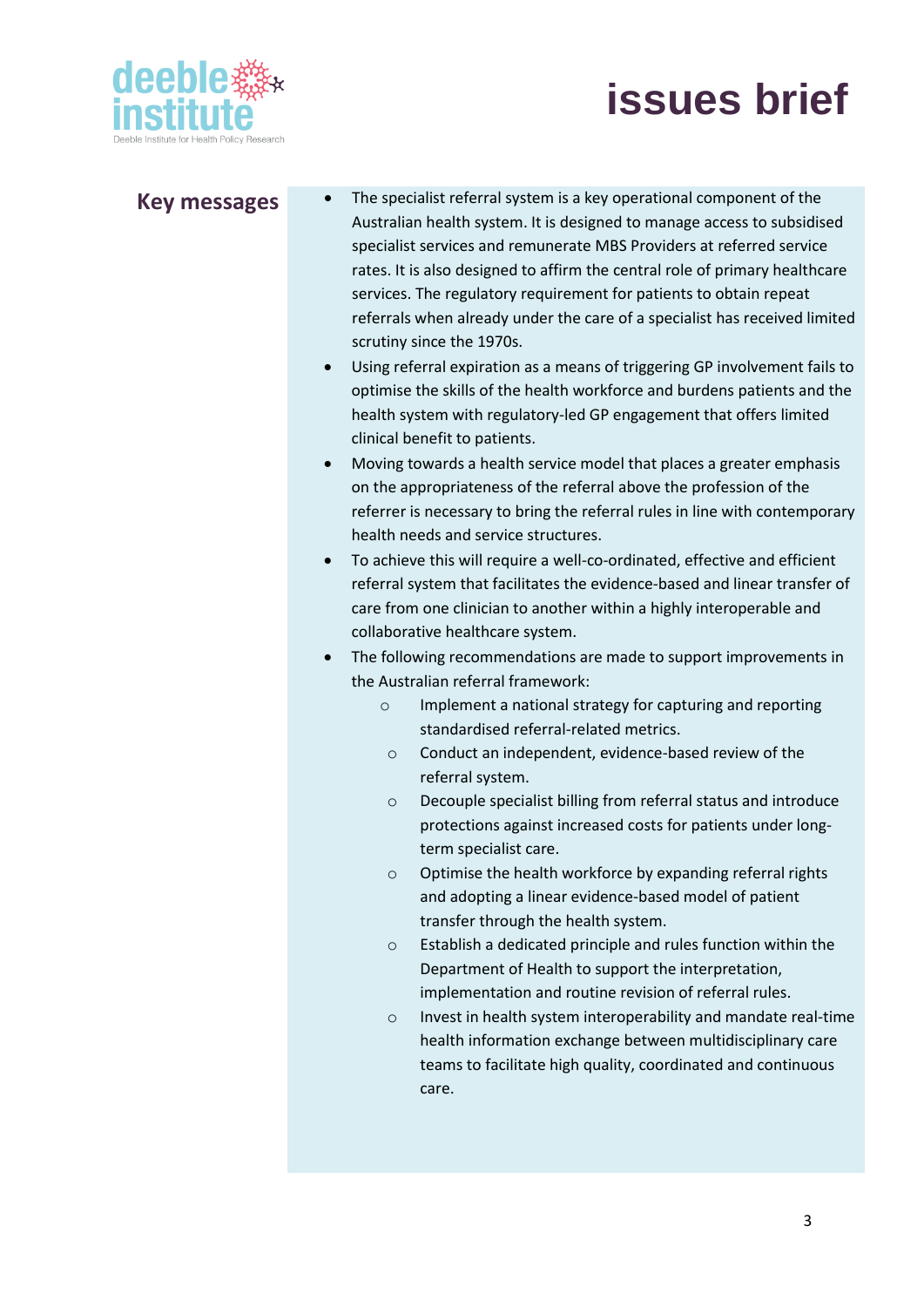

# **Executive summary**

A medical referral is an integral part of a patient's journey through the health system, facilitating their transition between service providers. However, the rules governing referral practices can limit how efficiently this can be achieved and may not support high-value patient-centred care. The referral system was formalised in 1970 based on existing practices between general practitioners and specialists and has received limited independent and evidenced-based review since then.

The rise of chronic illnesses and multimorbidity highlights fundamental inefficiencies in the referral system, as more patients require long-term specialist care beyond standard 3-and-12-month periods of referral validity. The expiration of a referral while a patient is receiving ongoing specialist care has created a rigid structure of patient healthservice transition that is increasingly contrary to evidence-based health care.

Referral expiration means patients must obtain a repeat referral in order to maintain access to their MBS subsidised specialist care, which is most commonly from a GP (General Practitioner). This exposes patients to increased out-of-pocket costs and risks delayed or discontinued medical treatment. As referrals are inherently related to MBS billing practices, excessive health service utilisation under the referral system negatively impacts the ability to offer equitable and durable health services within the wider health system.

The 'gatekeeper' role of GPs in patient care is reinforced by legislation framing the referral system. However, GP engagement through referral expiration is a model that is based on opportunistic rather than purposeful clinical engagement.

Improving information sharing among service providers through real-time health information exchange would avoid the need for low-value administratively driven GP consultations and address any ongoing concerns by GPs regarding the impact of expanded referral pathways and periods of referral validity on continuity and coordination of care.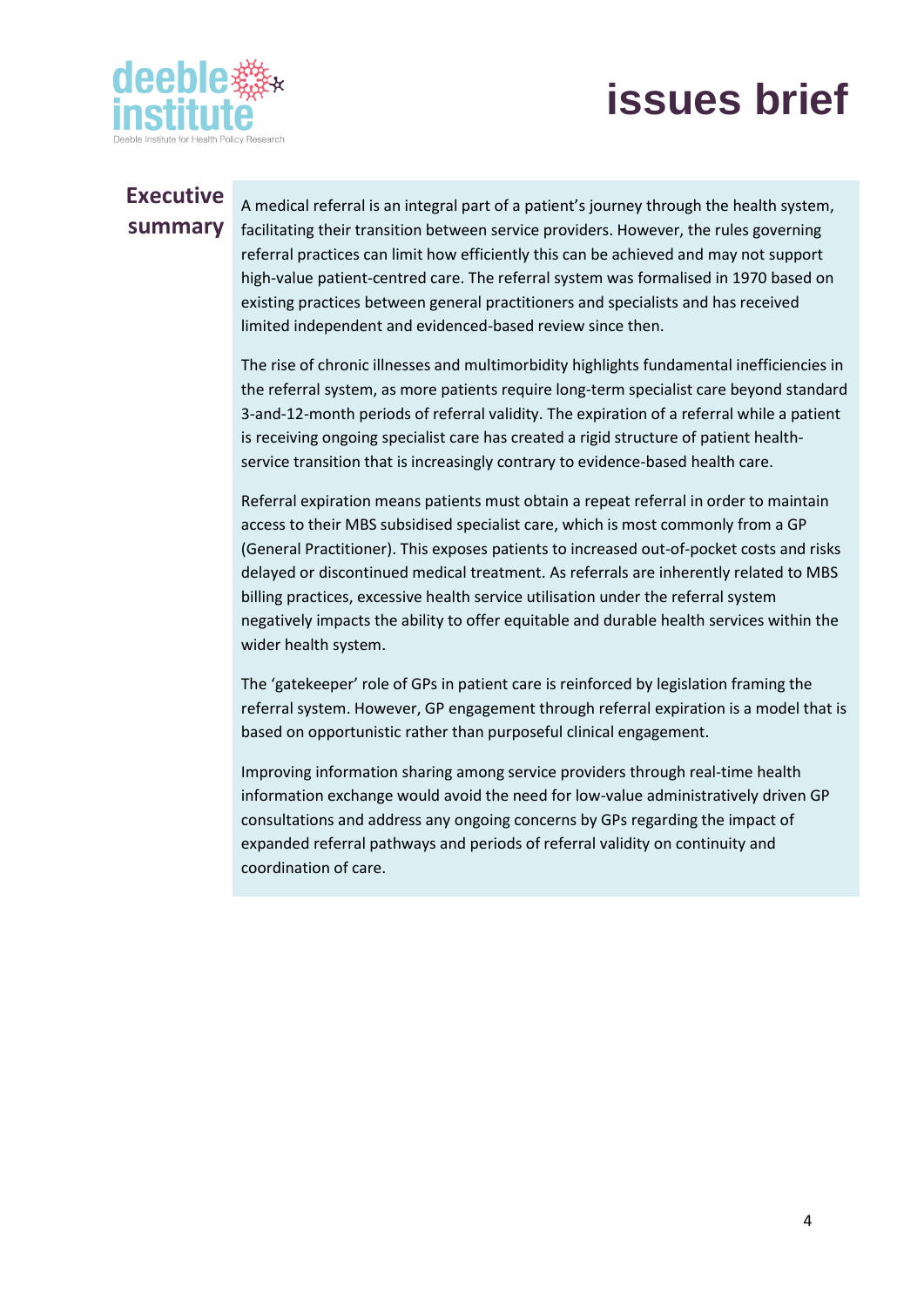

# <span id="page-5-0"></span>**1 Australia's specialist referral system**

On 1 November 1970, the Commonwealth Government enacted legislation formalising referral practices between medical professionals (Commonwealth of Australia, Parliamentary Debates, 1977; Commonwealth Department of Health, 1970). These have since been described as the 'key operational component of Australia's healthcare system' (Principles and Rules Committee, 2016). Referrals are written requests from one practitioner to another to investigate and provide an opinion on a patient's condition or problem, to offer treatment or management, or to undertake specific examinations or tests (Department of Health, n.d.).

As stated by former Minister for Health, Ralph Hunt, 'the referral requirements relate solely to the payment of medical benefits' (Commonwealth of Australia, Parliamentary Debates, 1977, p295). A written referral provides formal evidence that a referral has taken place and is a requirement of Medicare Benefits Schedule (MBS) billing. In theory, referrals are not needed to see a specialist in Australia, but they are necessary if patients wish to access subsidised specialist and consultant physician services<sup>1</sup> under the MBS in order to reduce their out of pocket costs.

Given the high and unregulated costs of private specialist fees in Australia, patients are heavily incentivised to obtain and maintain a valid referral to access more affordable specialist care (Johar, et al., 2016).

The manner of referrals, including who may legally issue and receive a referral, the kind of clinical information that must be included in the referral letter, and the period of a referral's validity are now principally governed by the Health Insurance Act 1973 (Cth) (the 'Act') and the Health Insurance Regulations (Cth), 2018 (the 'Regulations'). The Health Insurance (General Medical Services Table) Regulations (No. 2) (Cth), 2020, ('MBS Regulations') are also central to the operation of the referral system and outlines the rules of MBS billing.

For an MBS subsidy to be payable, a referral must have been validly issued and received prior to the specialist rendering the service (Regulations, r 101(1)). Certain exemption rules apply for lost, stolen, or destroyed referrals, or in cases of emergency (Regulations, r 101(2)-(3)).

### <span id="page-5-1"></span>*MBS subsidised referral pathways and periods of referral validity*

A limited range of health care professionals are eligible to issue specialist referrals for MBS subsidised services under the Regulations, and this list has only been partially expanded beyond general practitioners (GPs) since 1970 (see Table 1).

Unless issued by a specialist, the default referral validity period is 12 months from the date a service is first rendered by the specialist under the referral (Department of Health, n.d). Once a referral expires, the patient is responsible for obtaining a repeat referral to maintain subsidised access to their specialist.

 $1$  The term specialist is used throughout this Issues Brief to denote both specialists and consultant physicians.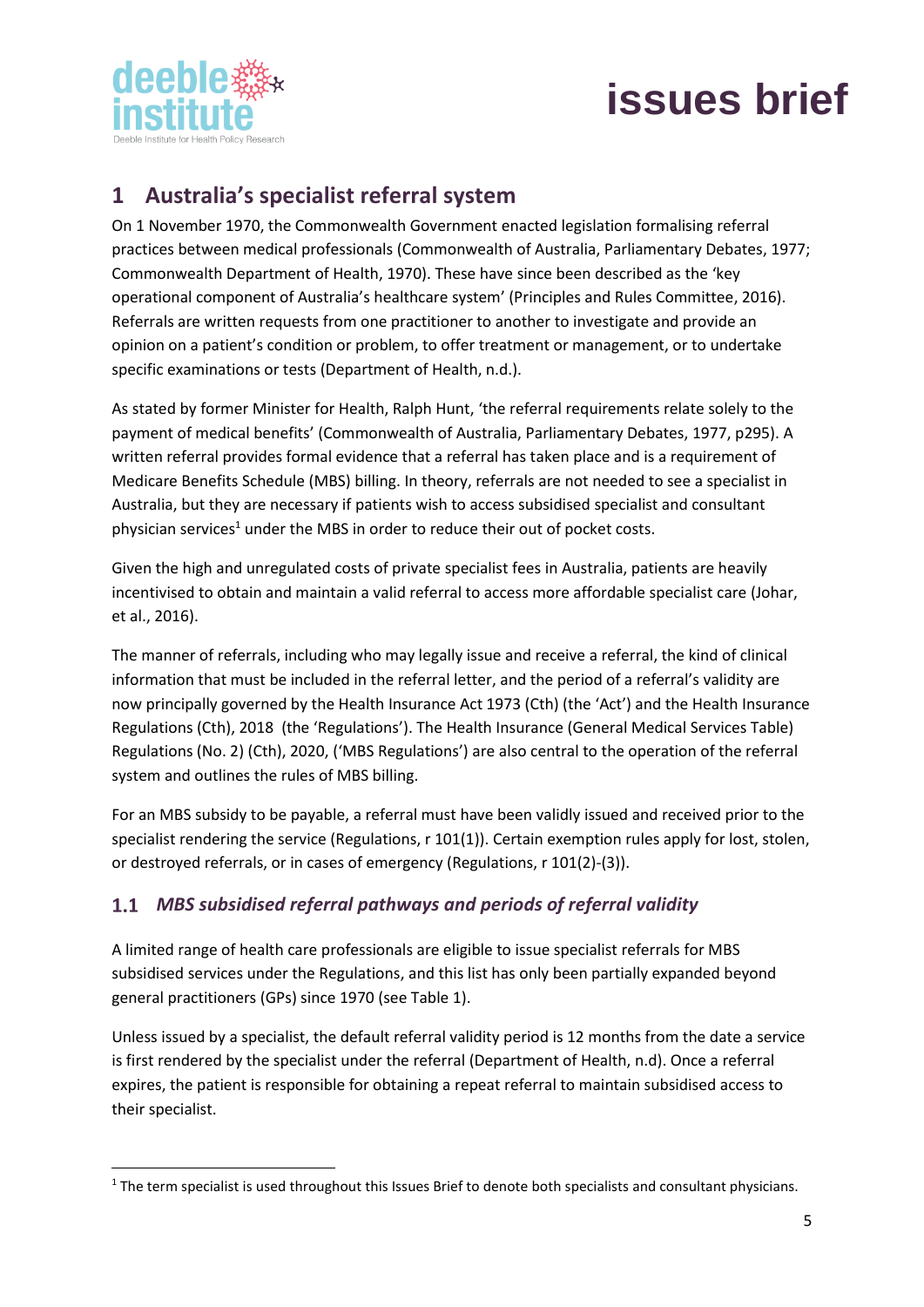



General practitioners, optometrists, and dental practitioners may issue referrals for a shorter or longer fixed timeframe, or indefinitely (Regulations, rr 96 and 102). MBS Online advises that 'referrals for longer than 12 months should only be used where the patient's clinical condition requires continuing care and management' (Department of Health, n.d.). However, this statement is not binding. The legally binding Regulations only require practitioners to consider the general 'need' for the referral (r 97). The Regulations do not list any factors that should be considered when determining the appropriate referral period.

| <b>Referrer</b>                       | <b>Referee</b>                        | <b>Referral validity period</b>                                                                                                                                                                 |
|---------------------------------------|---------------------------------------|-------------------------------------------------------------------------------------------------------------------------------------------------------------------------------------------------|
| Medical<br>practitioner               | Specialist or<br>consultant physician | Fixed period                                                                                                                                                                                    |
| Optometrist                           | Ophthalmologist                       | or                                                                                                                                                                                              |
| Approved dental                       | Specialist or                         | Indefinitely                                                                                                                                                                                    |
| practitioner                          | consultant physician                  | or                                                                                                                                                                                              |
| Non-approved dental<br>practitioner   | Specialist only                       | If no period is specified,<br>12 months after the first service is rendered                                                                                                                     |
| Specialist or<br>consultant physician | Specialist or<br>consultant physician | 3 months<br>or<br>If the referred patient is in hospital at the time<br>of referral and continues to be so for more than<br>3 months - until the person ceases to be a<br>patient in a hospital |
| Participating midwife                 | Obstetrician or<br>paediatrician      | 12 months and one pregnancy                                                                                                                                                                     |
| Participating nurse<br>practitioner   | Specialist or<br>consultant physician | 12 months                                                                                                                                                                                       |

**Table 1.** MBS Provider referral pathways and validity periods.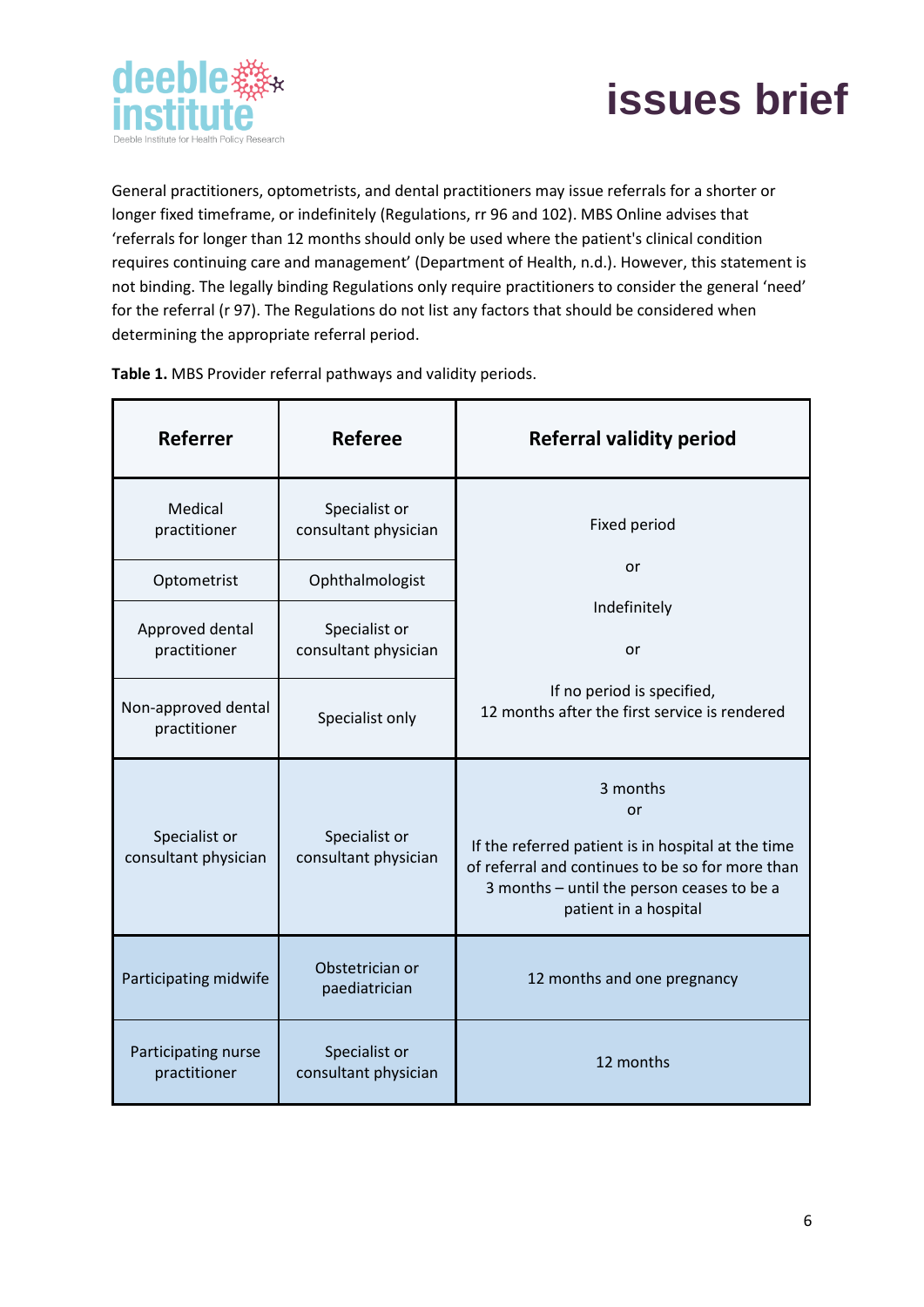

## <span id="page-7-0"></span>*Specialist to specialist referrals*

On 1 November 1996, a referral validity period of 3-months for specialist to specialist issued referrals was introduced into the Regulations. Although the Regulations do not expressly create a specialist to specialist referral pathway, they provide authority for specialists to issue referrals by stipulating their validity period and the information which must be included in the referral (Regulations, rr 96, 99 and 102).

The reason for the 3-month time frame is unclear. When the requirement was introduced, policy priorities were being driven by the Liberal and National Parties as part of a suite of proposed election reforms aimed at strengthening a primary care-led health system (see for example, Liberal and National Parties, 1996).

The increasing number of specialist-issued referrals each year is an emerging yet largely unquantified trend (Specialist and Consultant Physician Consultantion Clinical Committee, 2018). A non-exhaustive review of the literature reveals that specialist to specialist issued referrals have, in certain settings, accounted for between 14%-49% of referrals made to out-patient services (Ross et al., 2018; General Practice Australia, 2010; Kunin et al., 2018; Hiscock et al., 2011). For patients referred by a specialist, the 3-month period of referral validity means that referrals are highly likely to expire whilst specialist care is ongoing, requiring a repeat referral be sought.

The limited data available on how patients transition through the health system undermines effective service design and the prevalence of specialist-issued referrals should be evaluated in order to adequately assess referral trends beyond primary care. Data obtained through the MBS and referral management software could be used to evaluate these referral behaviours and assess the appropriateness of governing regulations to support the efficient transition of patients through the health system.

### <span id="page-7-1"></span>*The need for reform*

### <span id="page-7-2"></span>**1.3.1 The MBS Review Taskforce**

The MBS Review Taskforce was established by the Government in 2015 as a clinician-led review of the clinical suitability of more than 5,700 MBS items, and the broader legislative framework and financing structures associated with their use (Principles and Rules Committee, 2016). The vision of the MBS Review Taskforce was 'to ensure that the [MBS] provides affordable universal access to best practice health services that represent value for both the individual patient and the health system' (Principles and Rules Committee, 2016). Reviews were undertaken by clinical committees and groups who provided recommendations to the MBS Review Taskforce to consider before any endorsed but non-binding recommendations were then presented to Government.

When providing input to guide the MBS Review Taskforce process, the Consumer Health Forum of Australia (CHF) (2015) identified a number of key issues arising from the burden of referral validity periods, including out of pocket costs, the inconvenience and time taken to obtain a referral, and issues of choice around specialist referrals.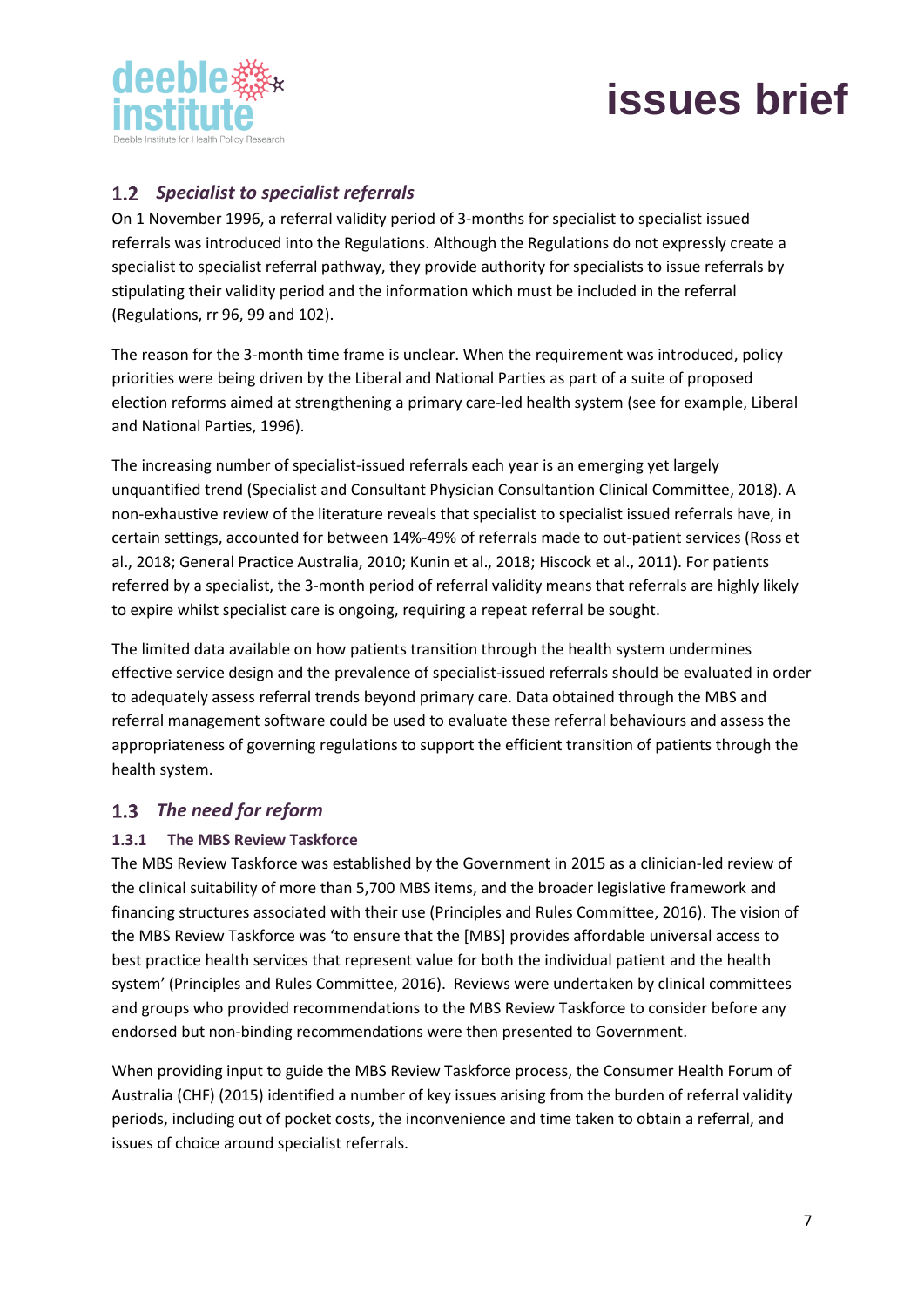



Despite these concerns, only the 3-month validity period for specialist-issued referrals was reviewed by the Principles and Rules Committee (2016) and the Specialist and Consultant Physician Consultation Clinical Committee (2018). The burden that short expiration referrals placed on health patients was noted by both Committees in addition to the Australian Medical Association (AMA) who suggested that:

"an option should be made available for the validity period to be extended beyond 3 months where the patient's clinical condition requires continuing care and management of a specialist or a consultant physician for a specific condition or specific conditions" (AMA, 2019, pg15).

However, both Committees expressed that the patient burden associated with specialist-issued referral validity periods was secondary to the interests of preserving the central role of the GP in patient care. Despite numerous stakeholder objections (for examples, see Appendix 1), the final reports of both Committees recommended the retention of the 3-month validity period for specialist-issued referrals without significant explanation or exploration of the complex issues surrounding the topic.

#### In relation to referral validity periods,

#### **The Principles and Rules Committee noted:**

"…numerous complaints from [patients] and providers. Examples include cancer patients who are receiving multi-modality treatment where the radiation oncology treatment lasts longer than 3 months." […]

"Notwithstanding concerns from [patients] and providers, the Committee agreed to maintain the 3 month limit on specialist-to-specialist referrals. The Committee noted the key role of the general practitioner as 'gatekeeper' to the broader health system and primary point of patient contact, and that the 3-month limit facilitated regular ongoing contact between patient and GP. This was seen to be especially important when the patient's condition changes or they develop new conditions, and these can be better and more efficiently managed by the GP."

(Principles and Rules Committee, 2016, pg29-30)

#### **Specialist and Consultant Physician Consultation Clinical Committee noted:**

"…that specialist-to-specialist referrals are increasingly common in modern clinical practice and considered recommending increasing their validity from 3 months to 6 months and mandating a copy of the referral be sent to the patient's GP aiming to increase patient convenience and reduce the incidence of expired referrals...[h]owever, the Committee noted that this topic was also considered by the Principles and Rules Committee, who recommended keeping referral validity to 3 months. Enabling GP oversight of patient care provided by consultant specialists was cited as the reason for keeping the validity at 3 months."

"The Committee noted that, while it may be less convenient for patients to return to their GP, evidence put forward by the [General Practice and Primary Care Clinical Committee] demonstrates that health outcomes are better when GPs are informed."

(Specialist and Consultant Physician Consultation Clinical Committee, 2018, pg73-74)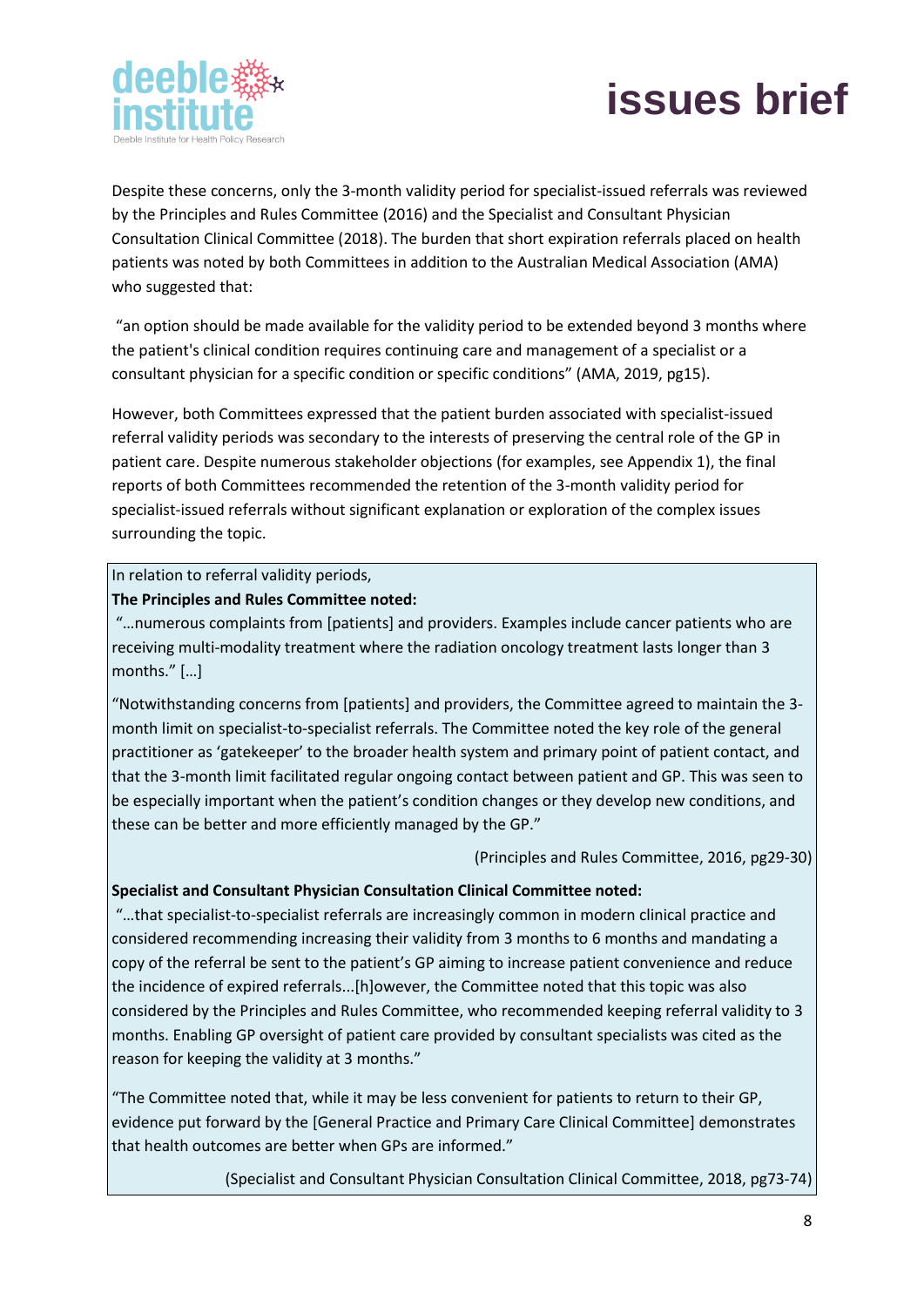

### <span id="page-9-0"></span>*Revision of the Health Insurance Regulations*

In 2018, following legislative sunsetting, the Health Insurance Regulations 1975 were remade. The sunsetting process provides an opportunity for parliamentary scrutiny and is designed to facilitate periodic legislative review to ensure instruments remain fit-for-purpose. In relation to remaking the Regulations, the Minister for Health, Greg Hunt, stated:

'[a]s the Principal Regulations maintain the overarching policy framework, no formal consultation was undertaken on this regulation. The MBS Review Taskforce has reviewed and reinforced many of the principles that underpin Medicare which are contained within the Principal Regulations' (Hunt, 2018).

At this stage, the Principles and Rules Committee (2016) was the only committee to have made recommendations on referral validity periods as part of the MBS Review Taskforce prior to legislative sunsetting. In defaulting to the findings of this committee alone, the Government has endorsed the recommendations of a review process that was limited in scope and stakeholder engagement and not sufficient to address the many issues within the current referral framework that will continue to impact patients and the health system.

The Regulations are scheduled to be remade again on 1 October 2028, though under the powers of the Attorney-General, legislative review can occur at any time. With this in mind, an independent review of referral rules and practices should be established to guide more immediate reform of the regulations and ensure the rules that underpin referral practices within Australia are evidencebased, patient-centred and appropriate to support the changing health needs of the nation.

# <span id="page-9-1"></span>**2 The changing health needs of the nation**

### <span id="page-9-2"></span>*Chronic illnesses and long-term specialist care*

The number of patients with complex care needs in Australia is growing (Figure 1). In 2015, at least 50% of adults and 43% of children were living with a chronic disease (ABS, 2015; AIHW, 2020a); and more than 20% of Australians have two or more chronic illnesses (multimorbidity) (AIHW, 2016).



**Figure 1:** Claims by a patient with at least two morbidities (Services Australia, 2020).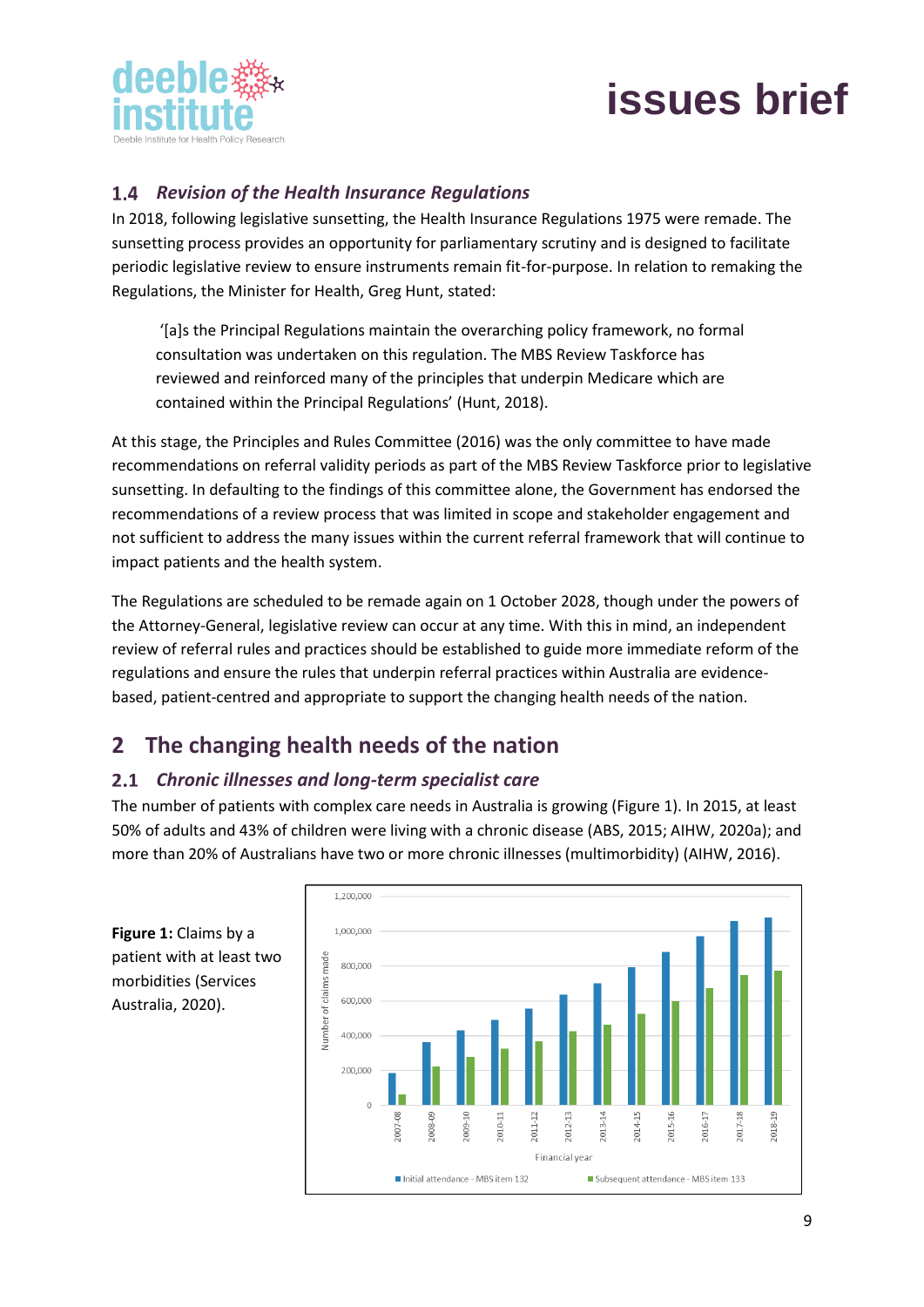



The effective management of chronic disease and multimorbidity requires long-term multidisciplinary team-based care to support patients through their health journey (Harris, et al., 2013). However, Australia's referral system was developed in the 1970s when acute, not chronic, illnesses were more common and the need to be supported by numerous specialists over the long term was less likely (AIHW, 2016; Boxall and Gillespie, 2013; RACGP, 2019a). This change in health care requirements has placed pressure on the durability of the health system and will continue to do so if the referral system does not evolve in line with patient needs (Swerissen and Duckett, 2016).

#### **Ageing and chronic disease**

The presence of chronic and complex diseases and the need for long-term specialist care increases with age (AIHW, 2016). Consequently, the incidence of referral expiration will increase as the percentage of the population within this demographic grows in number (Commonwealth of Australia, 2015a).

#### **COVID-19 and chronic disease**

a specialist or

Emerging research indicates that patients infected with SARS-CoV-2 are susceptible to experiencing a range of post-infectious complications including lung scarring, neurological defects and cardiovascular disease (Ellul et al., 2020; Gupta et al., 2020; Nishiga et al., 2020). This 'post-Covid syndrome' will likely require long-term specialist care across numerous speciality fields, increasing the burden associated with referral expiration on both patients and the health system.

In 2018-19, the Australian Bureau of Statistics (ABS) Patient Experiences survey reported that more than 2.8-fold the number of people with a long-term health condition saw a specialist in the preceding year, compared to those without (ABS, 2019). Increases in initial (Figure 2.1) and subsequent (Figure 2.2) consultant physician attendance items remunerated through the MBS reflect this trend (Services Australia, 2020).



 $^2$  Specialist claims data represents an aggregate of MBS item numbers 104, 107 and 113 and consultant physician data, an aggregate of MBS item numbers 110, 112, 114, 122 and 132. Item numbers represent the most common numbers for initial consultations billed in ambulatory care (including videoconferencing), excluding ophthalmic specialist consultations (Services Australia, 2020).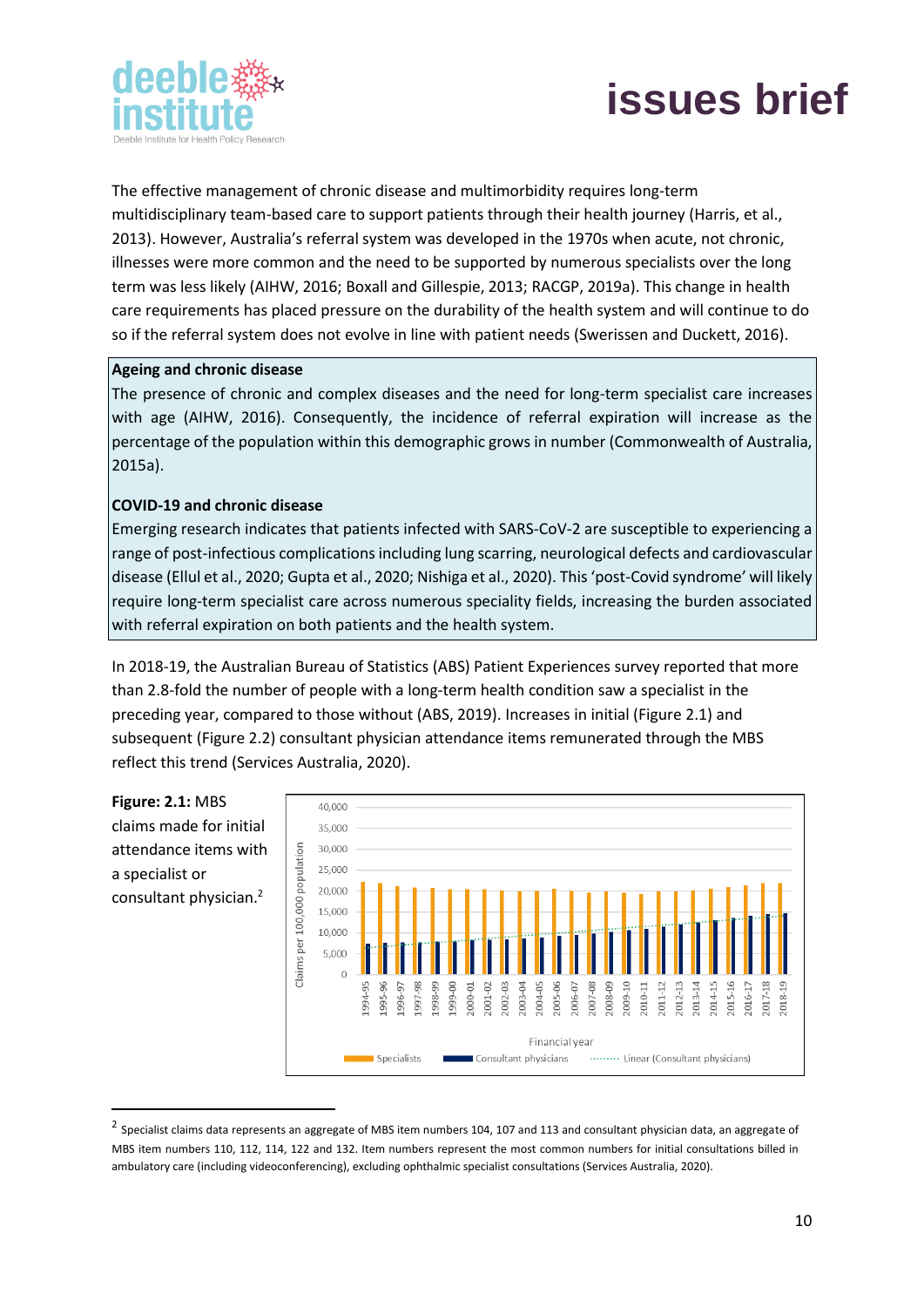

**Figure 2.2:** MBS claims made for subsequent attendance items with a specialist or consultant physician.<sup>3</sup>



Contemporary data on health service utilisation and the pathways patients take through the health system is often limited to particular service providers or short reporting timeframes. More consistent data on longitudinal health service utilisation trends across service providers and jurisdictions is needed to inform how services must be restructured and legislation adapted, to improve patient throughput.

### <span id="page-11-0"></span>*Single course of treatment and indefinite referrals*

A referral is valid for a chronological period as well as for a 'single course of treatment', which can endure beyond the referral's validity period (MBS Regulations, r 1.1.6). Due to the rise in chronic illness, referrals for a single course of treatment that extend beyond the standard 3-month validity period for specialist-issued referrals, or twelve-months validity period for GP-issued referrals, are likely to become increasingly common. As a result, more referrals will expire during the necessary course of treatment and any repeat referral issued is unlikely to change the care plan already established by the specialist. Resolving this issue requires a thorough review of the legislation and its impact on patient care, including the relationship between validity periods and the definition of a single course of treatment.

Moving towards a default indefinite referral system would prevent the need for repeat referrals to be issued during the single course of treatment and would promote health system efficiency.

 $^3$  Specialist claims data represents an aggregate of MBS item numbers 105 and 108 and consultant physician data, an aggregate of MBS item numbers 116, 119, 128, 131 and 133. Item numbers represent the most common numbers for subsequent consultations billed in ambulatory care (including videoconferencing), excluding ophthalmic specialist consultations (Services Australia, 2020).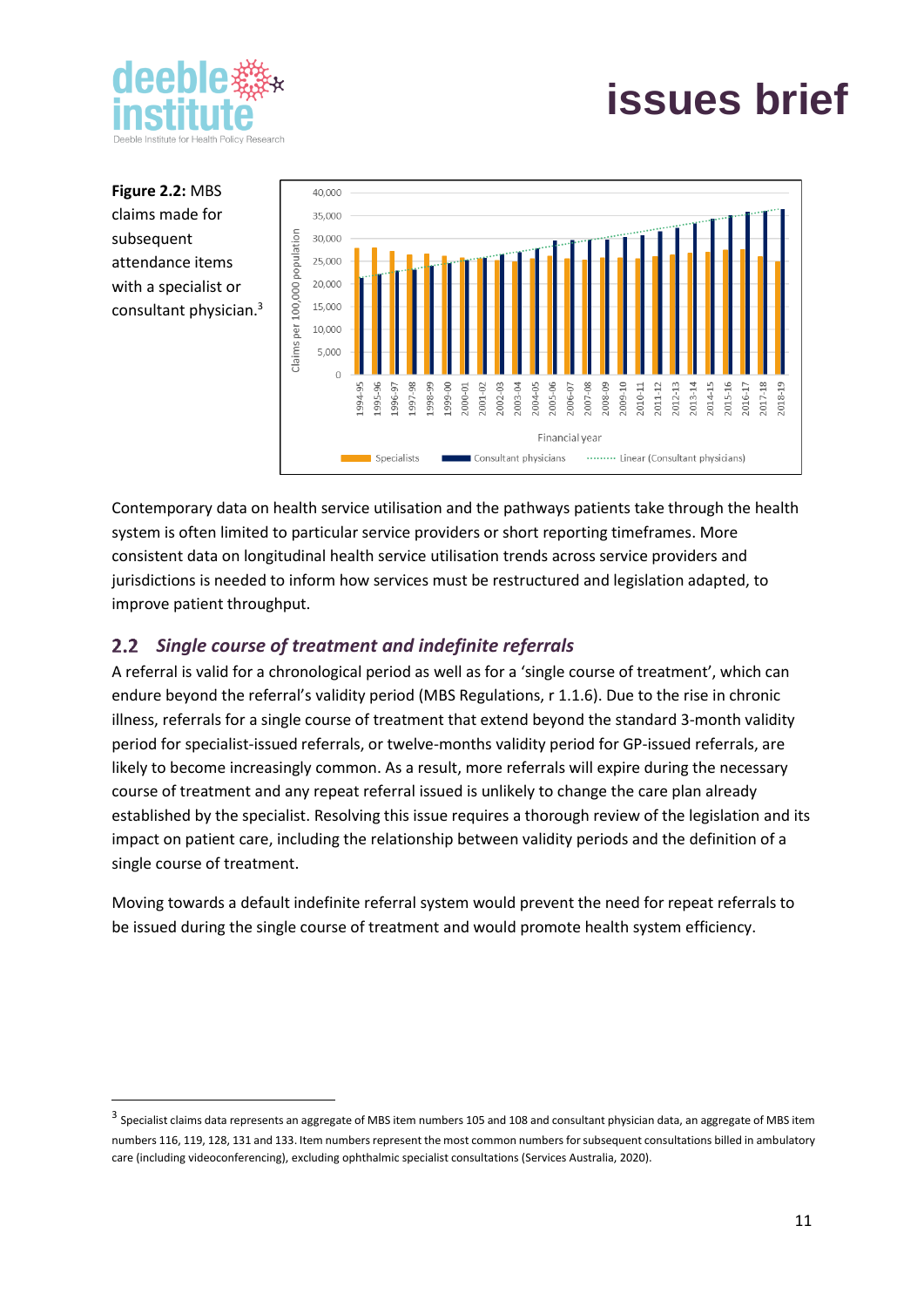



A **'single course of treatment'** includes the initial attendance, continuing management or treatment to the point the patient is referred back to the referring practitioner, and any subsequent review of the patient's condition that is deemed necessary by either the referring practitioner or the consultant physician (MBS Regulations, r 1.1.6). When the care received falls within the definition of a single course of treatment, only subsequent attendance items may be claimed for ongoing care beyond the initial consultation item.

A new single course of treatment will only be initiated if the referral validity period has lapsed, and the referring practitioner considers it necessary for the patient's condition to be reviewed, and the patient has not been seen by the specialist for more than 9 months (MBS Regulations, r 1.1.6). In this instance, specialists may claim an initial attendance item again.

#### <span id="page-12-0"></span>**2.2.1 Indefinite referrals by default**

Different representative groups have expressed opinions relating to the use of indefinite referrals. The Royal Australian College of General Practitioner's (RACGP) discourages the use of indefinite referrals on the basis it 'can interrupt continuity of care and [a practitioners] capacity to provide ongoing care to the patient' and further suggest that referrals between 1 and 3 years are appropriate in most cases (RACGP, 2019b). However, referrals do not prevent specialists from otherwise keeping GPs informed of a patient's healthcare, nor do they prevent patients from consulting with their GP while receiving ongoing specialist care if that is the patient's preference or need.

Unless indefinitely issued, an initial referral to a specialist is highly likely to expire prematurely when issued prior to a diagnosis being reached or specialist care plan being established. This is particularly so for specialist-issued referrals that expire after 3 months despite many specialist treatments extending beyond this.

Existing patterns of health service utilisation highlight key issues with the referral system. These patterns help to explain why, for many patients, referral expiration often occurs during the 'single course of treatment' – further exposing how the requirement to obtain a repeat referral offers limited clinical benefit. For example, between 2018-19, 50% of patients on public surgical waitlists in Australia were admitted for surgery within 41 days, 90% within 279 days, and 2.1% waited more than 365 days (AIHW, 2018). These figures indicate that at least 15,921 people on a surgical wait list would have exceeded the standard twelve-month period of referral validity attached to GP referrals and would have needed a repeat referral prior to their surgery. If referrals were however originally provided by a specialist and therefore expired after 3 months, more than 50% of those wait listed, at least 189,534 people, would have needed to obtain a repeat referral while waiting for their planned surgery, even though the treatment formed part of a single course. In addition, the likelihood of a referral expiring while awaiting a surgical procedure is higher depending on where (geographically) the surgery is scheduled to occur and what clinical procedure is planned (e.g. orthopaedic or respiratory related) with periods of referral validity disproportionately impacting patients across the country. For example, residents in the Australian Capital Territory on the otolaryngology, head and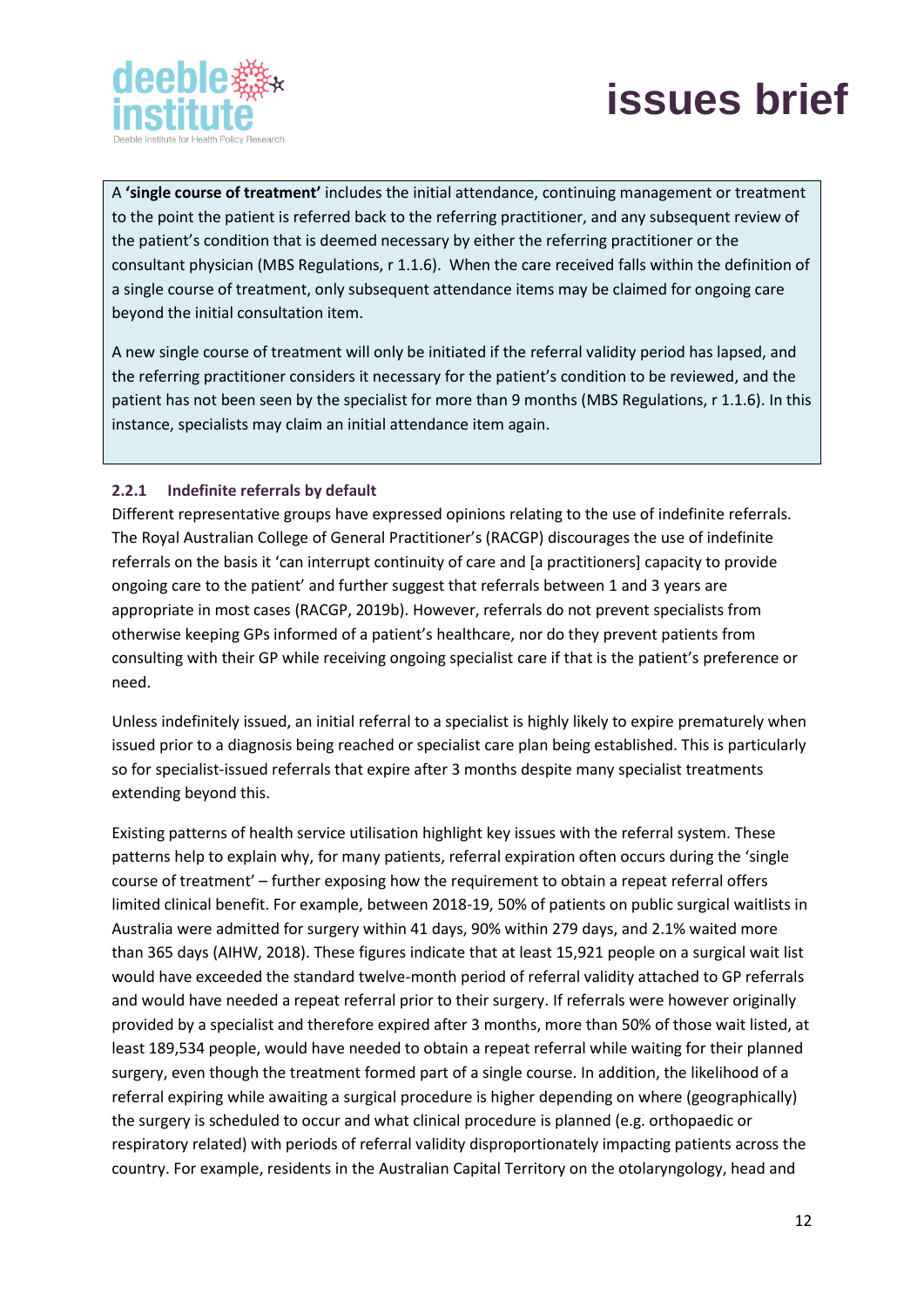



neck surgery wait list were much more likely to exceed the referral validity period in 2018-19. During this period half of those wait-listed waited more than 119 days for their surgery and almost 21% waited more than 365 days and were therefore highly likely to have required a repeat referral based solely on the previous referral's expiration (AIHW, 2018).

Any additional referral that must be issued as a result of the previous referral's expiration is considered a low value activity, given specialist care needs have already been established and specialist care has commenced (General Practice and Primary Care Clinical Committee, 2018). The CHF advocates for indefinite referrals by-default, stating that the '[a]nnual renewal of referrals is a complete waste of time and resources for healthcare [patients] and doctors. This is particularly so for someone with a chronic illness or a condition which has been treated and he or she is going back for periodic review' (Consumer Health Forum of Australia, 2015, pg9).

Giving specialists the ability to extend the period of a referral validity within a single course of treatment, in consultation with the patient's GP if required, would prevent the unnecessary issuing of repeat referrals that offer limited value to patients and the health system.

### <span id="page-13-0"></span>**2.2.2 Single course of treatment billing practices**

The single course of treatment model is predominantly designed around MBS billing practices and allows clinicians to distinguish between when it is appropriate for the specialist to claim the higher 'initial' rate versus the lower 'subsequent' rate. Ambiguity surrounding the interpretation of the single course of treatment rule in the context of expired and newly issued referrals has contributed to incorrect billing practices – exposing patients to increased out of pocket costs (Case study 1). This is because more initial consultations (remunerated at the high rate) are being claimed than is appropriate (RACGP, 2019c; Principles and Rules Committee, 2016).

#### **Case study 1: Repeat initial consultation fees for ongoing care**

'My specialist requires me to get a new referral annually and charges me for an initial consultation fee each time she reviews the same skin cancer… I should be able to go back to the same specialist annually under the original indefinite referral to review the same skin cancer and be charged only for a consultation fee (which is much less than the initial consultation fee). Each year I have to pay for a consultation with my GP for the referral and an initial consultation fee for the specialist' (Specialist and Consultant Physician Consultation Clinical Committee, 2018, pg29).

The Royal Australian College of Physicians (RACP) Chapter of Community Child Health, has noted that indefinite referrals are clinically worthwhile, though highlights issues surrounding how referrals are intwined with specialist billing practices:

"[i]ndefinite referrals are good in that you can keep seeing the patient without the patient having to go back to the GP for a new referral. This however will hamstring you into only claiming the 'Subsequent attendance' consultations (which have lower rebates) and cannot claim 'Complex consultations' (which attract greater rebates from Medicare) after the first 12 months of that referral" (Koh, 2014).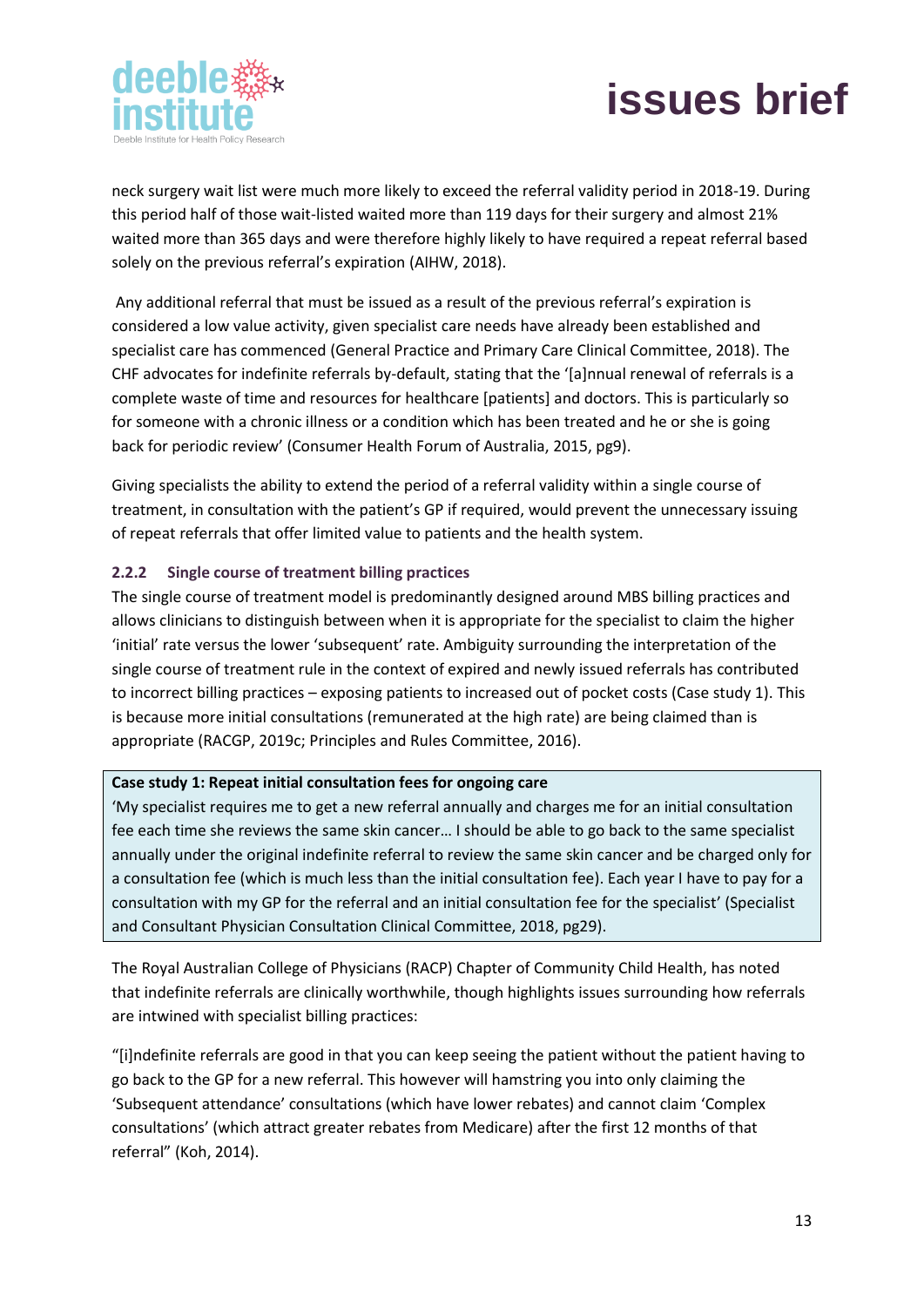



In response to anomalies in differential billing practices, the Principles and Rules Committee (2016) recommended abolishing differential billing and introducing time-tiered attendances in order to mitigate any billing confusion and misuse. This Committee suggested that more clearly defined terminology be used within the MBS Regulations to explain when a specialist can and cannot claim an initial consultation (Principles and Rules Committee, 2016). However, although it is a referral's expiration that gives rise to the opportunity to claim an 'initial' consultation item when a 'subsequent' claim is more appropriate, the relationship between the period of a referral's validity and MBS billing was not considered as part of that review.

Given that referrals should be based on clinical need, issuing indefinite referrals by default and decoupling specialist remuneration from periods of referral validity is needed to promote clinically driven practices. Removing referral expirations would prevent inaccurate billing practices and would remove the economic incentive of some specialists to refuse a valid indefinite referral when one is issued (Scott and Branley, 2014). Further, restructuring specialist MBS items to ensure they are based on clinical need, and not inextricably linked to referral periods will better promote high-value patient-centred care.

Dedicated strategies to educate service providers on MBS billing rules would ensure compliance and prevent inaccurate claims being lodged when care falls under the single course of treatment. The Principles and Rules Committee (2016) recommended that MBS Provider numbers be conditional on completing mandatory training. However, ongoing training is required to ensure provider understanding is maintained and this should also extend to administrators who most often lodge the claims on the specialist's behalf. The Principles and Rules Committee (2016) initially recommended the Colleges incorporate referral rules and MBS billing as part of continuing professional development requirements, but this was not a final recommendation to Government.

# <span id="page-14-0"></span>**3 Referral expiration and the patients' healthcare burden**

### <span id="page-14-1"></span>*Referral validity status, unexpected specialist costs and delayed care*

The Regulations do not specify whether it is the patient or clinician that carries the responsibility for monitoring a referral's validity status. Though specialist services may have procedures in place to notify a patient of their referral's expiration (Children's Health Queensland Hospital and Health Service, n.d), this is not a regulatory requirement. Accordingly, it is the patient who ultimately carries the burden of maintaining their referral's validity status if they are to receive the benefit of MBS subsidised treatment.

While patients, MBS providers and administrators alike often fail to understand the rules around referral validity and expiration, especially regarding the date the validity period starts to run (CHF, 2015; RACGP 2019c), it is the patient who is exposed to unplanned, out of pocket costs associated with specialist fees if a service is rendered without a valid referral being in place.

Issuing a 'backdated' referral to cover any period of referral invalidity is an offence under the Act, even though the care provided may have formed part of a single course of treatment (see Case Study 2).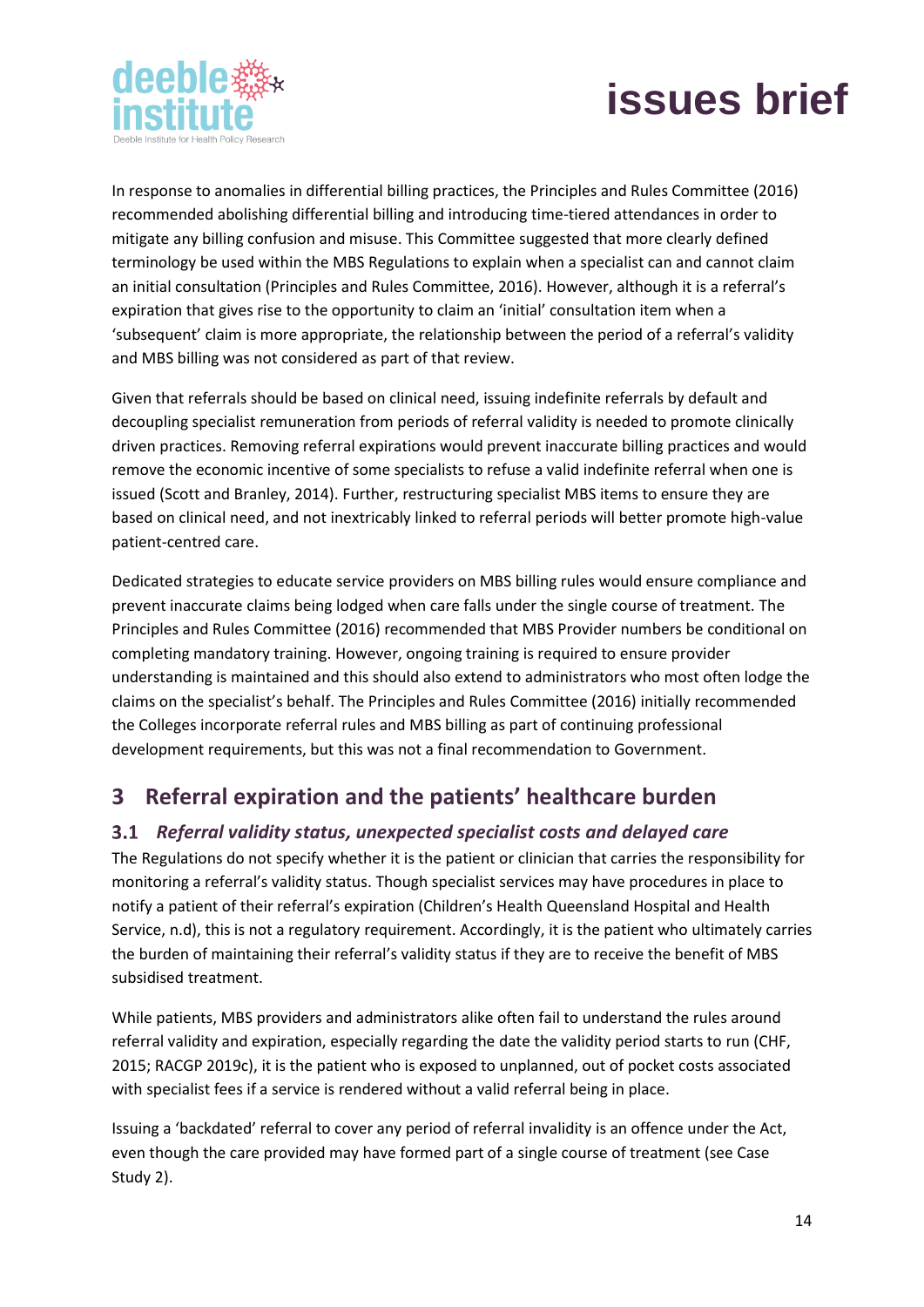



While specialists benefit from legal protections which ensure they are not financially disadvantaged when patients fail to attend a consultation,<sup>4</sup> no similar provision exists to protect patients from incurring higher out of pocket costs if specialist services are rendered after a referral has expired.

Accordingly, legal protections for patients are needed to safeguard against costs associated with an expired referral. Further, a dedicated patient support and education service that provides accurate information on referral rules and responsibilities would promote better community understanding of the referral system and MBS rules and responsibilities more broadly.

#### **Case Study 2: Backdated specialised referral**

"…I was injured at a sporting event that ended up requiring surgery to fix up. After the accident I was transported to the local hospital via ambulance where I was treated well and given a referral to see a surgeon and some drugs. I then saw the surgeon who recommend surgery which all went well and after several follow-on appointments, I've been given the all clear to get back to activity."

"A few days after my last appointment I get a call from the surgeon's secretary informing me that the last surgeon's appointment was after the end date of the original referral. So, she asked me to go to a local doctor to get one that covered that date so they could claim the appointment through Medicare. All the surgery and stuff was done through private health insurance (and still ended up being bloody expensive)."

"So, I call my local GPs office and told them what was requested and they replied that they can give me a referral that covers from today onwards but can't give a backdated one as it is illegal. She also said that specialists should know this but sometimes still try and get one. So, I'm not really sure what I should do here. I'm worried that the specialist might charge me the full cost of the appointment" (Geeves, 2015).

For patients with chronic illnesses whose care may involve numerous specialists, the burden of tracking different referral expirations is cyclical and cumbersome. This is particularly the case when the referring practitioner issues fixed term rather than indefinite referrals; or the specialist rejects an indefinite referral (CHF, 2015; Scott and Branley, 2014). Again, this scenario disproportionately impacts more vulnerable patients such as older Australians, Aboriginal and Torres Strait Islander peoples, rural and remote residents and lower income earners who are more likely to experience chronic illness requiring long-term specialist care, yet are less able to pay for their increased medical costs (Jeon, et al., 2009).

In 2018, a CHF survey on medical out of pocket costs indicated that non-surgical related specialist expenses, especially costs related to out-patient consultations, were a key concern for 29.4% of patients (CHF, 2018). For some patients who took part in this survey, the annual out of pocket specialist expenses exceeded \$5,000 a year and the apparent lack of transparency around specialists'

<sup>4</sup> Under Australian Consumer Law, private medical specialists (acting as businesses) are able to charge a cancellation fee if a Cancellation Policy is provided to patients upon initial engagement with their service.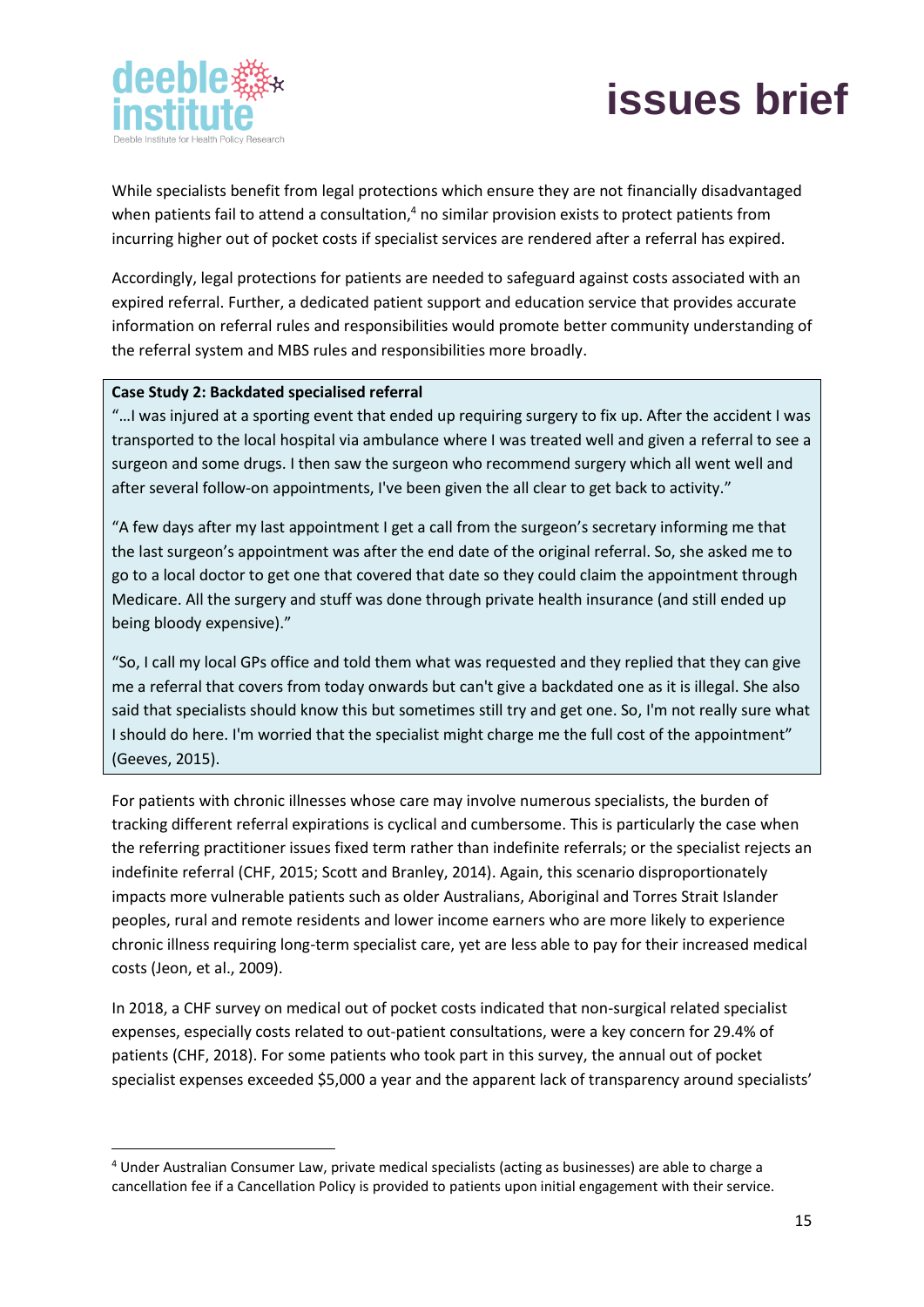



costs exacerbates the burden to patients as they may be ill-prepared to cover unforeseen medical expenses should specialist services be provided after the referral expires (CHF, 2018).

In 2018-19, the ABS reported that 7.7% of those who needed specialist care delayed doing so on at least one occasion due to cost, and that this was more likely to occur for those with a long-term health condition (ABS, 2019). Given that an estimated 40% of the population are unable to put their income into savings, with 1 in 10 Australians having less than \$90 spare in their bank account (O'Chee, 2020), and 1 in 8 Australians being unable to raise \$2,000 in a week for an emergency (Centre for Social Impact and NAB, 2018) - any additional expense, such as that generated by a referral's expiration, has the potential to exacerbate financial hardships and contribute to delayed and discontinued care (CHF, 2018). This is in itself associated with reduced patient outcomes and increased long-term costs and should be avoided wherever possible (Jeon et al., 2009; RACGP, 2019a).

Unless indefinite referrals by default are introduced, relevant reforms must consider the responsibility of notifying patients of forthcoming referral expirations. Notification of pending referral expiration should be given in a reasonable timeframe to enable patients to better budget their time and money.

### <span id="page-16-0"></span>*Obtaining a repeat referral*

### <span id="page-16-1"></span>**3.2.1 Face-to-face GP consultations**

GPs issue an estimated 15 million referrals to specialists each year (Productivity Commission, 2017a). This number is likely a consequence of the increased demand for specialist care and restrictions around who can issue referrals. As the issuance of a referral itself is not billed under a unique MBS item number, and the service is absorbed into a broader generic consultation item number, it is unclear exactly what percentage of these 15 million referrals are for repeat referrals sought purely on the basis of the previous referral's expiration. However, given there were 9,323,644 'initial' consultations claimed by specialists in 2018-19<sup>5</sup>, it can be inferred that at least 5,676,356 referrals were associated with continuing care (Services Australia, 2020).

If the same number of GP consultations occurred as a result of the regulatory need to obtain a repeat referral, the cost to the MBS in 2018-2019 is estimated to have been \$219,958,795 million<sup>6</sup>, excluding any bulk-billing incentives that may have also been claimed. Therefore, if the requirement of issuing repeat referrals for continuing care was removed, the likely savings to Government would be immense.

<sup>5</sup> Aggregate of MBS items 104, 107, 110, 112, 113, 114, 122, 132.

<sup>6</sup> Figures are based on item code 23, a standard level B GP consultation <20 minutes in duration which pays a benefit of \$38.75.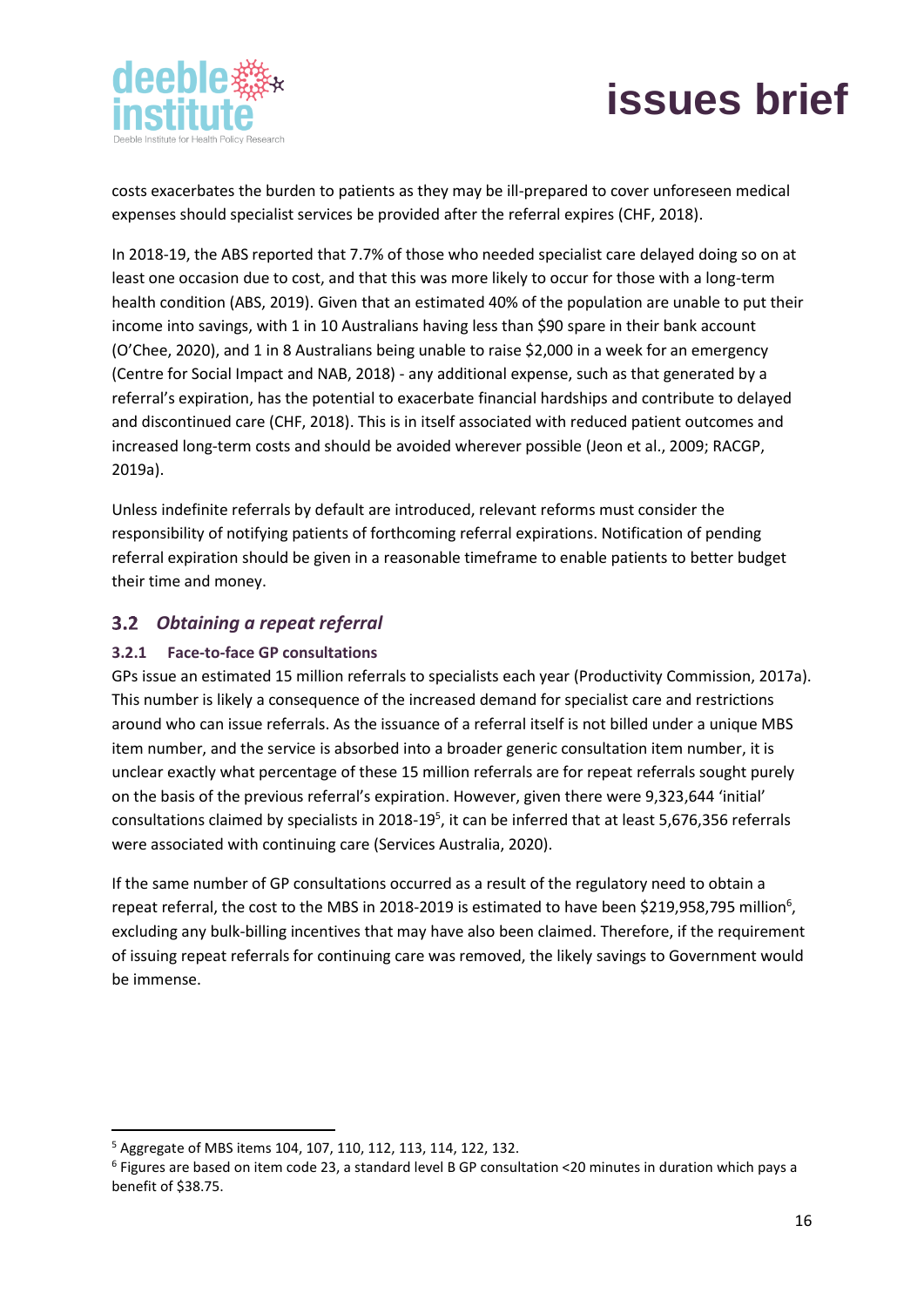



For patients in 2018-19, 34.56% of GP consultations were not bulk billed and an average out of pocket cost of \$37.62 per consultation was paid (Senate Community Affairs Committee, 2019). Therefore, out of pocket cost for patients to obtain repeat referrals via face-to-face GP consultations is estimated to be \$73,800,984 million. For residents in rural and regional locations, the ACT and Tasmania with no or low bulk-billing rates, the costs to individuals would be much more (Senate Community Affairs Committee, 2019). Although high, this figure is likely a considerable underestimation of the true burden on patients given the indirect cost of attending consultations associated with workplace absenteeism, the time taken to attend consultations, the cost of travel and parking (Prime et al., unpublished), and the rise in full-fee 'on-demand' repeat referral service options provided by GPs (RACGP, 2017).

#### **The indirect burden of illness: An example**

The health system and family costs of chronic wet cough in Australia were evaluated in a study of 91 children referred to the Queensland Children's Hospital paediatric respiratory specialist outpatient department. During the average 22 months of data collection, families incurred 50% of the \$1.9 million in total costs identified. Of this, 81% of family costs were associated with parental income loss due to caring for their sick child or attending medical appointments (Prime et al., unpublished).

The high burden, indirect costs should be included in any cost of illness evaluations and government discussion on the burdens and benefits of health service interventions, especially the referral framework and referral expiration, as this represents an ongoing cost to patients.

Given patients under specialist care are likely to have diverse medical needs, referrals may be obtained during a traditional face-to-face GP consultation in combination with another service. Between 2000-01 and 2015-16 there was a 2.8-fold increase in the number of referral requests which occurred in this manner (Britt et. al., 2016).

Although the need for a GP consultation based on referral expiration may hold a degree of 'hidden value' (Trevena et al., 2018) – as GPs are presented with an opportunity to provide additional services – the very nature of completing this task detracts from the time GPs have to provide more clinically beneficial care. Managing complex patient needs within the limited timeframe of a GP consultation leads to the 'prioritisation of conditions and treatments…frequent carry-over of management issues to subsequent consultations or failure to address conditions' (Harris et al., 2013). This can contribute to variability in the quality of care provided to patients, which then requires targeted strategies to improve patient outcomes and reduce the burdens and costs of illness (Prime, et al., 2018; Swerissen and Duckett, 2016; Commonwealth of Australia, 2015b).

The need for more accurate data on the number and type of appointments associated with obtaining a referral was identified during the development of AIHW's National Primary Health Care Data Asset (AIHW, 2019a). Moving forward, the AIHW should be supported to incorporate data into the Primary Health Care Data Asset that distinguishes between new and repeat referrals and the associated costs to patients and the MBS. This would allow for a better understanding of patient's needs and what changes are required in order to promote high-value primary care service delivery.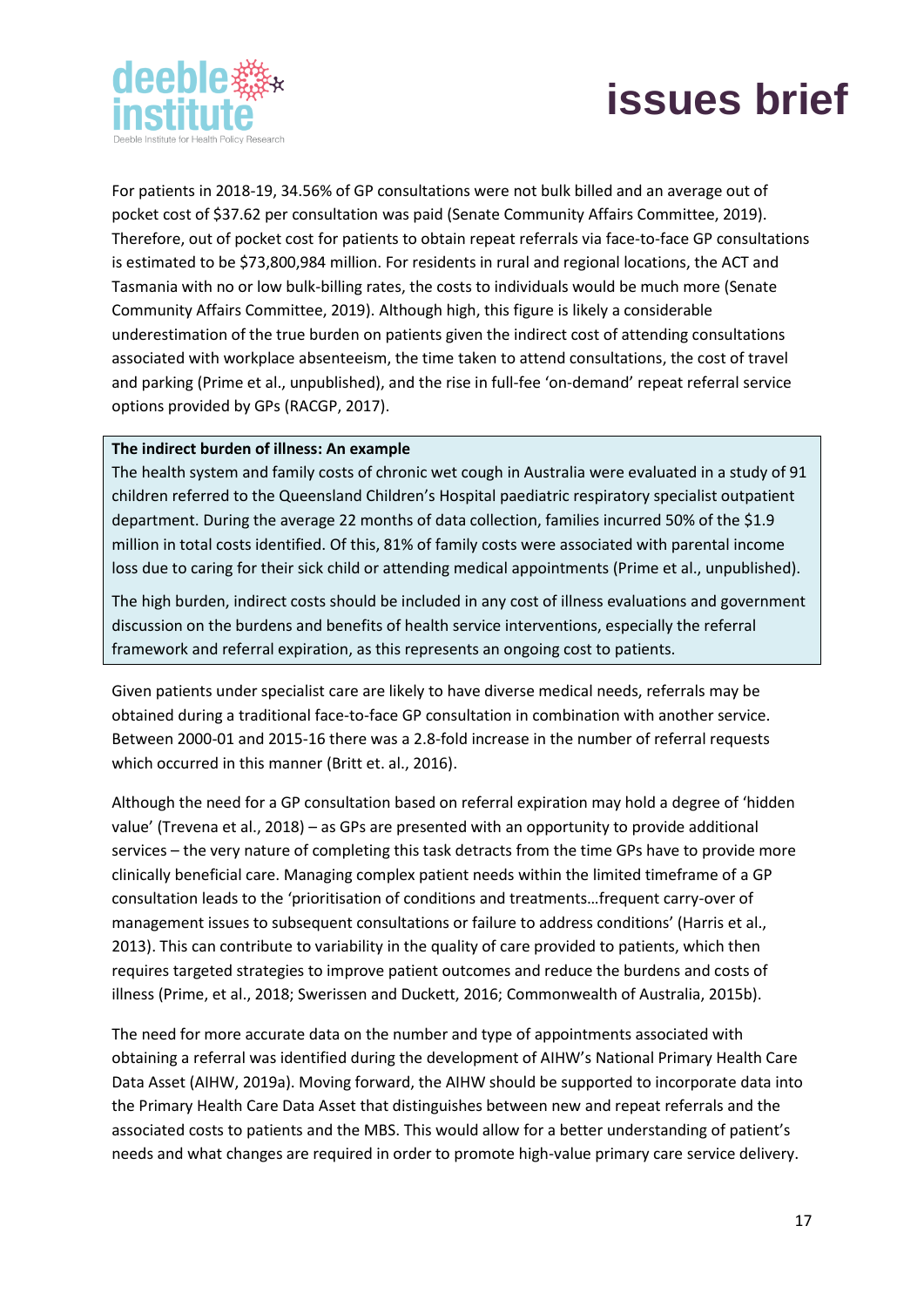

### <span id="page-18-0"></span>**3.2.2 On-demand full-fee referral services**

Full-fee on-demand referral services have emerged as an additional mechanism for patients who want to obtain a repeat referral (RACGP, 2017). These services do not require a consultation to take place between the patient and their GP, and are most commonly facilitated on-line, either direct from the practice, or via a third-party booking platform, for example HotDoc (HotDoc Online Pty Ltd, 2020a).

While such full-fee services are recognised as an opportunity for practices to increase revenue (RACGP 2017), when provided by a patient's regular GP or GP practice, this service can also offer a range of benefits, including:

- less time spent on routine administrative activities by the GP, freeing-up time for more clinically-driven consultations;
- reducing overall consultation wait-times;
- increasing access for those living remotely or with mobility issues; and,
- reducing costs for patients associated with transportation and time off work to attend faceto-face consultations (RACGP, 2017).

On-demand referrals do not attract an MBS subsidy, however the average cost to patients is lower than the out of pocket costs associated with standard face-to-face consultations (HotDoc Online Pty Ltd, 2020a; RACGP, 2017).

For example, a non-exhaustive review of QLD GP practice websites during April 2020 identified at least 49 individual practices that offered full-fee repeat referral services. <sup>7</sup> Of those who advertised their fees online, the average cost to the patients was \$23 per referral (range \$13-\$50). This is compared to the average out of pocket cost of \$37.62 to attend an MBS subsidised face-to-face consultation in 2018-19 (Senate Community Affairs Committee, 2019). Additional 'urgent' repeat referral services attracted a higher average out of pocket cost of \$37 (range \$25-\$55).

These costs need to be taken into consideration in future evaluations of the referral system.

#### <span id="page-18-1"></span>**3.2.3 Telehealth and COVID-19**

Temporary MBS telehealth items introduced in 2020 in response to the COVID-19 pandemic have increased access to GPs by decreasing the burden associated with attending face-to-face consultations (Bollen and Haddock, 2020). Embedding telehealth items into the MBS permanently would reduce the time required of both patients and GPs for basic administrative activities, including repeat referrals, therefore reducing patient and health service costs.

Telehealth consultations for referrals were due to be trialled as part of a voluntary patient enrolment (VPE) initiative announced in the 2019-20 federal budget. While this initiative was suspended due to COVID-19, the VPE aimed to improve primary care for those aged 70 years and over (or 50 years and over for Aboriginal and Torres Strait Islanders). Despite the lack of public

 $7$  Practices were randomly sampled from the internet on the 22 April 2020 after entering the following word into the Google search criteria: "*GP repeat referral*". This data is intended to be illustrative not exhaustive.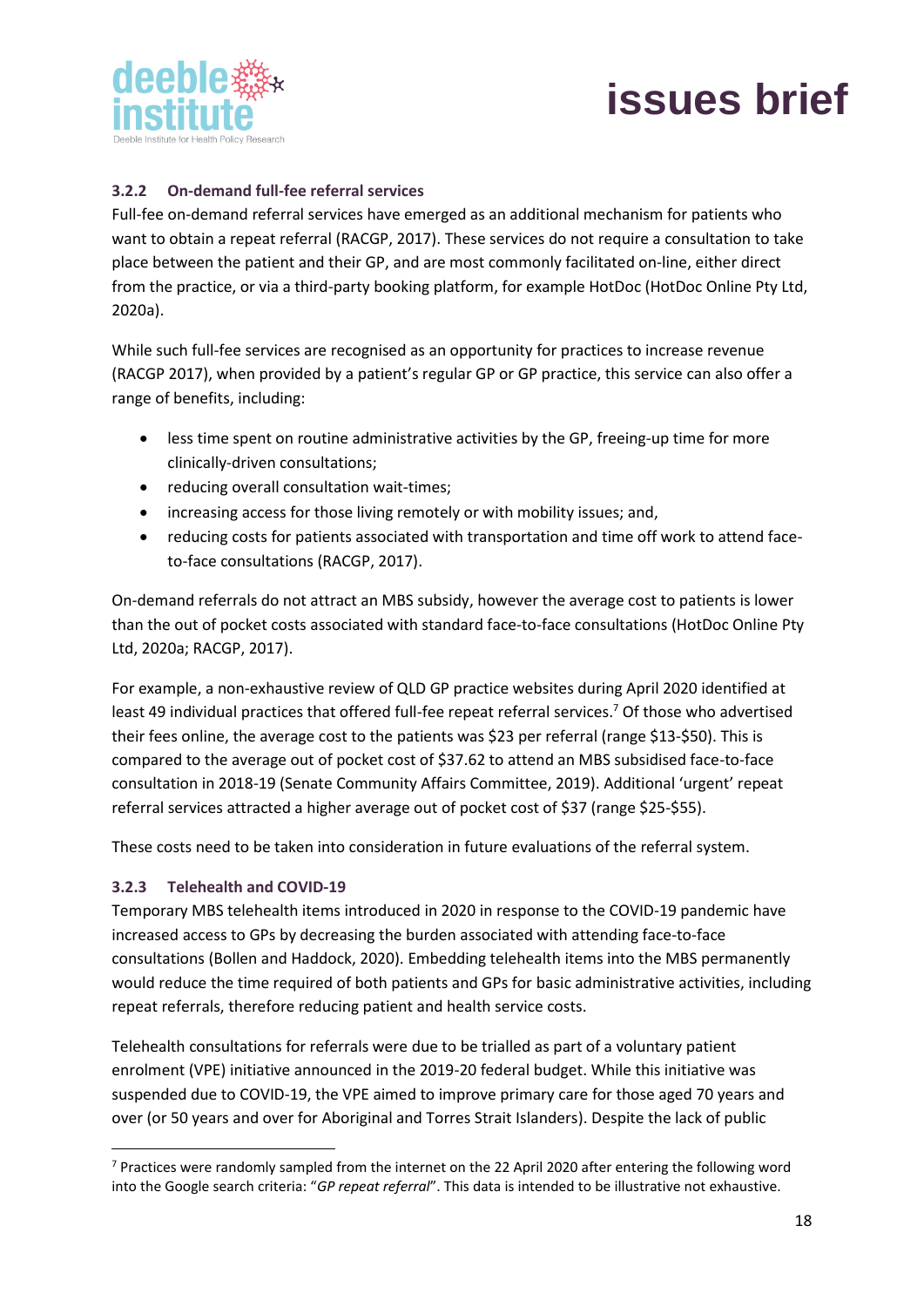



disclosure around its implementation strategy and associated costs, both to patients and to the MBS, it is likely that any of the benefits of the VPE model, so far as referrals are concerned, have temporarily been achieved through implementation of the COVID-19 telehealth items (AMA, 2020).

Some on-demand repeat referral services offered by GPs were suspended following the introduction of the special COVID-19 telehealth measures.<sup>8</sup> Given the MBS benefit for telehealth consultations is higher than the average on-demand referral fee, for example, \$38.75 for item 91800 versus \$23), and the fact that not all telehealth consultations must be bulk billed, GPs may be incentivised to limit their previous full-fee referral services in favour of telehealth referrals that now pay an MBS subsidy and potentially a gap-payment on top of this (Department of Health, 2020b).

Retention of MBS telehealth items for the general community beyond COVID-19 will help reduce the burden of referral expiration and the issuing of repeat referrals. Yet, in order to be affordable and accessible, this strategy should be bulk billed to reduce the burden on patients. Shorter capped consultation timeframes are also needed to reduce the burden on the MBS by remunerating GPs for the shorter consultation times needed to fulfil this service when performed in isolation.

# <span id="page-19-0"></span>**4 Aligning referral practices with contemporary need**

### <span id="page-19-1"></span>*GPs as more than gatekeepers*

A driving principle of the referral framework is that the GP should be the 'gatekeeper' to the broader health system (Principles and Rules Committee, 2016; RACGP 2019a). This model was, in part, adopted from the United Kingdom (UK), however no extensive review of its utility in the Australian context has been undertaken to date.

The gatekeeper model claims to have a range of benefits to the health care system, including being able to reduce the burden of demand on the limited number of specialists in Australia - who would otherwise be 'overwhelmed' by patients seeking direct specialist care for conditions that could feasibly be managed by a GP (Commonwealth of Australia, Parliamentary Debates, 1977). This scenario also purports to reduce health system costs associated with specialist care (Greenfield, Foley and Majeed, 2016).

However, the gatekeeping model has also been associated with delayed diagnosis and adverse health outcomes, including for example, early mortality amongst cancer patients who are prevented from accessing timely specialist care by GPs who did not recognise the early signs and symptoms of the disease (Hawkes, 2014). In addition, the percentage of gross domestic product (GDP) spent on

<sup>&</sup>lt;sup>8</sup> For example: Balgownie Village General Practice which states on their website '[U]nfortunately due to COVID-19 this service has been temporarily stopped. Telehealth appointments can be booked with doctors if you need to obtain a script/referral only. Thank you'. Available from [http://www.balgowniegp.com.au/repeat](about:blank)[referrals-and-scripts/](about:blank)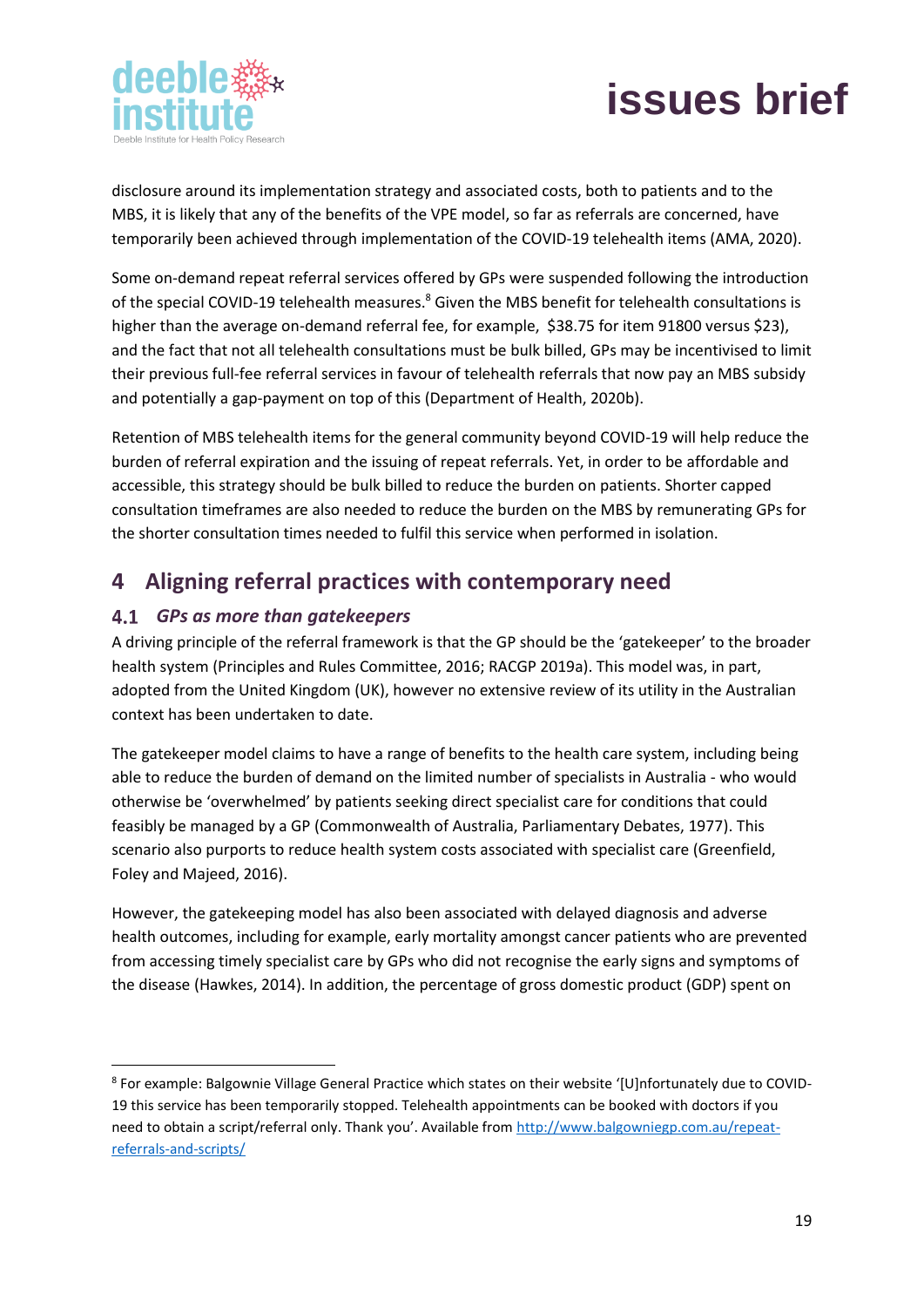



healthcare between those countries with and without the gatekeeping model is not significantly different, raising questions of its broader economic benefits (Greenfield, Foley and Majeed, 2016).

In Australia, a clear role for GP gatekeepers in the referral system, either for initial, expired, or repeat referrals, is largely unknown and should be evaluated in order to justify the considerable ongoing financial investment by patients and the health system in these roles. Such an evaluation is needed to inform the redesign of integrated healthcare that more adequately utilises the skills of the health workforce.

Reducing the administrative burden associated with referral expiration is likely to have positive benefits for the GP workforce. A national study of 1,935 GPs found that 12.1% of patient encounters resulted in non-billable time being spent on patient-related activities (Henderson et al., 2016). Of these encounters:

- referrals explicitly accounted for ~ 8% of non-billable time;
- discussing patient care with a specialist or allied health professional ~ 12% non-billable time
- unspecified administrative tasks, which may include referral related activities ~ 21.3% nonbillable time (Henderson et al., 2016).

Non-billable time was independently associated with patients aged 65 years or older and those with one or more chronic health problem. These administrative activities were estimated to represent between \$10,000 - \$23,000 in non-claimed revenue per GP per year and are likely to contribute to the excessive workload experienced by 49% of GPs (Henderson et al., 2016; RACGP, 2019a).

In addition, a quarter of GPs report that their excessive workload prevents them from providing high-quality care and therefore there is a need to re-think how primary care is delivered, and what value, if any, repeat referrals have to patients and the health system (RACGP, 2019a).

The RACGP recognises that extended referral validity periods are unlikely to disrupt 'the principles of the centrality of GP care' but rather, would 'save unnecessary GP attendances and time spent on referring [by] GPs' (RACP, 2016, pg3). A move towards purposeful over opportunistic engagement is needed to alleviate any unnecessary burden on patients and GPs and prevent low-value government expenditure through the MBS.

Expanding referral pathways between non-GP clinicians, removing periods of referral validity or in the least, expanding validity timeframes to ensure they adequately cover contemporary health needs will help reduce the burden on GPs allowing for a greater focus on, for example, preventative healthcare and early intervention.

### <span id="page-20-0"></span>*Evidence-based and linear referral pathways*

Evidence-based clinical practice guidelines are tools to aid clinician decision making and provide recommendations on when, and to what speciality field a patient should be referred. The intent of such guidelines is to reduce the duration and severity of illness and improve patient quality and length of life (National Health and Medical Research Council, n.d).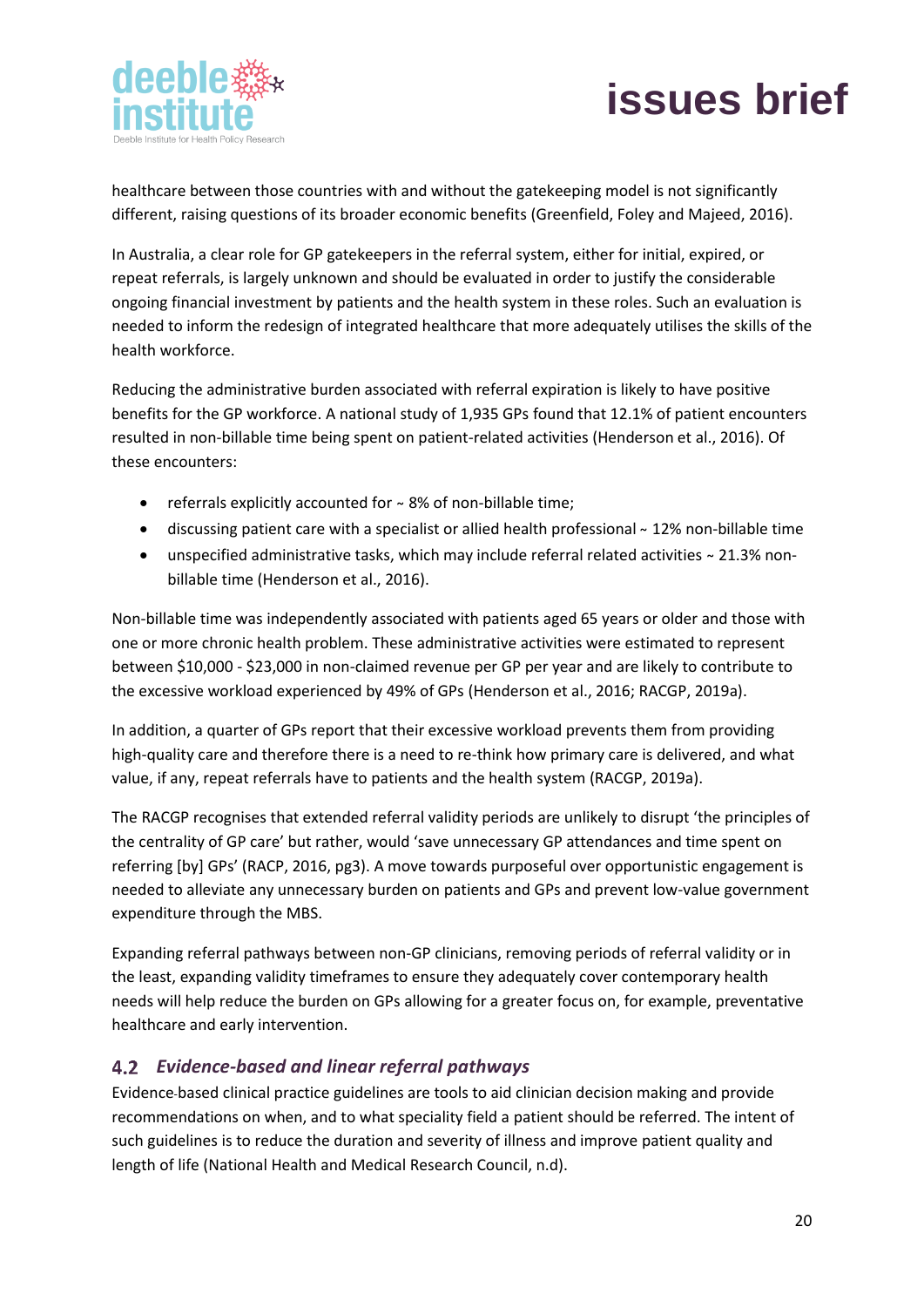



Regulatory frameworks are however not routinely included in the formation of clinical guidelines. As a result, patients are placed in the middle of a system that attempts to promote clinical efficiency through evidence-based care yet is constrained by the Regulations in how this is achieved (Figure 3).



Figure 3: Impact of referral rules on the evidence-based<sup>9</sup> referral pathways for a child with a chronic respiratory illness and comorbidities

<sup>9</sup> Examples of clinical practice guidelines used within diagram: Queensland Health (2018); TSANZ (2014); Cincinnati Children's (2020); ACT Health (2018).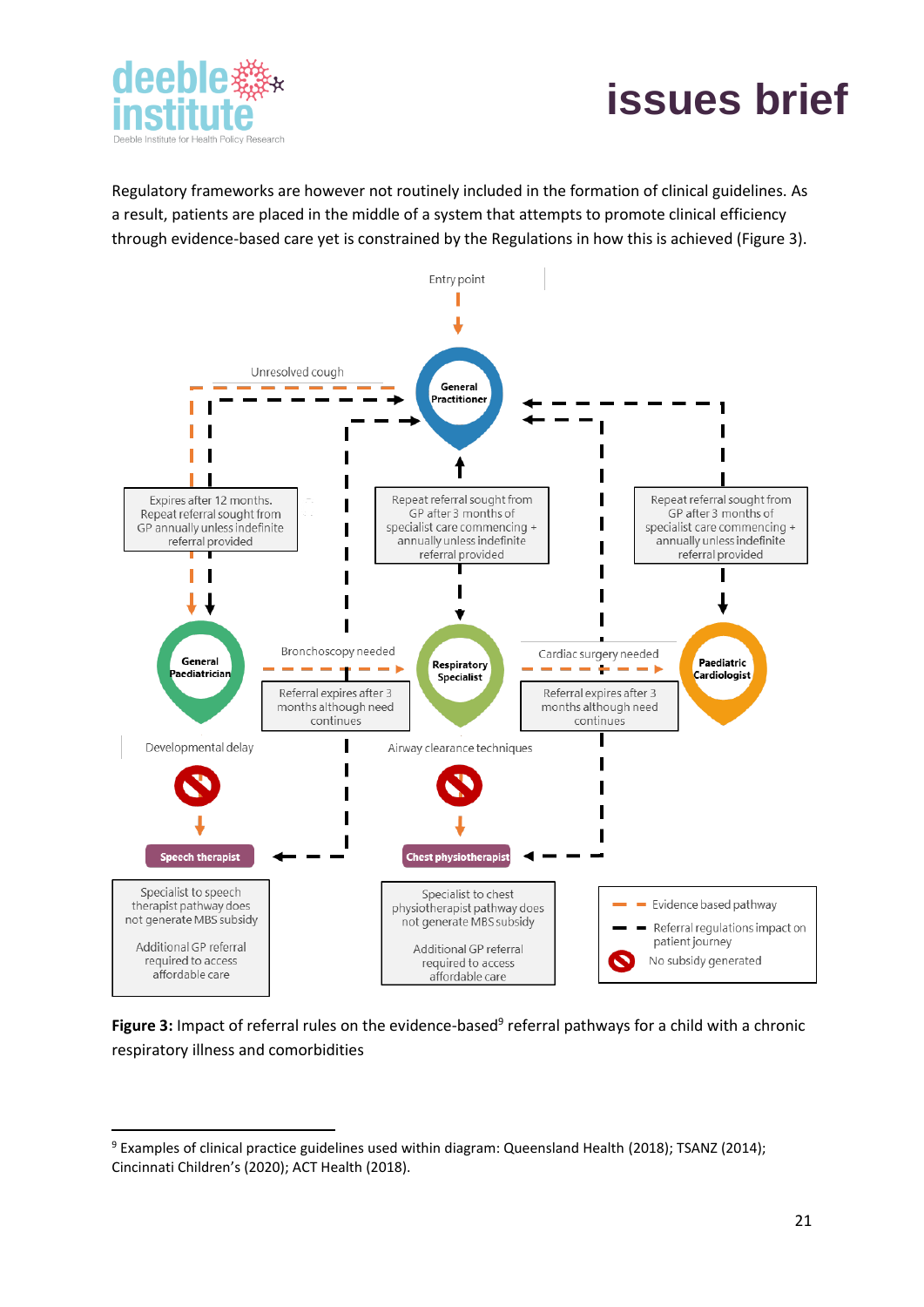



Reducing the number of transition points a patient must navigate through the health system by introducing and expanding the referral rights of non-GP clinicians is important for promoting health system efficiency - yet progress in this area has been slow (Leggat, 2014; Productivity Commission, 2015; Australian Health Ministers' Advisory Council, 2017).

For example, in 2005 the Productivity Commission recommended expanding referral rights between allied health practitioners and specialists. Thirteen years later, in 2018, similar recommendations were made to the MBS Review Taskforce (Productivity Commission, 2005; Specialist and Consultant Physician Consultation Clinical Committee, 2018; Allied Health Professions Australia, n.d).

Non-linear referrals were also recognised as a key issue by the Commonwealth of Australia (2016) during an inquiry into chronic disease prevention and management in primary care by the House of Representatives Standing Committee on Health. Issues surrounding the limited MBS subsidised referral pathways available to clinicians and patients' needs to be resolved by harnessing the skills of the non-GP workforce through expanded clinician referral rights. This would promote efficiencies in the way patients transition through the health system with care provided based on clinical, not administrative need.

#### <span id="page-22-0"></span>**4.2.1 Harnessing the skills of non-GP clinicians**

Australians are supported by a diverse range of highly competent clinicians who are governed by rigorous professional conduct frameworks. Yet limitations within the referral system around referral rights have created unnecessary challenges and professional roadblocks by precluding certain clinicians from making specialist referrals or limiting the period of their issued referral's validity. These limitations prevent non-GP clinicians from utilising the breadth of their knowledge and skills by impacting their ability to refer patients to other services when it is deemed clinically necessary to do so (Productivity Commission, 2005).

The limited validity periods that do exist for nurse practitioners and specialists create unnecessary duplication within the health system by requiring repeat referrals be provided when the clinical need has already been determined and care commenced. In addition, the ideology that drives referral behaviours more broadly – GP centrality – had led to additional limitations being imposed on referral practices by clinicians. For example, in 2012 the South Australian Government had advised their medical workforce that:

"[w]here Emergency Department (ED) medical employees identify that a specialist outpatient appointment is required, the patient should be returned to the GP and the GP should instigate the referral. ED medical employees are to provide the GP with a letter outlining the type of specialist outpatient clinic required and the rationale for the outpatient appointment."

#### (Government of South Australia, 2012)

Between 2000-01 and 2015-16, approximately 1% of GP consultations were for the sole purpose of issuing a new referral (Trevena, et al., 2018). These encounters offer no additional benefit to patients and are purely an administrative activity that is likely a result of the non-linear referral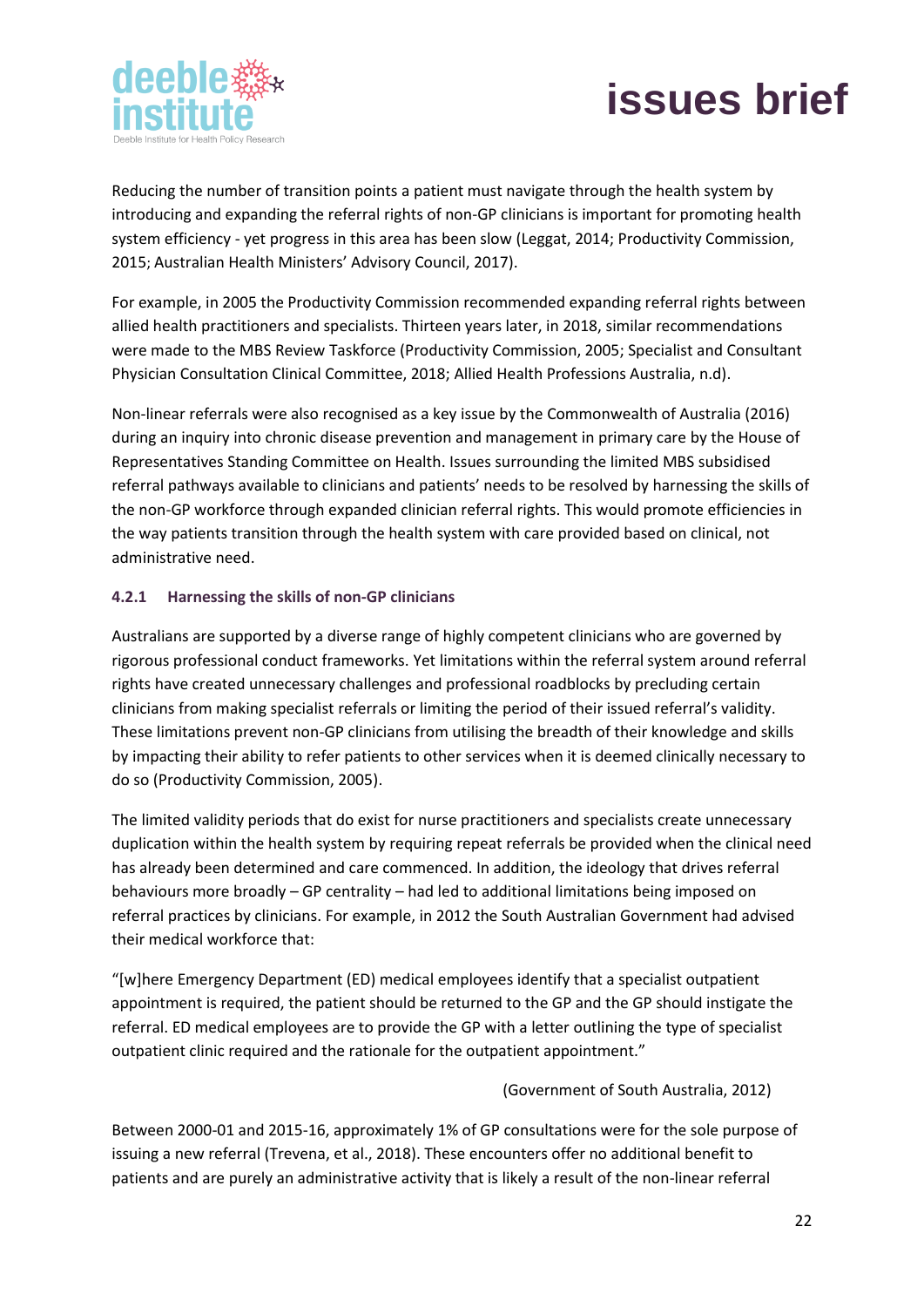



pathways and the requirement for patients to seek a specific referral for a need that has been predetermined elsewhere. The cost of such appointments to the MBS under one standard GP consultation item code alone in 2018-2019, excluding any bulk-billing incentives, would have equated to an estimated \$32,690,914.<sup>10</sup>

In order to achieve high-value service delivery, any deviation from linear referral pathways should be avoided and more attention needs to be given to the benefits of new models of service delivery beyond the traditional silos of GP-specialist frameworks (Mutsekwa et al., 2019). Allied health or nurse-first models of specialist care have been shown to reduce specialist outpatient wait-times and costs and improve patient outcomes and satisfaction (Saxon et al., 2018; Queensland Health, 2016). Under these types of initiatives, referrals to a specialist out-patient department are first assessed by, for example, a dietician or nurse who is supported to manage patients without initial specialist input, and identify and refer patients on to a specialist when additional intervention is required (Queensland Health, 2016).

It has been estimated that direct referrals by physiotherapists to specialists would save the MBS almost \$14 million per year, and patients more than \$2 million per year, in unnecessary GP visits (Australian Physiotherapy Association, 2015). However, if any new model of care is constrained by short periods of referral validity (for example, 3 or even twelve months), any cost saving associated with direct referral pathways will be largely artificial, as costs will simply be deferred to a later period of time when the GP provide the necessary repeat referrals upon the expiration of the initial referrals.

Adopting a linear approach to referrals would support patient access to MBS subsidised services no matter which health care professional identifies the need for specialised care in the first instance. Such a model is needed to ensure that the health workforce is optimised, and patients are not disadvantaged by limitations in a referral system that results in increased out of pocket costs and delayed care.

Any new referral pathway established under the referral rules must be supported by a period of referral validity that is of sufficient duration to ensure referral expiration does not occur during the necessary course of treatment.

#### <span id="page-23-0"></span>**4.2.2 Coordination of care and referrals**

The role of the GP as the primary coordinator of care is cited as grounds for the retention of the current referral system (Specialist and Consultant Physician Consultation Clinical Committee, 2018). However, only 60% of patients who saw 3 or more clinicians in 2018-19 had their care coordinated by a GP, and the primacy of a GP within a multi-disciplinary team can fluctuate with clinical need and workforce availability (ABS, 2019). Despite the referral rules remaining unchanged for decades, many patients still do not benefit from effecive care coordination at all. In 2018-19, more than a

 $10$  Figures are based on the number of consultations processed by the MBS for item code 23 – a standard consultation item number. In 2018-19 there were 95,961,659 consultations billed under item code 23 at a cost of \$3,623,323,779 to the health system.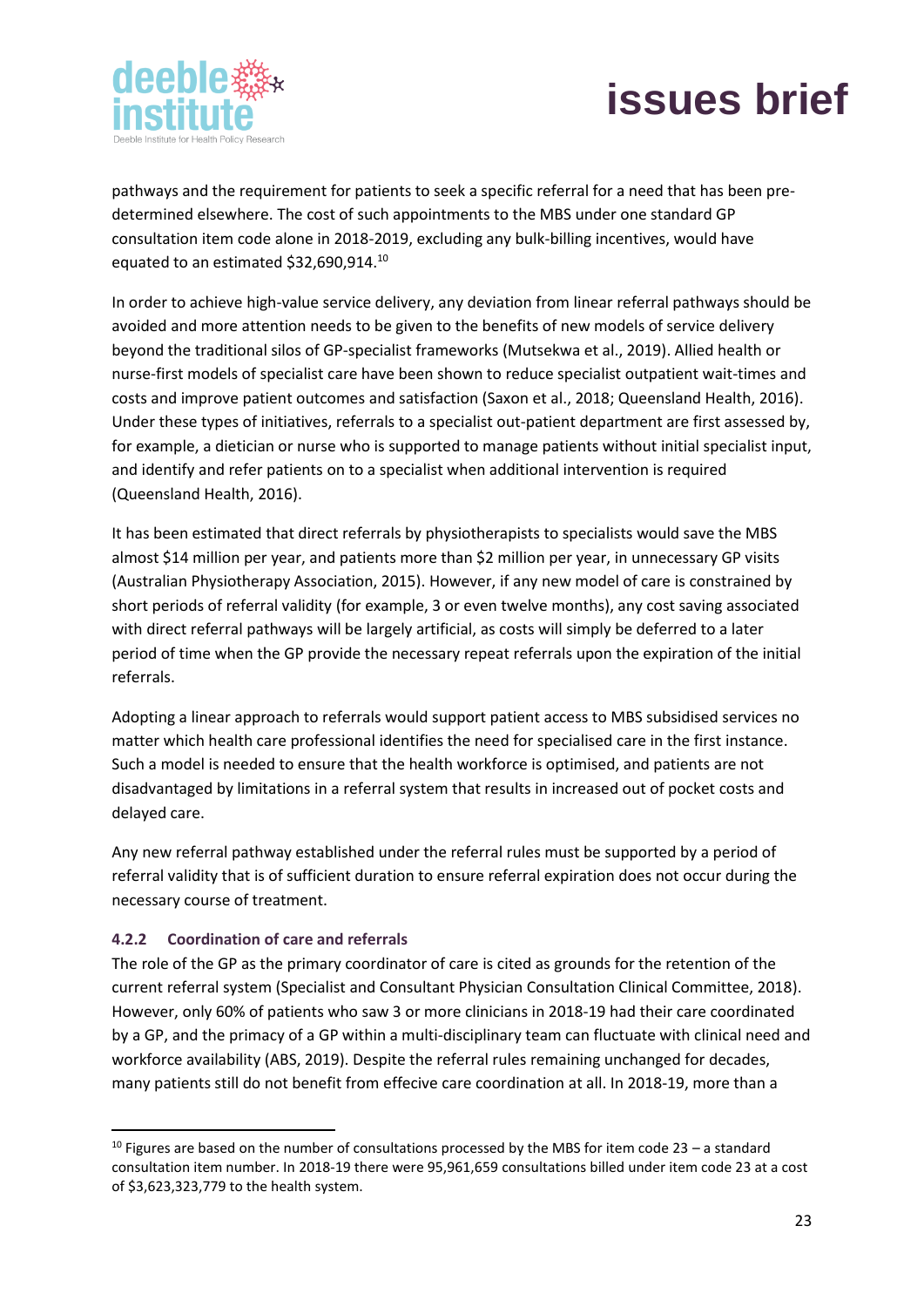

quarter (28.1%) of those with long term heath issues under the care of multiple clinicians did not consider their care was coordinated (ABS, 2019).

The referral framework places considerable emphasis on the coordinator of care but more importantly than 'who' coordinates care, is that the care is in fact coordinated and contextually appropriate (Australian Health Ministers' Advisory Council, 2017, pg32).

For example, dedicated 'cancer care coordinator' roles have been established to adequately manage the complex needs of cancer patients (Clinical Oncology Society of Australia, 2015). In remote and isolated parts of the country, including in Indigenous communities, remote area nurses and nurse practitioners often assume the role as primary care provider and coordinator in the absence of a consistent and accessible GP workforce (National Rural Health Alliance, 2005).

The referral system imposes barriers on patients under different models of care and these nuances must be taken into consideration in future revisions of the referral rules to ensure the 'one-size fits all' approach to health care is not perpetuated. The National Strategic Framework for Chronic Conditions calls for renewed attention towards creating 'supportive systems' and the first phase of this strategy aims to improve the coordination of actions to reduce duplication and improve efficiency within health services (Australian Health Ministers' Advisory Council, 2017). Addressing inefficiencies within the referral framework is a tangible means of achieving these objectives.

### <span id="page-24-0"></span>**4.2.3 Interoperable health services**

Inadequate communication between clinicians involved in the care of one person is associated with poor health outcomes and increased costs to patients and the health system. This issue is more likely to occur for those with chronic illness and multimorbidity given the greater number of clinicians involved in care and working across numerous private and public facilities (Australian Health Ministers' Advisory Council, 2017). Overcoming this challenge requires a highly interoperable health system that supports real-time health information exchange to reduce duplication, ensure adequate follow up is provided, identify any gaps in care, and prevent any conflicts in treatment plans.

Given the referral rules were developed in a time when the methods of communication between clinicians were technologically limited, referrals served a predictable function of information sharing between specialists and GPs. However, despite digital technology having evolved considerably since this time, the referral framework in general, and referral expiration in particular, continues to be used as an essential tool facilitating communication between clinicians.

For example, in their report to the MBS Review Taskforce, the Specialist and Consultant Physician Consultation Clinical Committee (2018, pg74) noted that 'health outcomes are better when GPs are informed'. This was used as justification for retaining the 3-month specialist to specialist referral validity period. Precisely why referral expiration is necessary to ensure GPs are 'informed' was not articulated by the Committee in their report.

A more considered approach to facilitating GP awareness of a patient's broader health system movements and treatment plans, beyond that which an expired and repeat referral offers, is needed to improve patient outcomes and reduce health system inefficiencies (AIHW, 2019b).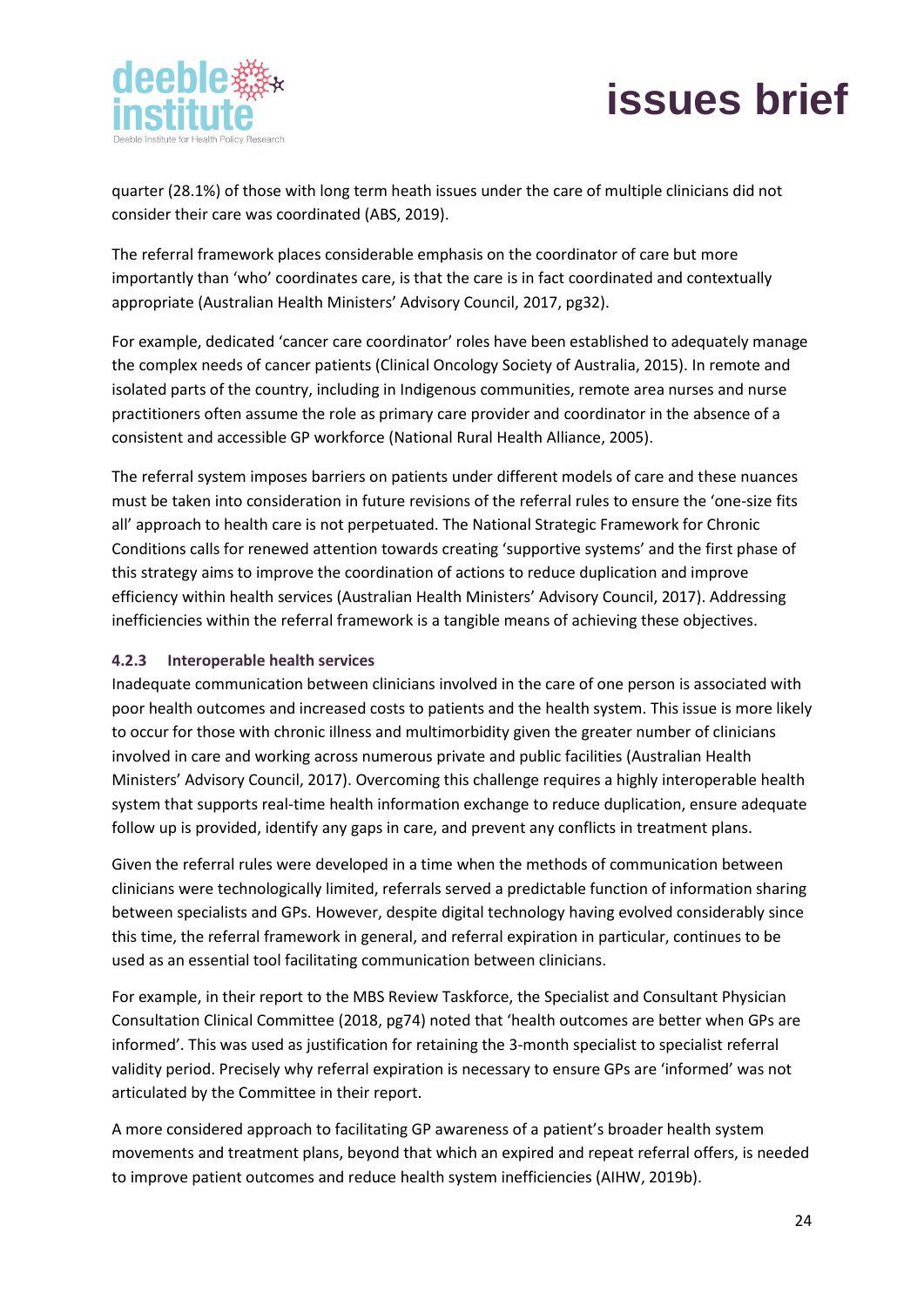



Under the current referral rules specialist-issued referrals must include the name of the patients regular GP (Regulations, r 99(2)), however it is not a requirement that a copy of a referral be provided to that GP. There is also no law compelling when and how much information specialists are to provide to the named GP in return. This means that in the absence of an effective interoperable health system, the only mechanism to facilitate GP involvement in a patients (team) care relies on referral expiration.

Mandating routine information sharing between all clinicians within a patient's care team, including copies of referrals, will offset the over-reliance on the referral framework as a proxy mechanism of interprofessional communication.

Timely access to medical data is important, and yet by international standards, Australia's health data is poorly captured and poorly linked. Greater investment in integrated health technology is needed to improve the 'compatibility or interoperability of health data governance frameworks' (Productivity Commission, 2017b; OECD Health Ministerial Meeting, 2017).

The need to improve data-sharing between members of a care team was previously suggested by the Specialist and Consultant Physician Consultation Clinical Committee (2018) during the MBS review process but was not officially put forward as a recommendation. Adequate information sharing should be supported by a centralised real-time health information exchange platform that bridges health system, service and jurisdictional barriers to ensure patients can progress in their health journey unencumbered by the Regulations whilst still being supported by a well-informed clinical team (Figure 4) (Australian Health Ministers' Advisory Council, 2017).



**Figure 4:** Linear referral pathways supported by an interoperable health care team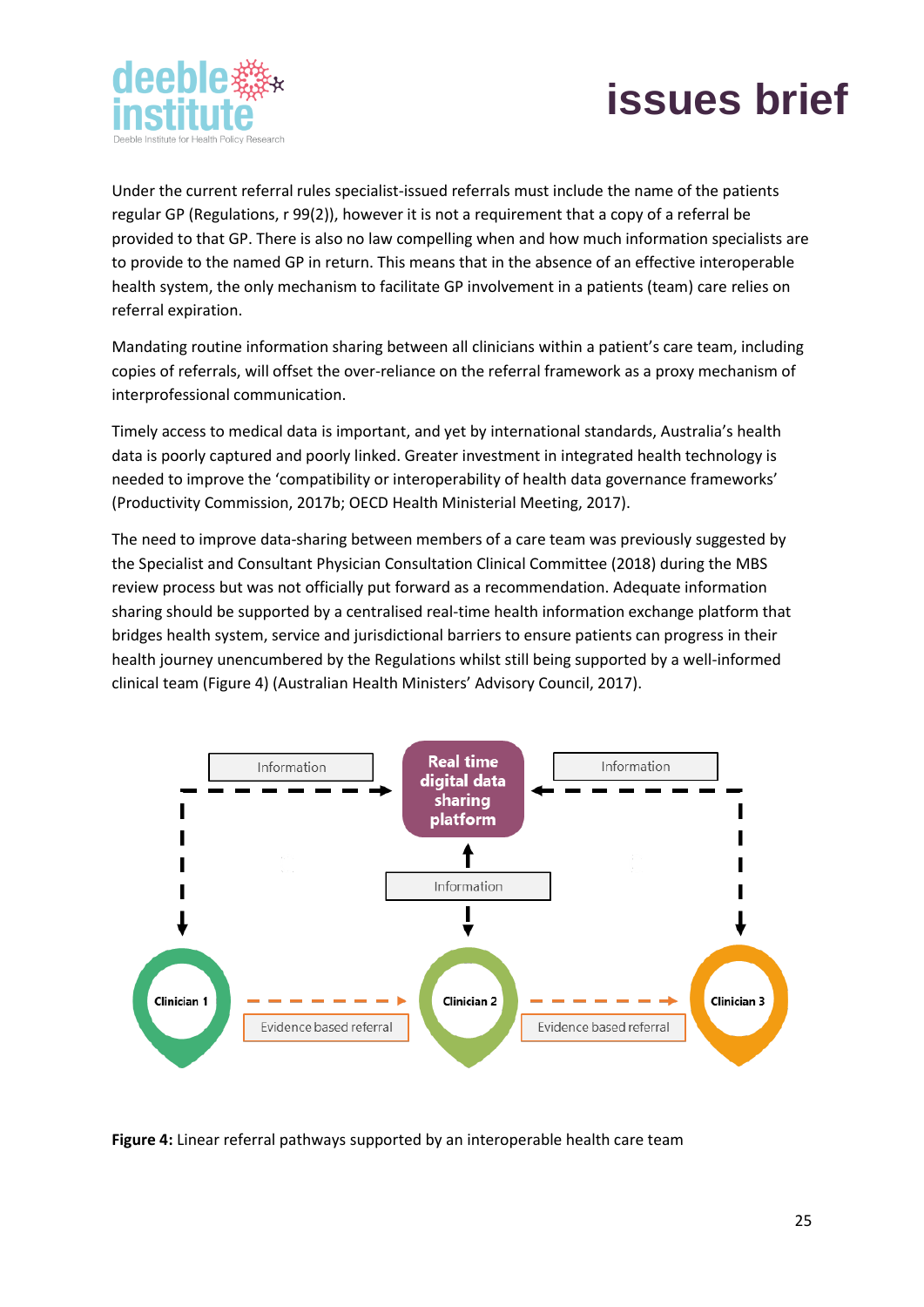

# <span id="page-26-0"></span>**5 Conclusion and recommendations**

The regulatory requirement for patients to obtain repeat referrals when already under the care of a specialist has received limited scrutiny since the 1970s. Using referral expiration as a means of triggering GP involvement fails to optimise the skills of the health workforce and burdens patients and the health system with regulatory-led GP engagement that offers low to no clinical benefit to patients. Moving towards a health service model that places a greater emphasis on the appropriateness of the referral above the profession of the referrer is necessary to bring the referral rules in line with contemporary health needs and service structures.

Achieving this requires a well-co-ordinated, effective and efficient referral system that facilitates the evidence-based and linear transfer of care from one clinician to another within a highly interoperable and collaborative healthcare system. The following recommendations are made to support improvements in the Australian referral framework:

### *Recommendation 1: Implement a national strategy for capturing and reporting standardised referral-related metrics*

The limited data on how patients transition through the health system undermines effective service design. A national strategy for capturing and reporting standardised referral metrics is needed to inform evidence-based legislation and care. To be beneficial, this strategy needs to reflect referral trends across all sectors including public and private service providers. It should include detail on:

- the referral pathway/s taken by patients in order to access the necessary specialised care including who issued the initial and any repeat referral/s;
- the number of repeat referrals needed on an annual and lifetime basis in order to maintain affordable access to specialised care;
- the costs to the MBS associated with issuing initial and repeat referrals, and the costs to patients associated with obtaining initial and repeat referrals including full-fee referrals not subsidised through the MBS.

Including referral related metrics into the Primary Health Care Data Asset will improve knowledge gaps, however this also needs to be supported by an in-depth understanding of longitudinal trends in health service utilisation including tertiary related referral activities. A greater investment in linked data by government is therefore needed to ensure patient health service transition is adequately mapped and evaluated.

Incorporating referral related indicators into the Australian Health Performance Framework will support the continuous identification of areas in need of improvement based on patients evolving health needs, and provide an avenue for service comparisons and benchmarking in order to promote high quality integrated care and patient health service throughput efficiencies (The National Health Information and Performance Principal Committee, 2017).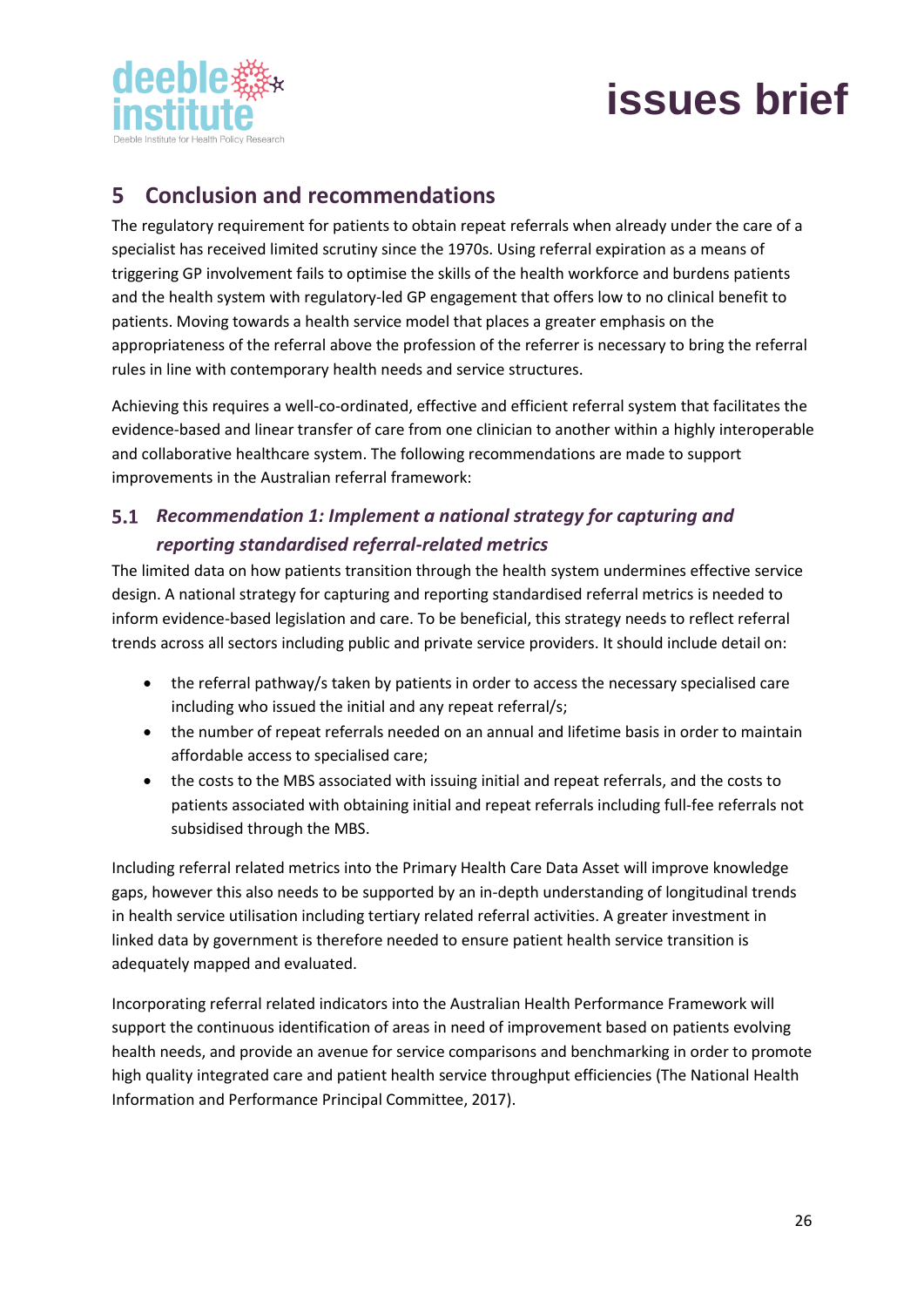



# *Recommendation 2: Conduct an independent, evidence-based review of the referral system*

An in-depth independent review of the health and economic costs and benefits of the referral rules, and associated MBS billing practices should be undertaken to ensure the rules that underpin referral practices are evidence-based, patient-centred and appropriate to support the changing health needs of the nation. The review should:

- consult widely with stakeholders (especially patients);
- draw extensively on data and research from within Australia including MBS and non-MBS sources; and
- consider 'lessons learnt' from other countries, such as the benefits and barriers of GP gatekeeping, and the relevance of any findings within the Australian context.

In order to avoid issues surrounding physician conflicts of interest due to the association between referral rules and remuneration, it is recommended that this review not be physician-led. The review process and all evidence used to support any recommendations, should be transparent and easily accessible to patients, service providers, and governments.

Periodic review of referral legislation is recommended to ensure referral practices remain relevant and responsive to consumer needs and health workforce capabilities.

# *Recommendation 3: Decouple specialist billing from referral status and introduce protections against increased costs for patients under long-term specialist care*

The expiration of a referral is broadly incompatible with the aims of specialist care for people with long-term illness. Indefinite referrals should be issued to ensure patients under long-term specialist care are not adversely and routinely impacted by referral expiration.

There is a need to decouple specialist billing more broadly from referral status to ensure consultations are based on clinical need. In the absence of such reforms, specialists and consultant physicians should be authorised to extend a referral when clinically appropriate in order to retain the referral's validity for MBS billing purposes.

In addition, civil and criminal penalties associated with backdating of referrals should be removed in circumstances where a period of invalidity coincides with a single course of treatment to ensure patients are not financially or clinically disadvantaged by referral expiration.

Should the Regulations and Act remain unchanged, introducing permanent bulk billed telehealth and on-demand referrals services for all Australians requiring repeat referrals would help protect patients from the burdens of obtaining repeat referrals for continuing care.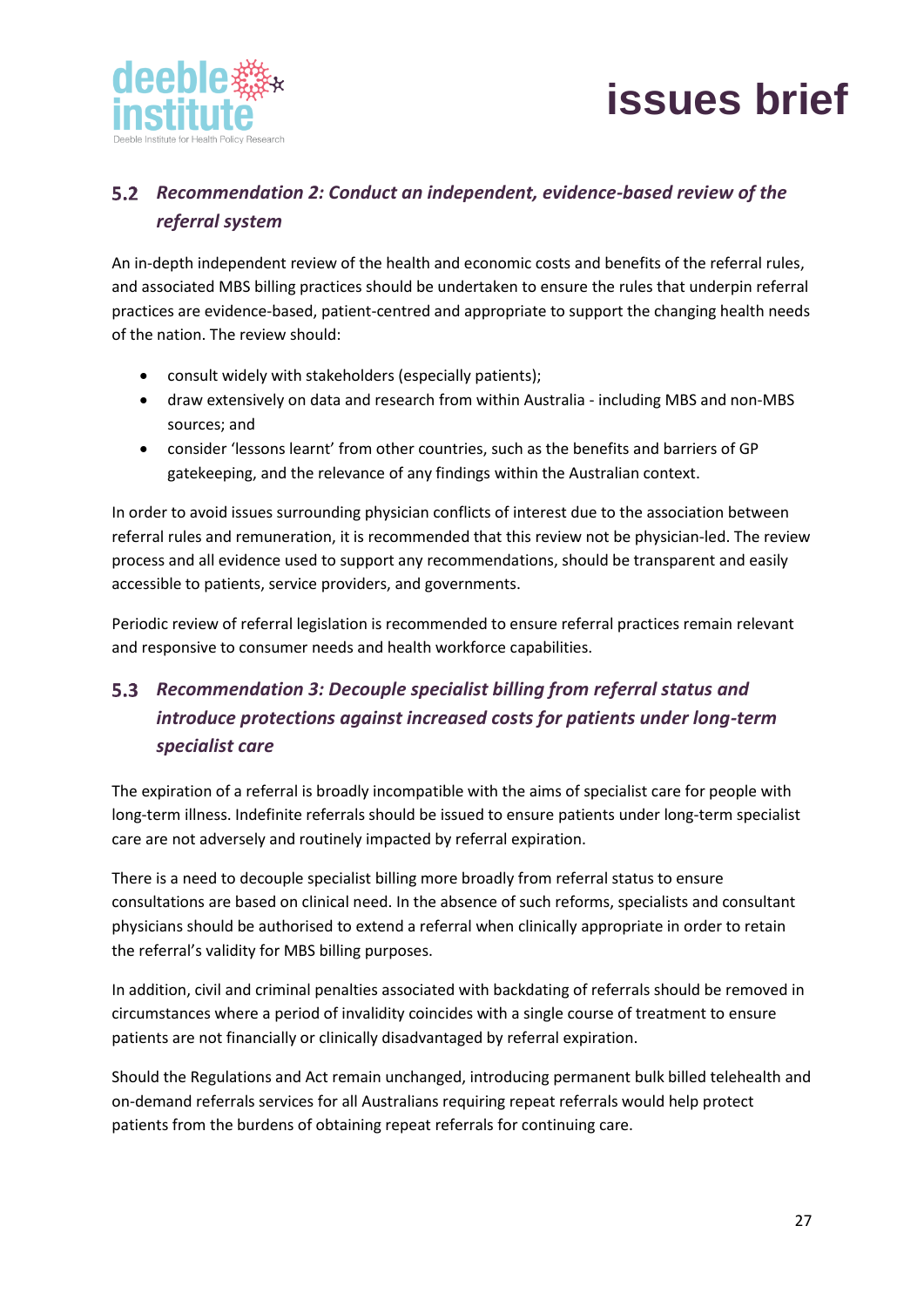

# *Recommendation 4: Optimise the health workforce by expanding referral rights and adopting a linear evidence-based model of patient transfer through the health system*

All patients and especially those with complex illnesses and multimorbidity should not be financially disadvantaged or inconvenienced by the referral system based on 'who' identified the need for referral in the first instance. The current referral framework places a greater emphasis on processes over patients. Replacing it with one that is patient-centred, evidence-based, and adaptive to meet changing needs, is necessary to promote high quality and value-based care.

Expanding the referral rights, including periods of referral validity, for current and presently nonrecognised clinicians under the MBS referral rules will maximise the skills of the diverse health workforce and reduce the frequency of unnecessary referral duplication.

# *Recommendation 5: Establish a dedicated principles and rules function within the Department of Health to support the interpretation, implementation and routine revision of referral rules*

Without a dedicated service to monitor the appropriateness of the rules, and oversee the correct interpretation and application of the referral rules, patients will continue to be negatively impacted by outdated referral pathways leading to increased costs and delayed care.

A dedicated principles and rules function within the Department of Health should be established to:

- Support the widespread awareness of referral rules and responsibilities among patients to ensure they can exercise autonomy and self-determination within a patient-centred healthcare system.
- Develop public campaigns that educate patients on their referral rights, including the risk of liability for receiving specialist care under an invalid referral and what can be done to mitigate this risk.
- Support patients to effectively resolve referral related disputes and provide up to date advice on any changes to the referral system.
- Oversee the initial and ongoing training of MBS providers, administrators, practice managers and Medicare staff on the correct interpretation of the referral rules and MBS billing requirements.
- Investigate and mediate instances of the inaccurate interpretation of referral rules and improper billing practices.

## *Recommendation 6: Invest in health service interoperability and mandate real-time health information exchange between multidisciplinary care teams to facilitate high quality, coordinated and continuous care*

Changes to the Regulation should be made to mandate timely information flow between all members of a patient's care team. This would reduce the burden on patients, and ensure GPs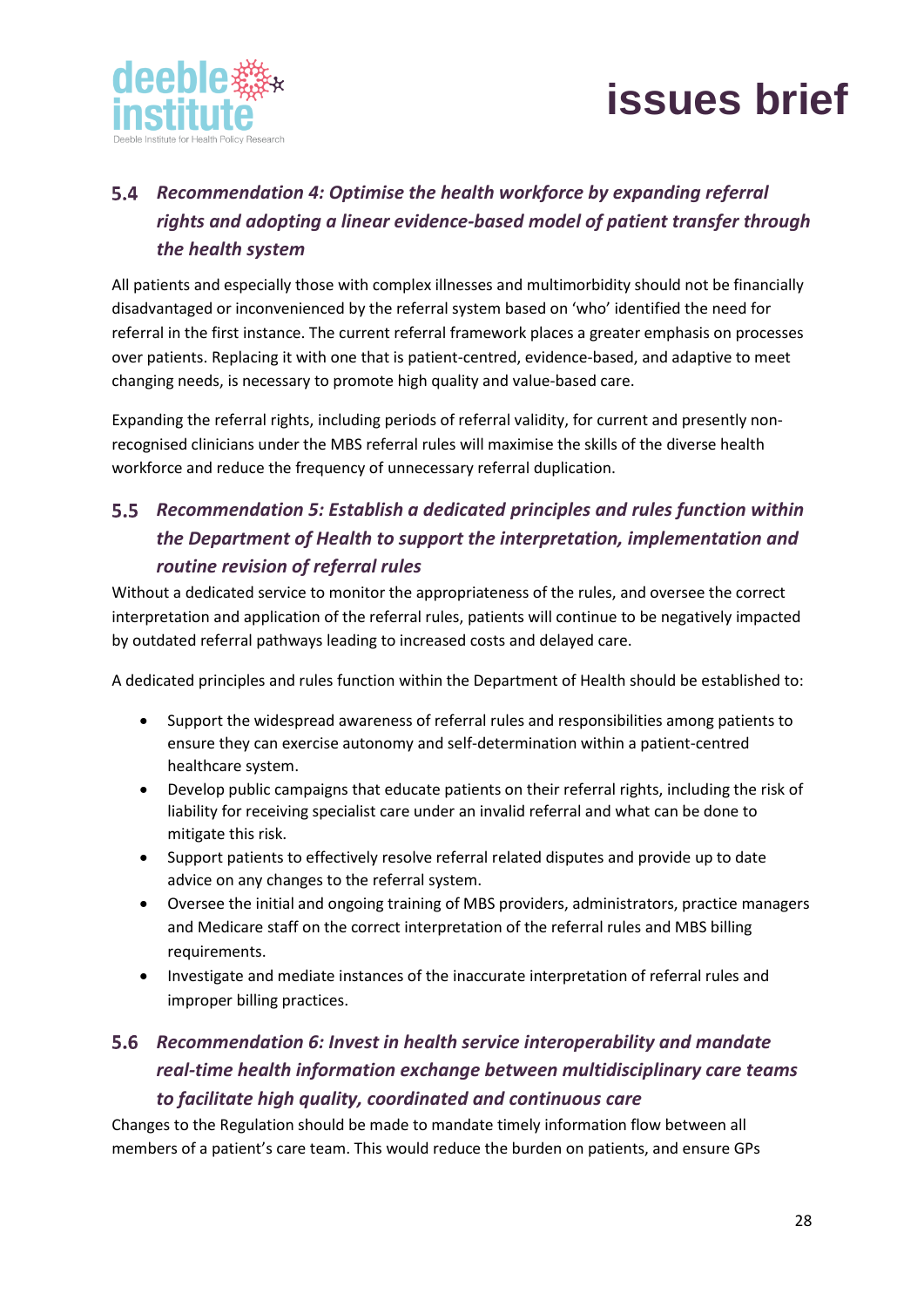

remain informed irrespective of where the referral originates from; and alleviate any concerns over continuity and coordination of care raised by GPs.

Making better use of current digital platforms like My Health Record is recommended to ensure clinicians have near real-time access to detail on emerging patient issues and their transition through the health system (Australian Digital Health Agency, n.d). Referral management software such as the Queensland Health (2020) Smart Referrals platform should be made interoperable with larger interfaces, such as My Health Record, that can then serve as the national repository for all referrals made, irrespective of service provider or jurisdiction.

Referral platforms should facilitate a multi-way interface between all members of a patient's care team by providing up-to-date information on when a new referral has been made and consultation taken place. These systems could be enhanced through automation and built-in notification and alert functionalities that facilitate instantaneous updates for patients and service providers on nominated fields such as 'new referral issued' and 'referral expiring'. These notifications can then prompt GP follow-up if clinically necessary or facilitate a digital extension of the referral without the need for consultation.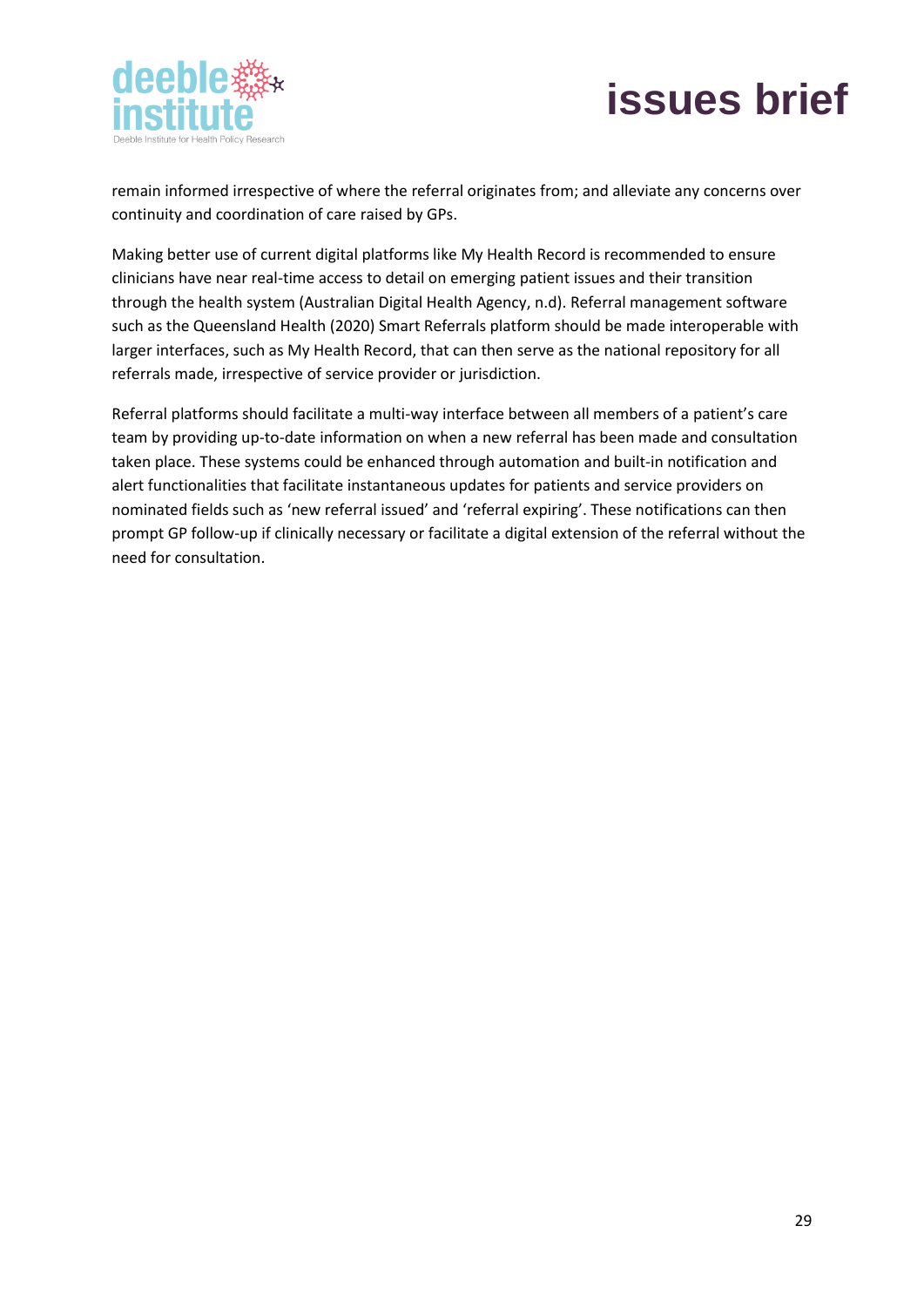



# <span id="page-30-0"></span>**6 Appendices**

### *Appendix 1: Stakeholder submissions to the MBS Taskforce Review*

Examples of stakeholder submissions to the MBS Taskforce Review against recommendations to retain 3-month period of referral validity attached to specialist-initiated referrals

### *Australian Healthcare and Hospitals Association*

"[The] AHHA (2019) queries the rationale provided for limiting the validity of specialist to specialist referrals to 3 months. 'AHHA notes that the Committee identifies that this may be less convenient to patients but use the justification that the GP needs to maintain oversight (and cite evidence of improved patient outcomes). However, the Committee have not acknowledged the reality of wait times for accessing specialists, which vary significantly by specialist and geographically. Further, consideration does not appear to have been given to the duration required for adequate specialist treatment of a condition for which a patient may have been referred. Consideration should be given to extending the validity of referrals so that they are appropriate for the disease or condition and do not create an unreasonable or inequitable burden on patients. In response to a separate recommendation for time-tiered attendance items, the AHHA offered support but commented that monitoring is required to ensure 'referral validity periods do not impact on continuity of care with a specialist or consultant, nor create an unnecessary cost burden on patients". AHHA submission to the report of the Specialist and Consultant Physician Consultation Clinical Committee (AHHA, 2019)

#### *Consumer Health Forum of Australia*

"CHF is unable to support the recommendation…without a better explanation of the types of consumers who are currently disadvantaged by the 3-month limit." Response to the report of the Principles and Rules Committee (CHF, 2016, pg5).

"CHF's previous consultation in relation to the MBS Review reinforced a general lack of understanding of how the referral system works and a desire for some clarification and changes to make it more consumer friendly. The response from both the Principles and Rules Committee and this report to the referral issue is disappointing. Neither really addressed the issue of named referrals and the decision to keep the time limits on referrals does not address consumer concerns about unnecessary visits to the referring doctor when the condition is ongoing. Whilst the rationale for time limits is around continuity of care many consumers do not see it that way and raise issues around very perfunctory consultations to get the needed referral."

### [..]

"The report is quite dismissive of "consumer convenience" in terms of needing to get referrals renewed. For many consumers, getting that renewal costs time and effort as well as an additional doctor fee if they are not bulk billed. For rural and remote consumers, it means travelling for appointments, with little or no financial support to undertake that travel. It would have been helpful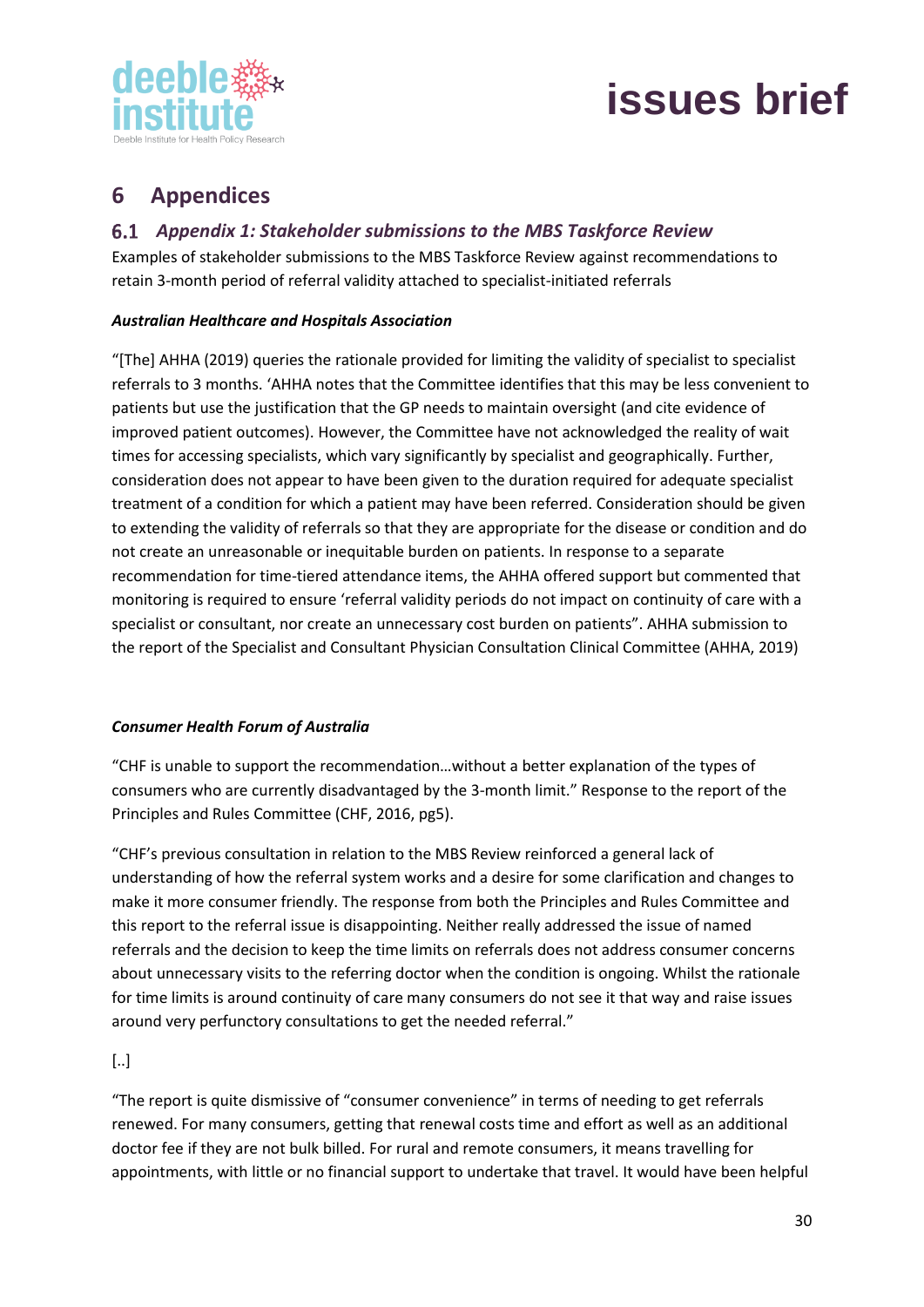



if the recommendations on telehealth later in the report included referral renewal consultations." Response to the report of the Specialist and Consultant Physician Consultation Clinical Committee (CHF, 2019, pg8).

### *Palliative Care Australia*

"PCA acknowledges that the Committee has accepted the recommendation of the Principles and Rules Committee which has erred on the side of retaining the 3 month validity period for specialist referral to enable GP oversight of patient care provided by consultant physicians. However [sic] this is often problematic due to the delay in obtaining appointments for some clinicians, where the 3 month referral period can be very short and doesn't always allow for an initial referral and necessary review" (Palliative Care Australia, 2019, p. 7).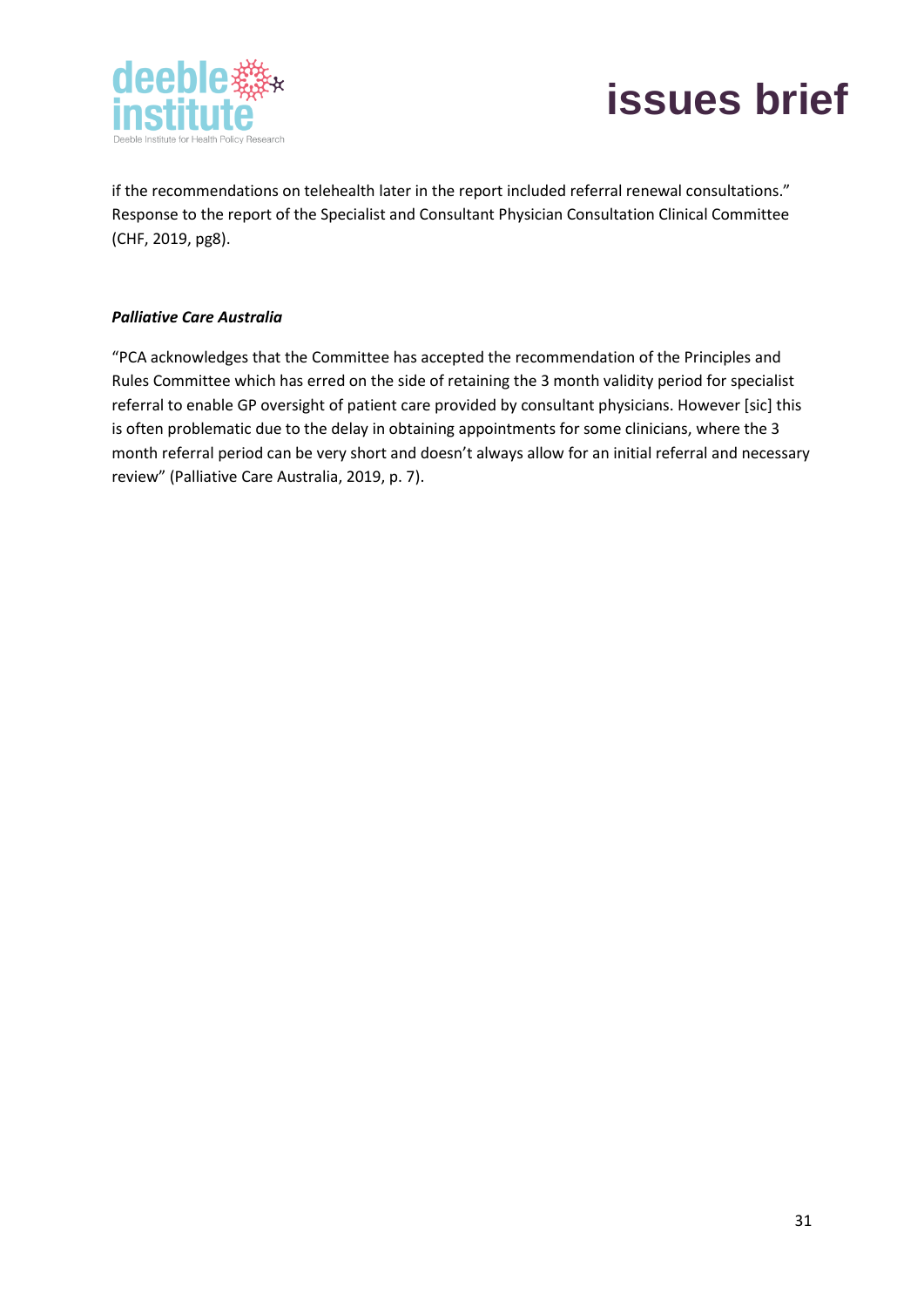

# <span id="page-32-0"></span>**References**

ACT Health, (2018). Canberra Hospital and Health Services Clinical Guideline: Dysphagia-Management in Adults and Children (Speech Pathology), ACT Government. Viewed 28 September 2020: [http://www.health.act.gov.au/sites/default/files/2019-](about:blank) [02/Dysphagia%20-](about:blank) [%20Management%20in%20Adults%20and%20Children%20%28Speech%20Pathology%29.](about:blank) [docx](about:blank)

Allied Health Professions Australia (n.d), *Position statement: Improving the efficiency of referrals to other professionals for allied health patients*. Viewed 19 September 2020: [https://ahpa.com.au/wp-content/uploads/2018/07/180719-MBS-Position-Statement-](about:blank)[Referrals.pdf](about:blank)

Australian Bureau of Statistics (ABS), (2015). *National Health Survey: first results 2014- 2015*, cat. no. 4364.0.55.001, *ABS*, Canberra. Viewed 20 September 2020: [https://www.ausstats.abs.gov.au/ausstats/subscriber.nsf/0/CDA852A349B4CEE6CA257F1](about:blank) [50009FC53/\\$File/national%20health%20survey%20first%20results,%202014-15.pdf](about:blank)

Australian Bureau of Statistics (ABS), (2019). *4839.0 - Patient Experiences in Australia: Summary of findings data tables 1-26*, *ABS*, Canberra. Viewed 19 September 2020: [https://www.abs.gov.au/AUSSTATS/abs@.nsf/DetailsPage/4839.02018-](about:blank) [19?OpenDocument](about:blank)

Australian Digital Health Agency (n.d) *My Health Record.* Viewed 19 September 2020: [https://www.myhealthrecord.gov.au/for-you-your-family/howtos/how-healthcare](about:blank)[providers-access-my-health-record](about:blank)

Australian Healthcare and Hospitals Association (AHHA), (2019). *Submission in response to the Report from the Specialist and Consultant Physician Consultation Clinical Committee,* Viewed 19 September 2020:

[https://ahha.asn.au/system/files/docs/publications/mbs\\_revew\\_taskforce\\_specialist\\_and](about:blank) [\\_consultant\\_physicians\\_clinical\\_committee\\_-\\_ahha\\_submission.pdf](about:blank)

Australian Health Ministers' Advisory Council, (2017). *National Strategic Framework for Chronic Conditions*. Australian Government, Canberra. Viewed 20 September 2020: [https://www.health.gov.au/resources/publications/national-strategic-framework-for](about:blank)[chronic-conditions](about:blank)

Australian Institute of Health and Welfare (AIHW), (2016). *Australia's health 2016.* Australia's health series no. 15. Cat. no. AUS 199. Canberra: AIHW. Viewed 20 September 2020: [https://www.aihw.gov.au/reports/australias-health/australias-health-](about:blank)[2016/contents/summary](about:blank)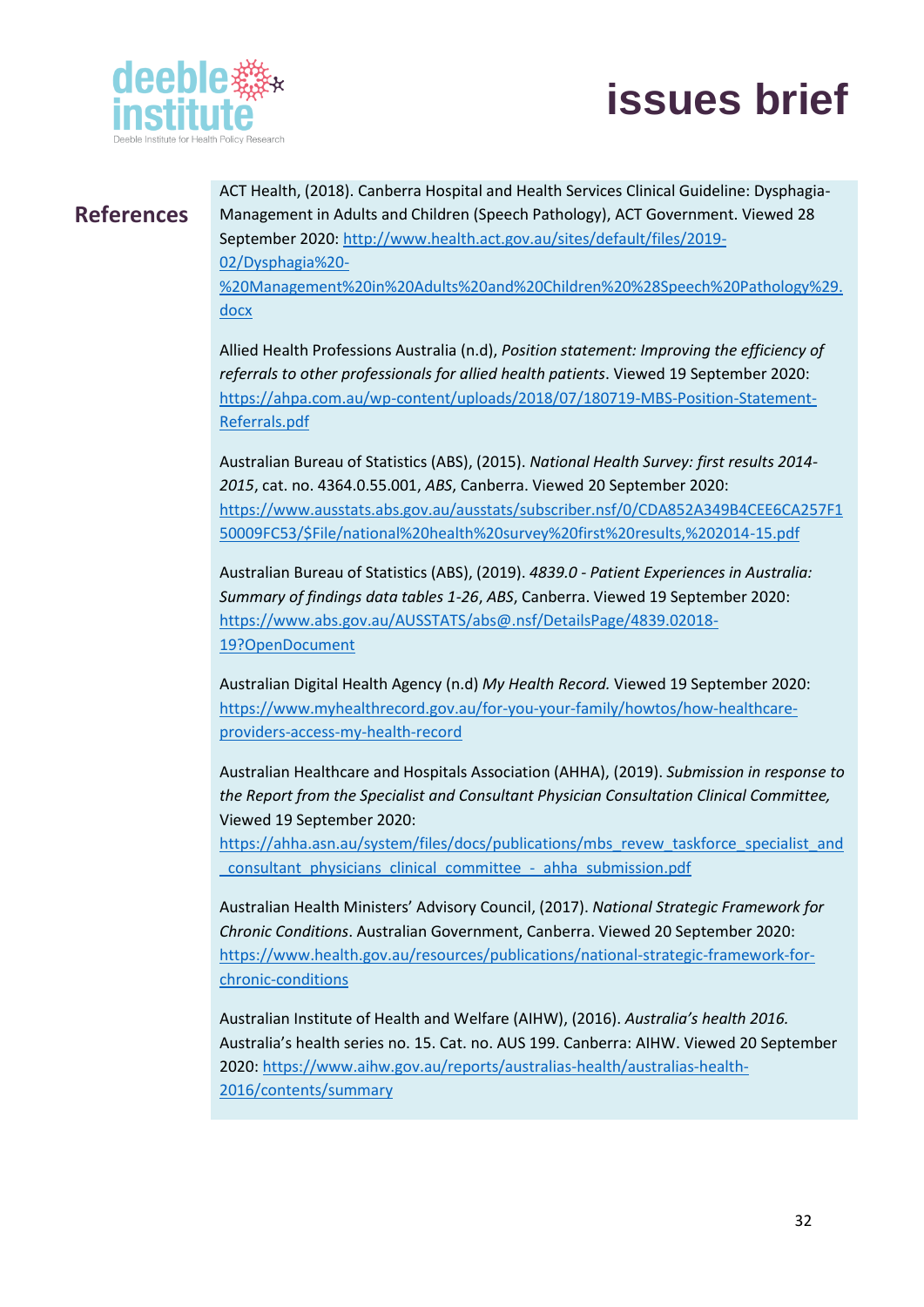

Australian Institute of Health and Welfare (AIHW),(2018). *Data tables: Elective surgery waiting times 2017-18: Australian hospital statistics,* AIHW*.* Viewed 19 September 2020: . [https://www.aihw.gov.au/reports/hospitals/elective-surgery-waiting-times-2017-18/data](about:blank)

Australian Institute of Health and Welfare (AIHW), (2019a). *Developing a National Primary Health Care Data Asset: consultation report*, Cat. no. PHC 1. AIHW*,* Canberra. Viewed 20 September 2020: [https://www.aihw.gov.au/getmedia/023846dd-b30e-4149-a442-](about:blank) [5dc0694aab26/aihw\\_phc\\_1.pdf.aspx](about:blank)

Australian Institute of Health and Welfare (AIHW), (2019b). *Coordination of health care: experiences of information sharing between providers for patients aged 45 and over 2016.* Cat. no. CHC 3. AIHW, Canberra. Viewed 20 September 2020:

[https://www.aihw.gov.au/reports/primary-health-care/coordination-of-health-care](about:blank)[experiences-of-informa/contents/summary](about:blank)

Australian Institute of Health and Welfare (AIHW), (2020a). *Australia's Children*, cat. no. CWS 69, AIHW, Canberra. Viewed 20 September 2020: [https://www.aihw.gov.au/reports/children-youth/australias](about:blank)[children/contents/health/the-health-of-australias-children](about:blank)

Australian Physiotherapy Association, (2015). *Physiotherapist referral to specialist medical practitioners: 2015-16 pre-budget submission*. Viewed 19 September 2020: [https://australian.physio/sites/default/files/submission/Submission\\_PreBudget\\_2015-](about:blank) [16.pdf](about:blank)

Australian Medical Association (AMA), (2020). *Voluntary patient enrolment delayed*. Viewed 19 September 2020: [https://ama.com.au/gp-network-news/voluntary-patient](about:blank)[enrolment-delayed](about:blank)

Australian Medical Association (AMA), (2019). *MBS Review Specialist and Consultant Physician Consultation Clinical Committee (SCPCCC) report: AMA submission to the MBS Review Taskforce.* Viewed 19 September 2020: [https://ama.com.au/submission/ama](about:blank)[submission-response-specialist-and-consultant-physician-consultation-clinical](about:blank)

Bolland, C and Haddock, R. (2020). *Deeble Perspectives Brief No 10: Providing telehealth in general practice during COVID-19 and beyond*. Australian Healthcare and Hospitals Association, Canberra, Australia. Viewed 19 September 2020: [https://ahha.asn.au/sites/default/files/docs/policy](about:blank)[issue/perspectives\\_brief\\_no\\_10.\\_providing\\_telehealth\\_in\\_general\\_practice\\_0.pdf](about:blank)

Boxall, AM and Gillespie, J. (2013). Making Medicare: *The politics of universal health care in Australia,* NewSouth Publishing, Sydney, Australia.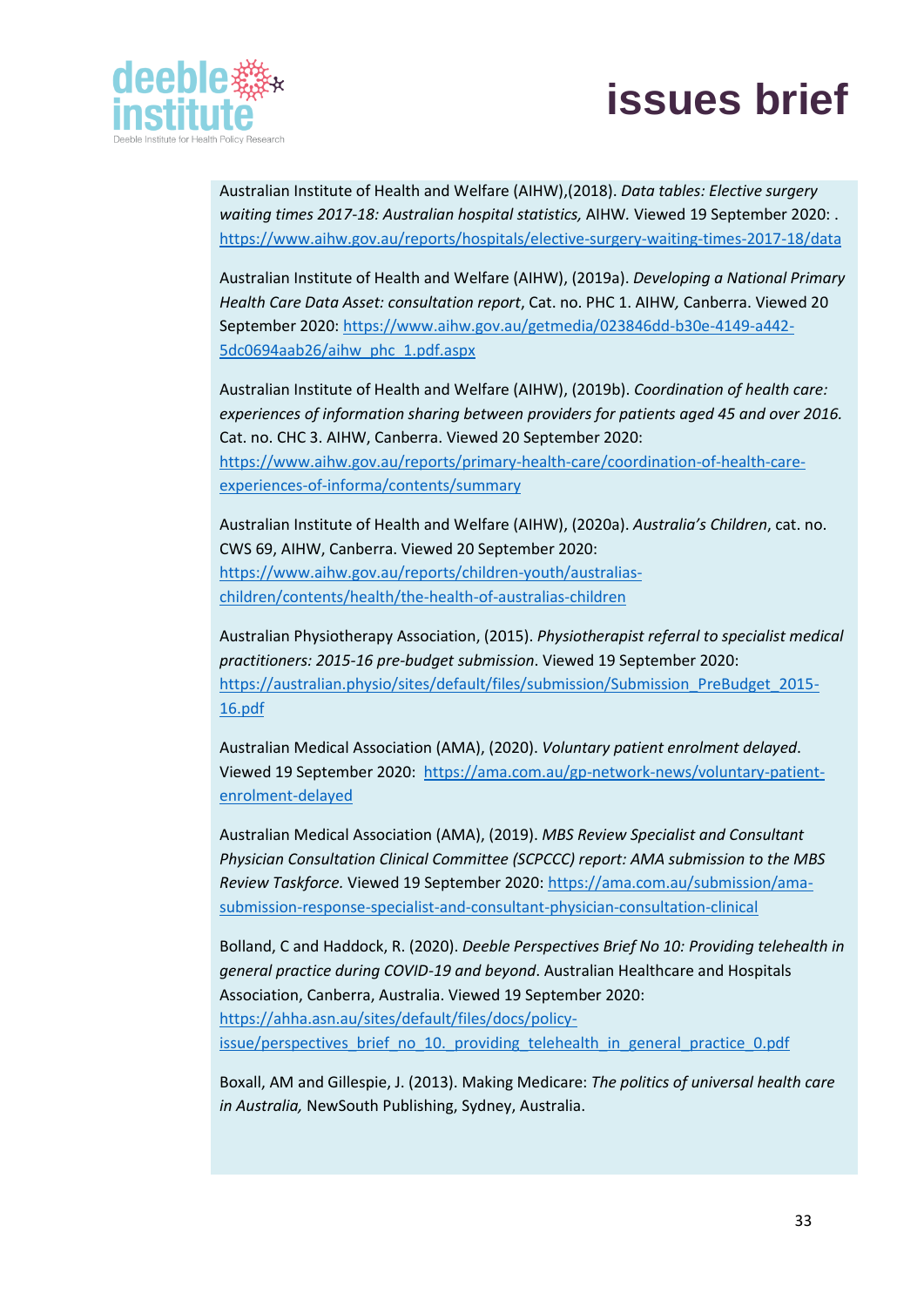

Britt H, Miller GC, Bayram C, Henderson J, Valenti L, Harrison C, Pan Y, Charles J, Pollack AJ, Chambers T, Gordon J and Wong C. (2016). *A decade of Australian general practice activity 2006–07 to 2015–16*. General practice series no. 41. Sydney: Sydney University Press, Viewed 19 September 2020[: https://sydneyuniversitypress.com.au/products/84671](about:blank)

Centre for Social Impact and NAB, (2018). *Financial Resilience in Australia, 2018*. Viewed 19 September: [https://www.csi.edu.au/media/2018-Financial-Resilience-in-Australia.pdf](about:blank)

Children's Health Queensland Hospital and Health Service, n.d, *ieMR Enterprise Scheduling Management (ESM): Referral expiry date*. Viewed 19 September 2020: [https://childrens.health.qld.gov.au/odf-qrg-referral-expiry-dates/](about:blank)

Cincinnati Children's, (2020). *Vascular Rings*. Viewed 28 September 2020: [https://www.cincinnatichildrens.org/health/v/rings](about:blank)

Clinical Oncology Society of Australia, (2015). *Cancer Care Coordinator Position Statement*. 2015. Viewed 19 September 2020[: https://www.cosa.org.au/media/332296/cancer-care](about:blank)[coordinator-position-statement\\_final-endorsed-by-council\\_161115\\_cnsa-logo.pdf](about:blank)

Commonwealth of Australia, (1977). Parliamentary Debates, House of Representatives, Ralph Hunt MP, 16 August 1977, '*Specialist Referral Forms (Question No. 852)*'.

Commonwealth Department of Health, (1970). *'Press Release by the Minister for Health, Dr. A.J. Forbes – Specialist Referral System for Medical Benefits'*.

Commonwealth of Australia, (2015a). *Intergenerational Report Australia in 2055*. Viewed 19 September 2020: [https://treasury.gov.au/sites/default/files/2019-03/2015\\_IGR.pdf](about:blank)

Commonwealth of Australia, (2015b). Primary Health Care Advisory Group Final Report: *Better outcomes for people with chronic and complex health conditions*. Department of Health, Canberra. Viewed 19 September:

[https://www1.health.gov.au/internet/main/publishing.nsf/Content/primary-phcag-report](about:blank)

Commonwealth of Australia, (2016). *Inquiry into chronic disease prevention and management in primary health care,* House of Representatives Standing Committee on Health, The Parliament of the Commonwealth of Australia. Viewed 20 September 2020: [https://www.aph.gov.au/chronicdisease](about:blank)

Consumer Health Forum of Australia (CHF), (2015). *Submission to the Medicare Benefits Schedule Review*, CHF. Viewed 20 September 2020: [https://chf.org.au/sites/default/files/chf\\_submission\\_to\\_mbs\\_review\\_final.pdf](about:blank)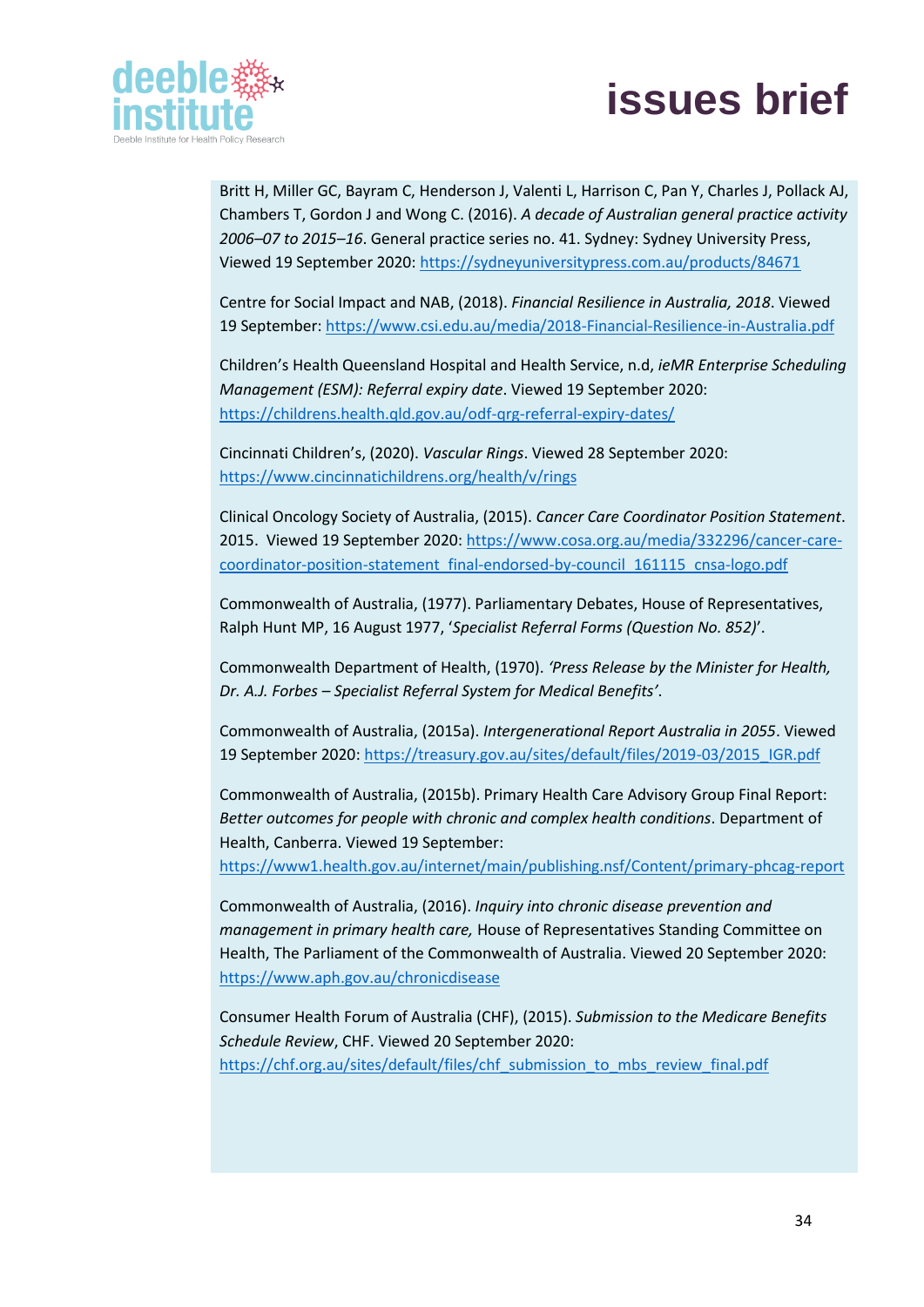

Consumer Health Forum of Australia (CHF), (2016). *Submission to the Medicare Benefits Schedule (MBS) Review Taskforce: First report of the MBS Principles and Rules Committee*. Viewed 20 September 2020[: https://chf.org.au/publications/submission-mbs-review](about:blank)[taskforce-first-report-mbs-principles-and-rules-committee](about:blank)

Consumer Health Forum of Australia (CHF), (2018). Out of pocket pain: Research report, CHF. Viewed 20 September 2020:

[https://chf.org.au/sites/default/files/20180404\\_oop\\_report.pdf](about:blank)

Consumer Health Forum of Australia, (2019). *Consumers Health Forum of Australia 2019 CHF Response to the Report from Specialist and Consultant Physician Consultation Clinical Committee*, CHF. Viewed 20 September 2020: [https://chf.org.au/publications/chf](about:blank)[response-report-specialist-and-consultant-physician-consultation-clinical-committee](about:blank)

Department of Health (n.d) Medicare Benefits Schedule: Note GN. 6.16 - Referral of Patients to Specialists or Consultant Physicians, Australian Government, MBS Online. Viewed 20 September 2020:

[http://www9.health.gov.au/mbs/fullDisplay.cfm?type=note&q=GN.6.16&qt=noteID](about:blank)

Department of Health, (2020a). *Medicare Billing in Public Hospitals*, Australian Government, Canberra, Viewed 20 September 2020: [https://www1.health.gov.au/internet/main/publishing.nsf/Content/ph-compliance-billing](about:blank#1.4)[medicare#1.4](about:blank#1.4)

Department of Health, (2020b). *COVID-19 Telehealth Items Guide*, Australian Government. Viewed 20 September 2020:

[https://www1.health.gov.au/Internet/main/publishing.nsf/content/824207FEDBDDF73FC](about:blank) [A257EF40007939F/\\$File/COVID-19%20Telehealth%20Items%20Guide.pdf](about:blank)

Ellul M, Benjamin L, Singh B, Lant S, Michael B, Easton A, Kneen R, Defres S, Sejvar J and Solomon T. (2020). 'Neurological associations of COVID-19', *The Lancet Neurology,* vol 19, no 9, pg767-783.

Geeves (#175481), (2015). *Backdated specialised referral*. Whirlpool forum, posted 15 May 2015. Viewed 20 September 2020: [https://forums.whirlpool.net.au/archive/2100009](about:blank)

General Practice Australia, (2010). *Primary care referrals to hospital specialist clinics*. Viewed 20 September 2020:

[https://www.checkup.org.au/icms\\_docs/154894\\_Primary\\_Care\\_Referrals\\_to\\_Hospital\\_Sp](about:blank) ecialist Clinics Department of Health Referrals Audit.pdf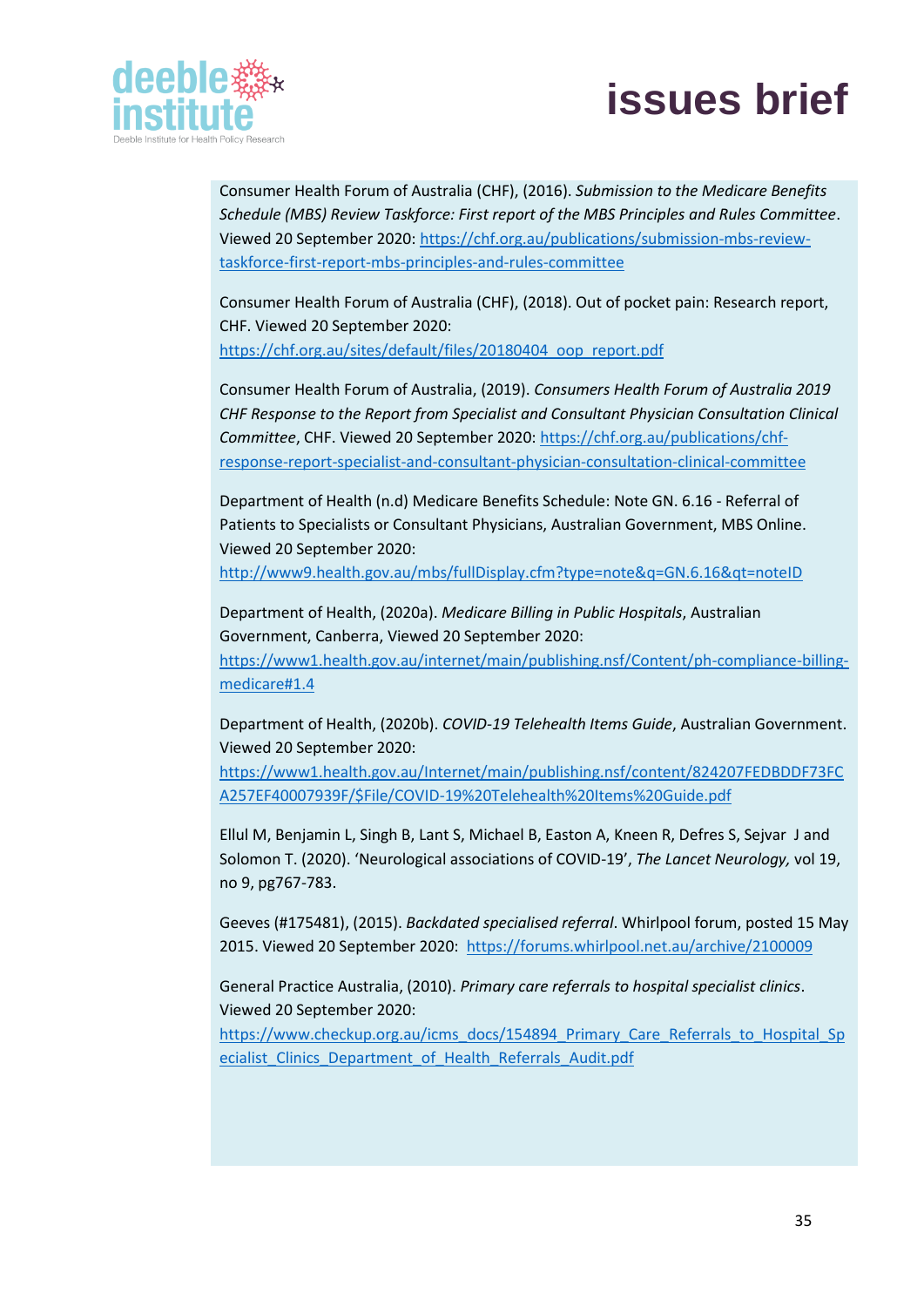

General Practice and Primary Care Clinical Committee, (2018). *Medicare Benefits Schedule Review Taskforce: Report from the General Practice and Primary Care Clinical Committee: Phase 2*, MBS. Viewed at 20 September 2020:

[https://www1.health.gov.au/internet/main/publishing.nsf/Content/mbs-review-2018](about:blank) [taskforce-reports-cp/\\$File/General-Practice-and-Primary-Care-Clinical-Committee-Phase-](about:blank)[2-Report.pdf](about:blank)

Greenfield, G, Foley, K & Majeed, A. (2016). Rethinking primary care's gatekeeper role. *British Medical Journal*, 354: i4803.

Government of South Australia, (2012). Policy guideline: Emergency department referrals to specialist outpatient services guideline, eA524287, SA Health. Viewed 20 September 2020:

[https://www.sahealth.sa.gov.au/wps/wcm/connect/94c01f004cd8b5a0846794a496684d9](about:blank) [f/Guideline\\_Emergency+Department+Referrals+to+Outpatient+Services\\_26062018.pdf?M](about:blank) [OD=AJPERES&CACHEID=ROOTWORKSPACE-94c01f004cd8b5a0846794a496684d9f](about:blank)[n5hZlnz](about:blank)

Gupta A, Madhavan M, Sehgal K, Nair N, Mahajan S, Sehrawat T., . . . Landry D. (2020). Extrapulmonary manifestations of COVID-19. *Nature Medicine, 26*(7), 1017-1032.

Harris M, Dennis S and Pillay M. (2013). 'Multimorbidity: negotiating priorities and making progress' *Australian Family Physician, 42*, 850-854.

Hawkes N. (2014). 'The role of NHS gatekeeping in delayed diagnosis', *British Medical Journal*, 348 :g2633

Health Insurance Act 1973 (Cth). Viewed 20 September 2020: [https://www.legislation.gov.au/Details/C2020C00252](about:blank)

Health Insurance Regulations 2018 (Cth). Viewed 20 September 2020: [https://www.legislation.gov.au/Details/F2020C00656](about:blank)

Health Insurance (General Medical Services Table) Regulations (No. 2), 2020 (Cth). Viewed 20 September 2020: [https://www.legislation.gov.au/Details/F2020C00744](about:blank)

Henderson J, Valenti L, Britt H, Bayram C, Wong C, Harrison C., . . . Miller G. (2016). 'Estimating non‐billable time in Australian general practice', *Medical Journal of Australia, vol. 205*, no. 2, pg79-83.

Hunt G, (2018). Explanatory Statement: Health Insurance Act 1973 Health Insurance Regulations, 2018, Parliament of Australia, Department of Health.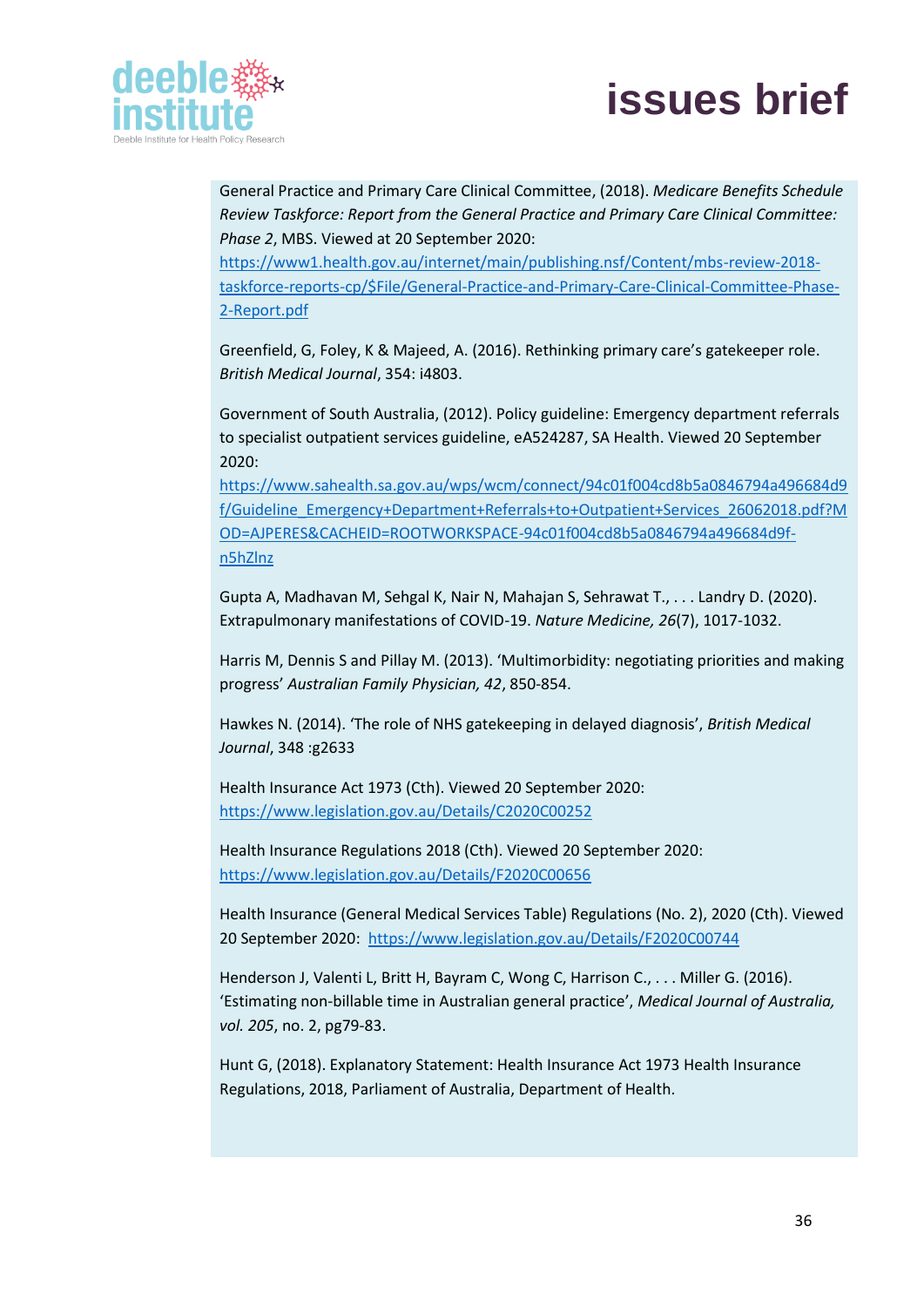

Hiscock H, Roberts G, Efron D, Sewell J, Bryson H, Price A., . . . Wake M. (2011). Children Attending Paediatricians Study: a national prospective audit of outpatient practice from the Australian Paediatric Research Network, *Medical Journal of Australia, 194* (8), 392- 397.

HotDoc Online Pty Ltd, (2020a). How to order a repeat prescription or referral. Viewed 20 September: [https://help.hotdoc.com.au/hc/en-gb/articles/360034485772-How-to-Order](about:blank)[a-Repeat-Prescription-or-Referral](about:blank)

HotDoc Online Pty Ltd, (2020b). 7 Findings from HotDoc's Telehealth Patient Survey 2020, Viewed 20 September 2020: [https://practices.hotdoc.com.au/blog/key-findings](about:blank)[telehealth-survey-2020/](about:blank)

Jeon Y, Essue B, Jan S, Wells R, and Whitworth J. (2009). Economic hardship associated with managing chronic illness: a qualitative inquiry. *BMC Health Services Research, vol. 9, no.* 1, pg182.

Johar M, Mu C, Van Gool K and Wong C. (2017). Bleeding Hearts, Profiteers, or Both: Specialist Physician Fees in an Unregulated Market. Health Economics. 26(4):528-535.

Koh, A. (2014). Medicare item numbers - what you can bill, Newsletter. *Chapter of Community Child Health: Chapter chat*, Royal Australian College of Physicians. Viewed 20 September 2020: [https://www.racp.edu.au/docs/default-source/news-and](about:blank)[events/default-document-library/april-2014-chapter-chat.pdf?sfvrsn=96bd2c1a\\_0](about:blank)

Kunin M, Turbitt E, Gafforini S, Sanci L, Spike N, and Freed G. (2018). What proportion of paediatric specialist referrals originates from general practitioners? *Journal of Paediatric and Child Health, 54* (2), 183-187.

Kuo D, McAllister J, Rossignol L, Turchi R, and Stille C. (2018). Care Coordination for Children With Medical Complexity: Whose Care Is It, Anyway? *Pediatrics, 141*(Suppl 3), S224.

Leggat S. (2014). Deeble Issues Brief No. NLCG-4: *Changing health professionals' scope of practice: how do we continue to make progress?* Australian Healthcare and Hospitals Association, Canberra, Australia. Viewed 20 September 2020: [https://ahha.asn.au/system/files/docs/publications/deeble\\_issues\\_brief\\_nlcg-](about:blank)4 changing health professionals scope of practice.pdf

Liberal and National Parties (1996). *A Healthy Future*, Parliament of Australia, 12 February 1996. Viewed 20 September 2020:

[https://parlinfo.aph.gov.au/parlInfo/search/display/display.w3p;adv=yes;orderBy=custom](about:blank) [rank;page=0;query='a%20healthy%20future'%20Date%3A01%2F01%2F1996%20%3E%3E%](about:blank) [2001%2F12%2F1996%20Decade%3A%221990s%22;rec=1;resCount=Default](about:blank)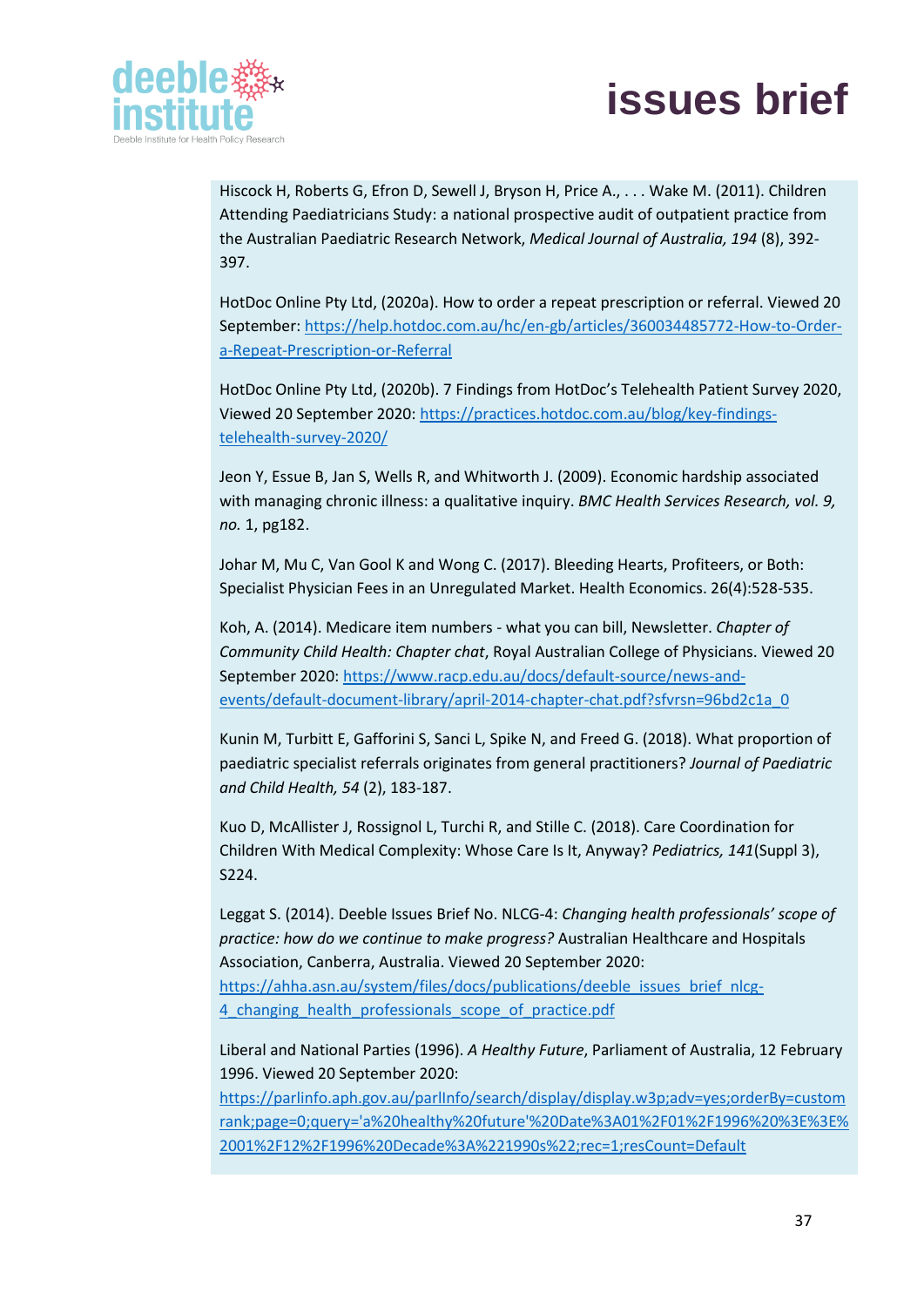

Mutsekwa R, Canavan R, Whitfield A, Spencer A, and Angus R. (2019). Dietitian first gastroenterology clinic: an initiative to reduce wait lists and wait times for gastroenterology outpatients in a tertiary hospital service. *Frontline Gastroenterology, 10* (3), 229-235.

National Health and Medical Research Council, n.d, *Guidelines,* Australian Government, NHMRC. Viewed 20 September 2020: [https://www.nhmrc.gov.au/health](about:blank)[advice/guidelines#](about:blank)

National Rural Health Alliance, (2005). *Advanced nursing practice in rural and remote areas*. Viewed 20 September 2020:

[https://www.ruralhealth.org.au/sites/default/files/position-papers/position-paper-05-07-](about:blank) [01.pdf](about:blank)

Nishiga M, Wang D, Han Y, Lewis D, and Wu J. (2020). COVID-19 and cardiovascular disease: from basic mechanisms to clinical perspectives. *Nature Reviews Cardiology, 17*(9), 543-558.

O'Chee. (2020). '*Mozo: 75% of Aussies don't have savings to cope with a crisis'*. Mozo The money saving zone. Viewed 20 September 2020: [https://mozo.com.au/savings](about:blank)[accounts/articles/mozo-75-of-aussies-don-t-have-savings-to-cope-with-a-crisis](about:blank)

OECD Health Ministerial Meeting, (2017). *Ministerial Statement: The next generation of health reforms*. Viewed 20 September 2020: [https://www.oecd.org/health/ministerial](about:blank)[statement-2017.pdf](about:blank)

Palliative Care Australia, (2019). *Feedback on the Report from the Specialist and Consultant Physician Consultation Clinical Committee to the MBS Taskforce*. Viewed 20 September 2020: [https://palliativecare.org.au/wp](about:blank)[content/uploads/dlm\\_uploads/2019/07/PCA\\_letter-response-to-MBS-Specialist-and-](about:blank)[Consultant-Physician-Review.pdf](about:blank)

Prime S, Marchant J, Chang A, Graves N, and Petsky H. (2018). Assessing the quality of clinical care for children with chronic wet cough prior to respiratory specialist consultation: Targets for improvement. *Quality in Primary Care, 26*(4), 96-101.

Prime S, Carter H, McPhail S, Petsky H, Chang A, Graves N, and Marchant J. (unpublished) *Cost of childhood chronic wet cough in Australia,* Queensland University of Technology, Australia.

Principles and Rules Committee Taskforce, (2016). *Final first report of the MBS Principles and Rules Committee*. MBS Taskforce Review. Viewed 20 September 2020: [https://www1.health.gov.au/internet/main/publishing.nsf/Content/mbsr-first-report](about:blank)[mbs-principles-rules-committee](about:blank)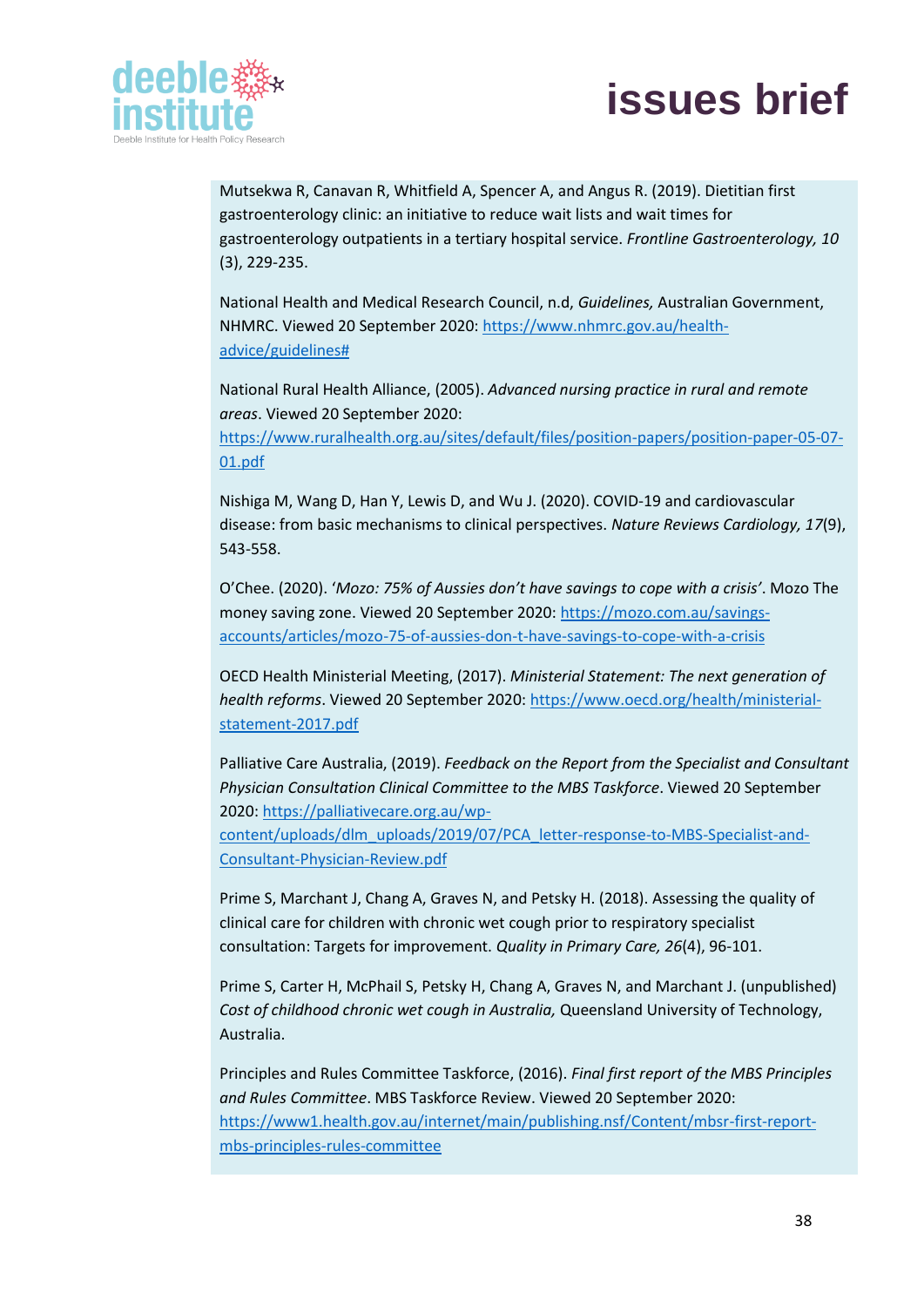

Productivity Commission, (2005). *Australia's Health Workforce*, Research Report. Australian Government, Canberra. Viewed 20 September 2020: [https://www.pc.gov.au/inquiries/completed/health](about:blank)[workforce/report/healthworkforce.pdf](about:blank)

Productivity Commission, (2015). *Efficiency in Health*, Commission Research Paper, Australian Government, Canberra. Viewed 20 September 2020: [https://www.pc.gov.au/research/completed/efficiency-health/efficiency-health.pdf](about:blank)

Productivity Commission, (2017a). *Introducing Competition in Informed User Choice into Human Services: Reforms to Human Services*, Report No. 86, Australian Government, Canberra. Viewed 20 September 2020: [https://www.pc.gov.au/inquiries/completed/human-services/reforms/report](about:blank)

Productivity Commission, (2017b). *Shifting the Dial: 5 Year Productivity Review*, Report No. 84, Australian Government, Canberra. Viewed 20 September 2020: [https://www.pc.gov.au/inquiries/completed/productivity-review/report/productivity](about:blank)[review.pdf](about:blank)

Queensland Health, (2016). *Allied Health Expanded Scope Strategy 2016-2021*, State of Queensland, Queensland Government. Viewed 20 September 2020: [https://www.health.qld.gov.au/ahwac/html/ah-expandedscope](about:blank)

Queensland Health, (2018). *Chronic cough in children – management and referral guideline.* Queensland Children's Hospital, Queensland Government. Viewed 28 September 2020: [https://www.childrens.health.qld.gov.au/referral-guideline-chronic](https://www.childrens.health.qld.gov.au/referral-guideline-chronic-cough/)[cough/](https://www.childrens.health.qld.gov.au/referral-guideline-chronic-cough/)

Queensland Health, (2020). *Smart Referrals Overview, Queensland Government*. Viewed 20 September 2020[: https://www.health.qld.gov.au/clinical-practice/innovation/smart](about:blank)[referrals/smart-referrals-overview](about:blank)

Ross L, de Gruchy A, Phan U, Warrender-Sparkes M, Wicks I, and Moi J. (2018). Information in referrals to public outpatient specialist clinics for back pain: audit results and consensus recommendations. *Medical Journal of Australia, 208*(11), 498.

Royal Australian College of General Practitioners (RACGP), (2017). Online prescription, referral and medical certificate services: Position statement. Viewed 20 September 2020: [https://www.racgp.org.au/advocacy/position-statements/view-all-position](about:blank)[statements/health-systems-and-environmental/online-prescription](about:blank)

Royal Australian College of General Practitioners (RACGP), (2019a). *General Practice Health of the Nation* 2019, RACGP, East Melbourne, Vic. Viewed 20 September 2020: [https://www.racgp.org.au/general-practice-health-of-the-nation](about:blank)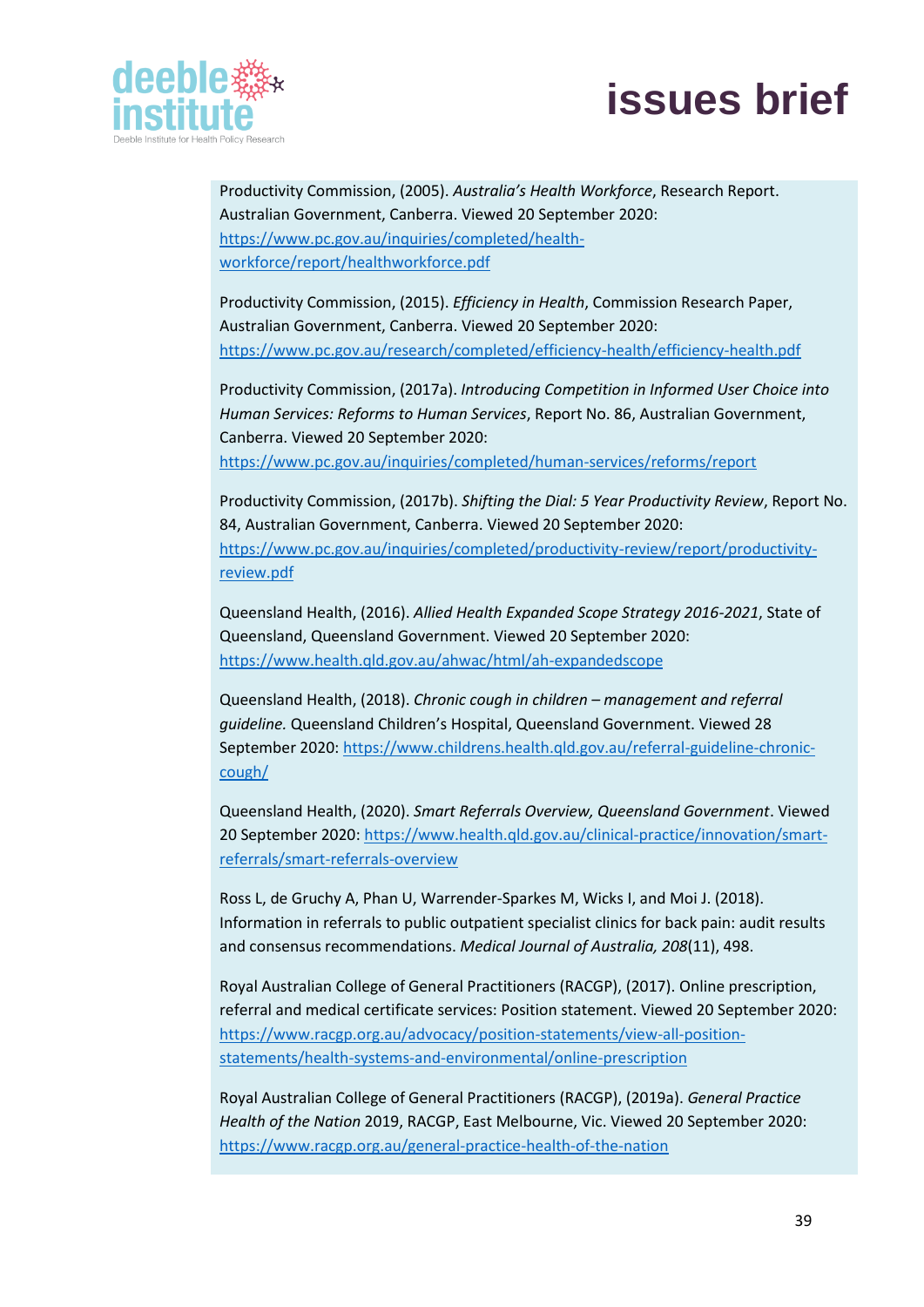

Royal Australian College of General Practitioners (RACGP), (2019b). *Referring to other medical specialists: A guide for ensuring good referral outcomes for your patients*, RACGP, Viewed 20 September 2020:

[https://www.racgp.org.au/FSDEDEV/media/documents/Running%20a%20practice/Practic](about:blank) [e%20resources/Referring-to-other-medical-specialists.pdf](about:blank)

Royal Australian College of General Practitioners (RACGP), (2019c). *RACGP Submission: Report from the Specialist and Consultant Physician Clinical Committee*. Viewed 28 September 2020: [https://www.racgp.org.au/advocacy/reports-and-submissions/view-all](about:blank)[reports-and-submissions/2019-reports-and-submissions/the-mbs-review-taskforce-scpcc](about:blank)[report](about:blank)

Royal Australian College of Physicians (RACP), (2019). Submission to report from the Specialist Consultant Physician Consultation and Clinical Committee of the MBS Review Taskforce, RACP. Viewed 20 September 2020: [https://www.racp.edu.au/docs/default](about:blank)[source/advocacy-library/racp-submission-to-the-report-from-the-specialist-and](about:blank)[consultant-physician-consultation-clinical-committee-of-the-mbs-review](about:blank)[taskforce.pdf?sfvrsn=8e621b1a\\_4](about:blank)

Saxon R, Gray M and Oprescu F. (2018). Reducing geriatric outpatient waiting times: Impact of an advanced health practitioner, *Australasian Journal on Ageing, 37*(1), 48-53.

Scott S and Branley A. (2014). Specialists forcing patients back to GP for fresh referrals to charge higher fees: health industry, *ABC* news online. Viewed 20 September 2020: [https://www.abc.net.au/news/2014-05-13/annual-specialist-referrals-wasting-millions,](about:blank) [say-gps/5447822?nw=0](about:blank)

Services Australia, (2020). Medicare Item Reports. Medicare Statistics, Australian Government, Viewed 20 September 2020: [http://medicarestatistics.humanservices.gov.au/statistics/mbs\\_item.jsp](about:blank)

Senate Community Affairs Committee, (2019). *Answers to estimates questions on notice: Health portfolio (SQ19-000826).* Viewed 28 September 2020: [https://www.aph.gov.au/Parliamentary\\_Business/Senate\\_estimates/ca](about:blank)

Specialist and Consultant Physician Consultation Clinical Committee, (2018). *Medicare Benefits Schedule Review Taskforce: Report from the Specialist and Consultant Physician Consultation Clinical Committee*, MBS. Viewed 20 September 2020: [https://www1.health.gov.au/internet/main/publishing.nsf/Content/MBSR-closed-consult](about:blank)

Swerissen H and Duckett S. (2016). *Chronic failure in primary care*, Grattan Institute, Viewed 20 September 2020: [https://grattan.edu.au/wp-content/uploads/2016/03/936](about:blank) [chronic-failure-in-primary-care.pdf](about:blank)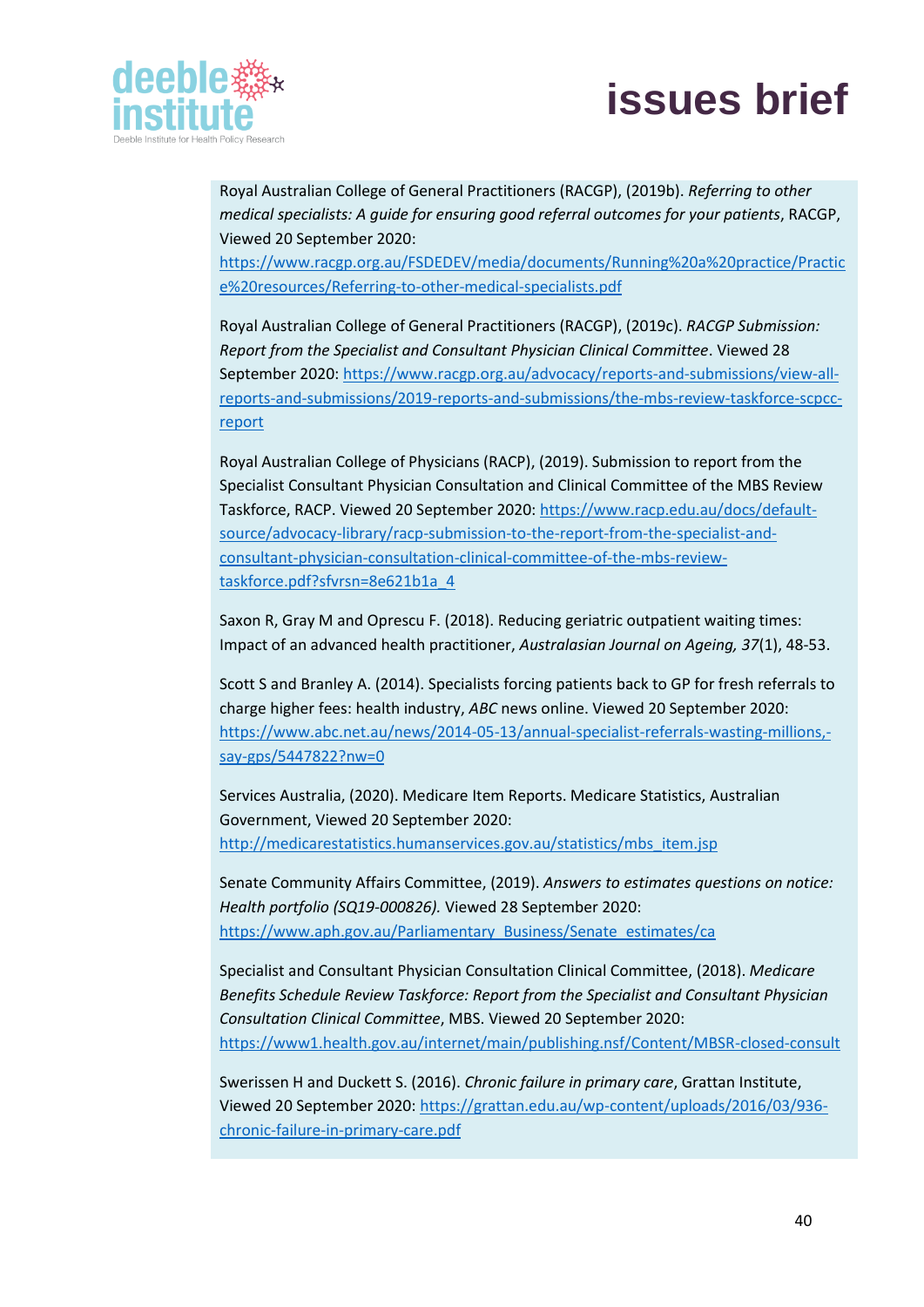



The National Health Information and Performance Principle Committee, (2017). *The Australian Health Performance Framework*. Viewed 20 September 2020: [https://www.aph.gov.au/~/media/Estimates/ca/supp1819/Tabled%20documents/Health](about:blank) [%20Portfolio/TD7%20%20NHIPPC%20The%20Australian%20Health%20Performance%20Fr](about:blank) [amework%20September%202017.pdf?la=en](about:blank)

The Thoracic Society of Australia and New Zealand (TSANZ), (2014). Chronic suppurative lung disease and bronchiectasis in children and adults in Australia and New Zealand. Viewed 28 September 2020[: https://www.clinicalguidelines.gov.au/portal/2417/chronic](about:blank)[suppurative-lung-disease-and-bronchiectasis-children-and-adults-australia-and](about:blank)

Trevena L, Harrison C, and Britt H. (2018). Administrative encounters in general practice: low value or hidden value care? Medical *Journal of Australia, vol. 208*, no.3, pg114-118.